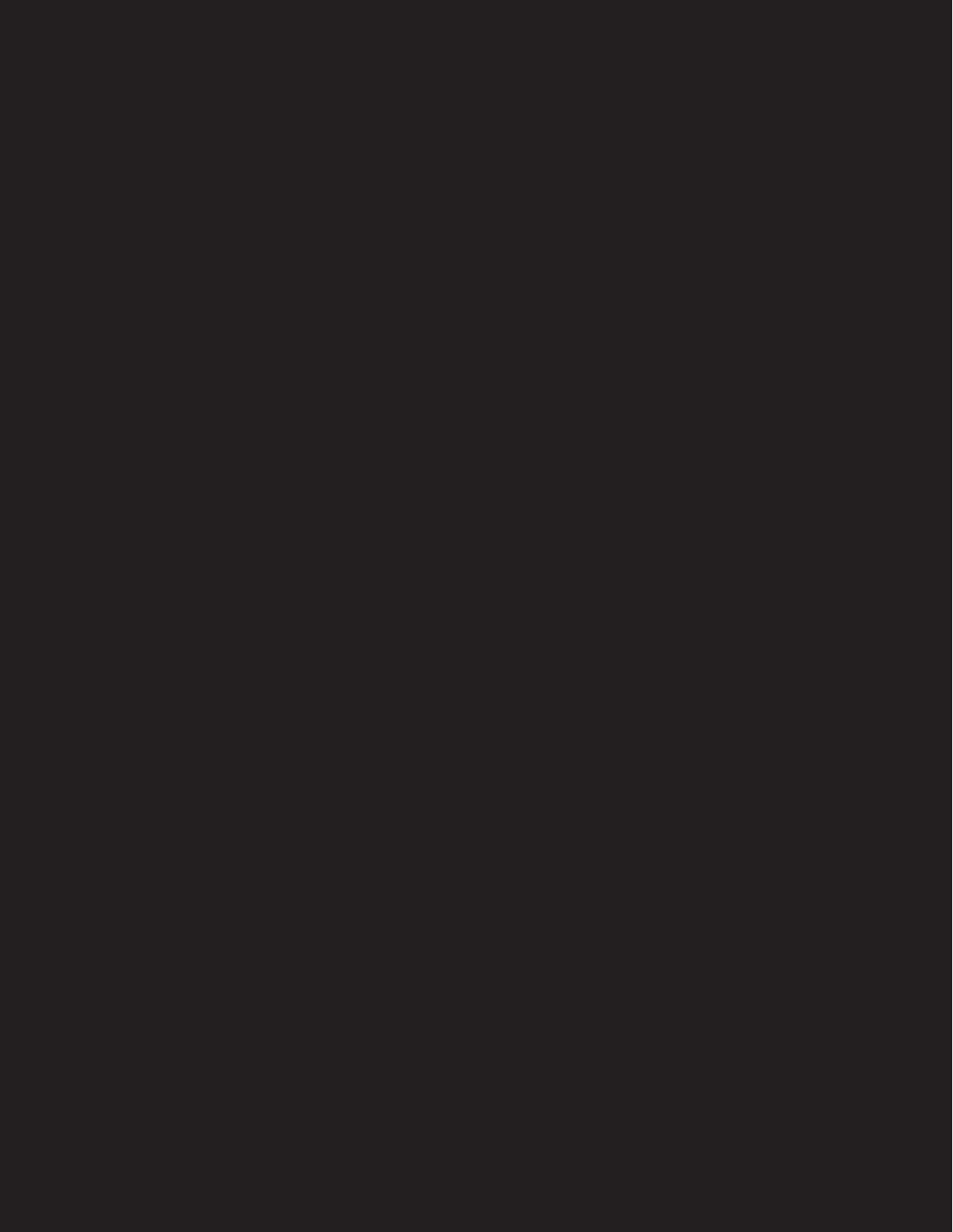#### **REPAIR THE WORLD** works

to inspire American Jews and their communities to give their time and effort to serve those in need. We aim to make service a defining part of American Jewish life.

#### **Suggested Citation:**

*Volunteering + Values: A Repair the World Report on Jewish Young Adults.* New York: Repair the World.

© 2011 Brandeis University and Gerstein | Agne Strategic Communications

#### **weRepair.org**

#### **THE AUTHORS**

Fern Chertok Joshua Tobias Shirah Rosin Matthew Boxer **Cohen Center for Modern Jewish Studies**

Jim Gerstein **Gerstein | Agne Strategic Communications**

#### **ACKNOWLEDGEMENTS**

Support for this research was provided by Repair the World. We appreciate the contributions of Jon Rosenberg and extend our thanks to Wendy Rosov of Rosov Consulting for her advice and guidance throughout the project. We acknowledge with thanks Benjamin Phillips, Senior Analyst/Project Director at Abt SRBI and former Associate Research Scientist at the Steinhardt Social Research Institute and Cohen Center for Modern Jewish Studies for his important contribution to the design of the survey and sampling frames. We would like to thank the Cohen Center for Modern Jewish Studies colleagues who assisted this project including Janet Whittredge and Ben Lefebvre for development of the sample management and tracking system, Graham Wright for assistance in data analysis, Deborah Grant for preparation of the final report, and Masha Lokshin for project administration. We also acknowledge with appreciation for their work our interview operations team leaders Iva Perovic and Rachel Bernstein as well as our telephone interview team: Catherine Bennet, Ben Bistricer, Sarah Epstein, Andrew Glynn, Quinn Lockwood, Andrea Lyons, Gabrielle Santoro, Matthew Schmidt, Jimmy Taber, and Yulia Tolskaya. We would also like to thank Alex Remington at Gerstein | Agne for his hard work on this project. This project was also assisted by the staff at Knowledge Networks with special thanks to Jordon Peugh and Karen Semans. We also wish to thank Jillian Kornsweig for her extensive work on the design of the report.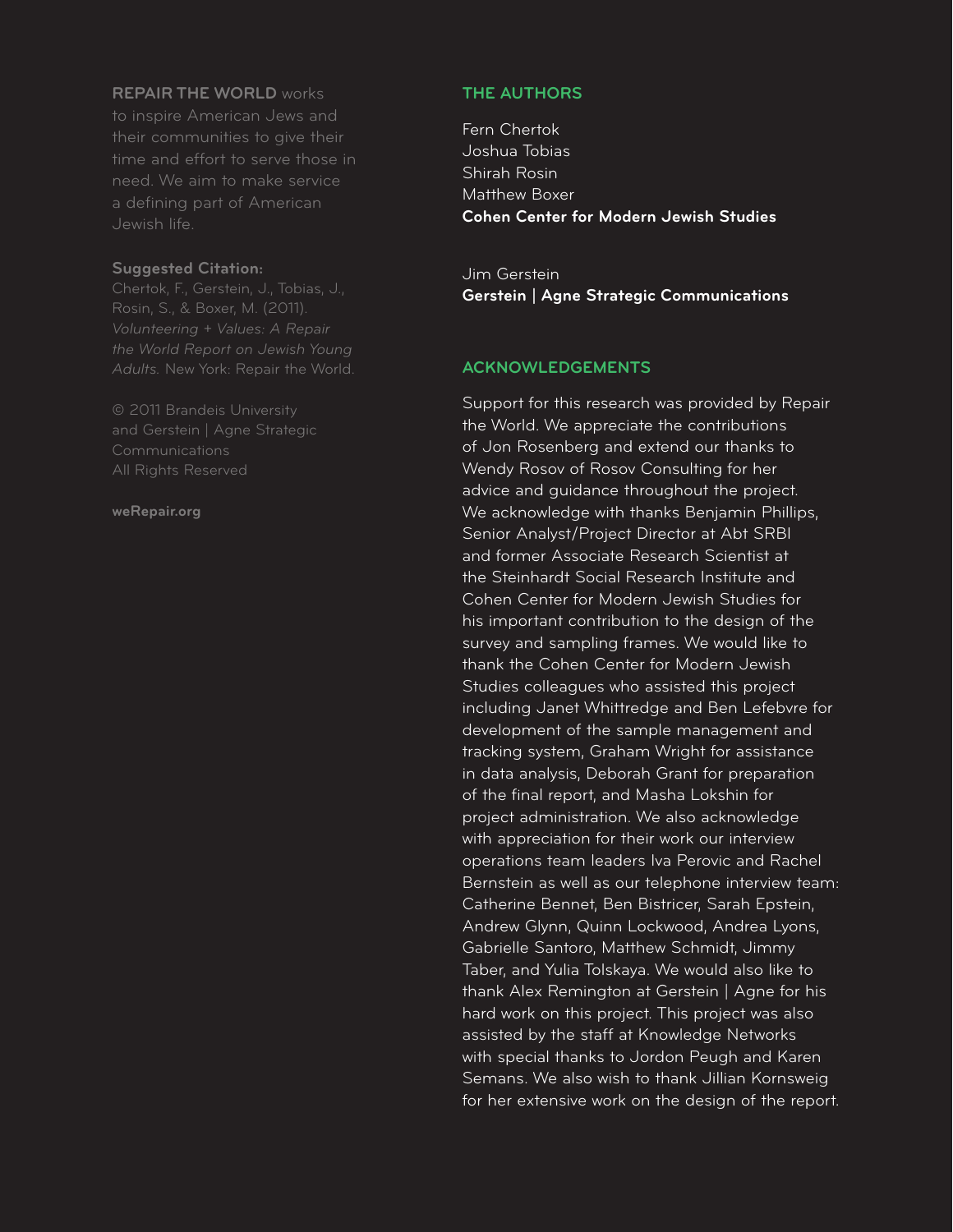| Volunteering in the Lives of Jewish Young Adults  10          |
|---------------------------------------------------------------|
|                                                               |
|                                                               |
|                                                               |
| Limitations and Preferences in Volunteering  22               |
|                                                               |
| Factors Associated with Volunteering Under Jewish Auspices 31 |
| Factors that Limit Volunteering Under Jewish Auspices 34      |
|                                                               |
| Factors Associated with a Jewish Lens on Volunteering  40     |
|                                                               |
|                                                               |
| 51                                                            |
|                                                               |
|                                                               |
|                                                               |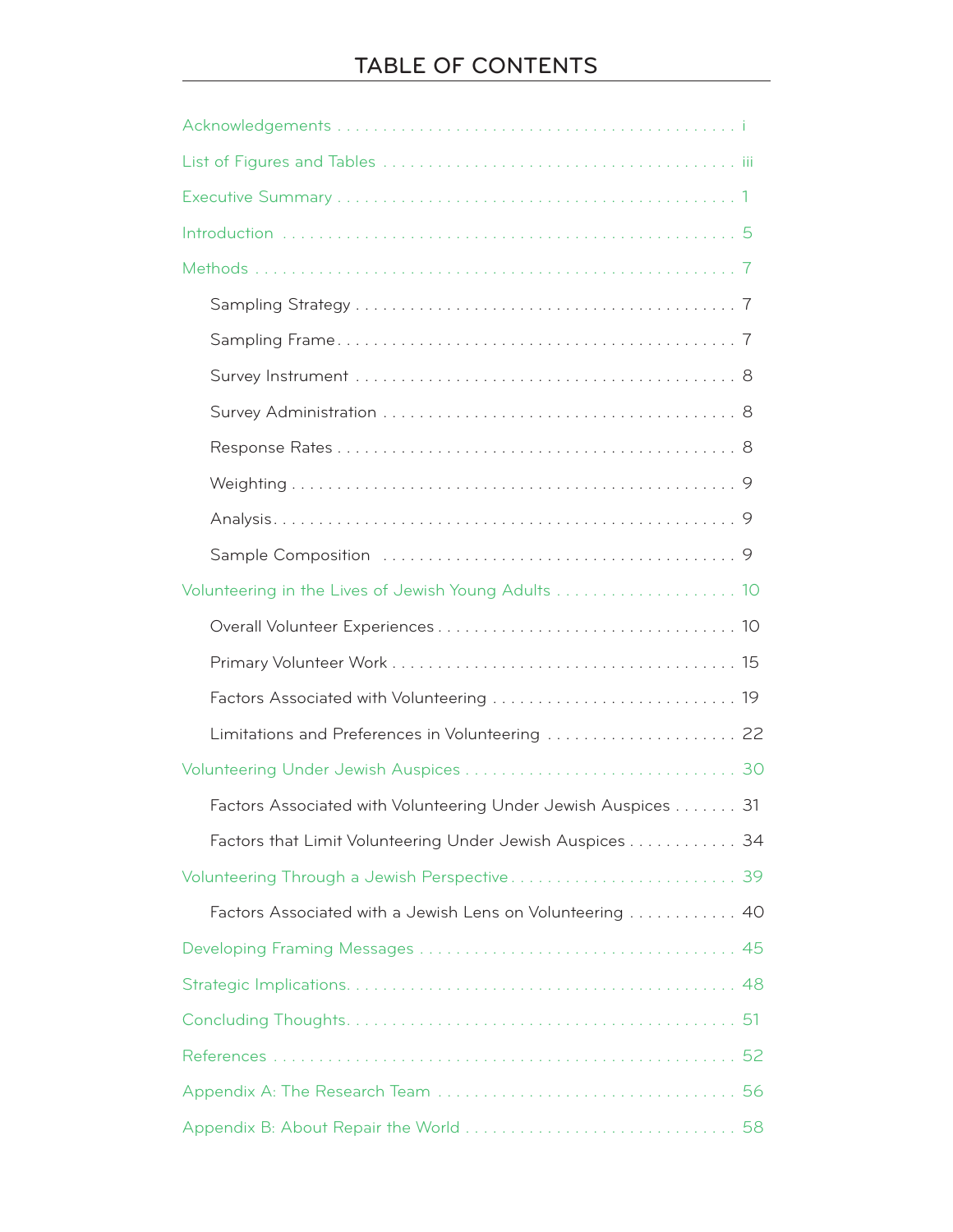# LIST OF TABLES AND FIGURES

| Figure 19: Probability of Volunteering under Jewish Auspices by Current Jewish Religious Involvement  31                      |
|-------------------------------------------------------------------------------------------------------------------------------|
|                                                                                                                               |
|                                                                                                                               |
|                                                                                                                               |
| Figure 23: Reasons for Not Volunteering under Jewish Auspices among Non-Orthodox-Mean Ratings  37                             |
| Figure 24: Reasons for Not Volunteering under Jewish Auspices by Organization Sponsor of Volunteer Work-<br>38                |
|                                                                                                                               |
| Figure 26: Communal Ambassadorship Perspective by Current Jewish Religious Involvement-Mean Ratings 42                        |
| Figure 27: Compassion and Social Justice Perspective by Current Jewish Religious Involvement-Mean Ratings 43                  |
|                                                                                                                               |
|                                                                                                                               |
| Table 3: Issues of Concern by Political Ideology.Table 4: Factors Associated with Volunteering through Jewish<br>Organization |
|                                                                                                                               |
|                                                                                                                               |
|                                                                                                                               |
|                                                                                                                               |
|                                                                                                                               |
|                                                                                                                               |
| Table 10: Responses to Messaging by Current Jewish Religious Involvement and Orthodox Identity  46                            |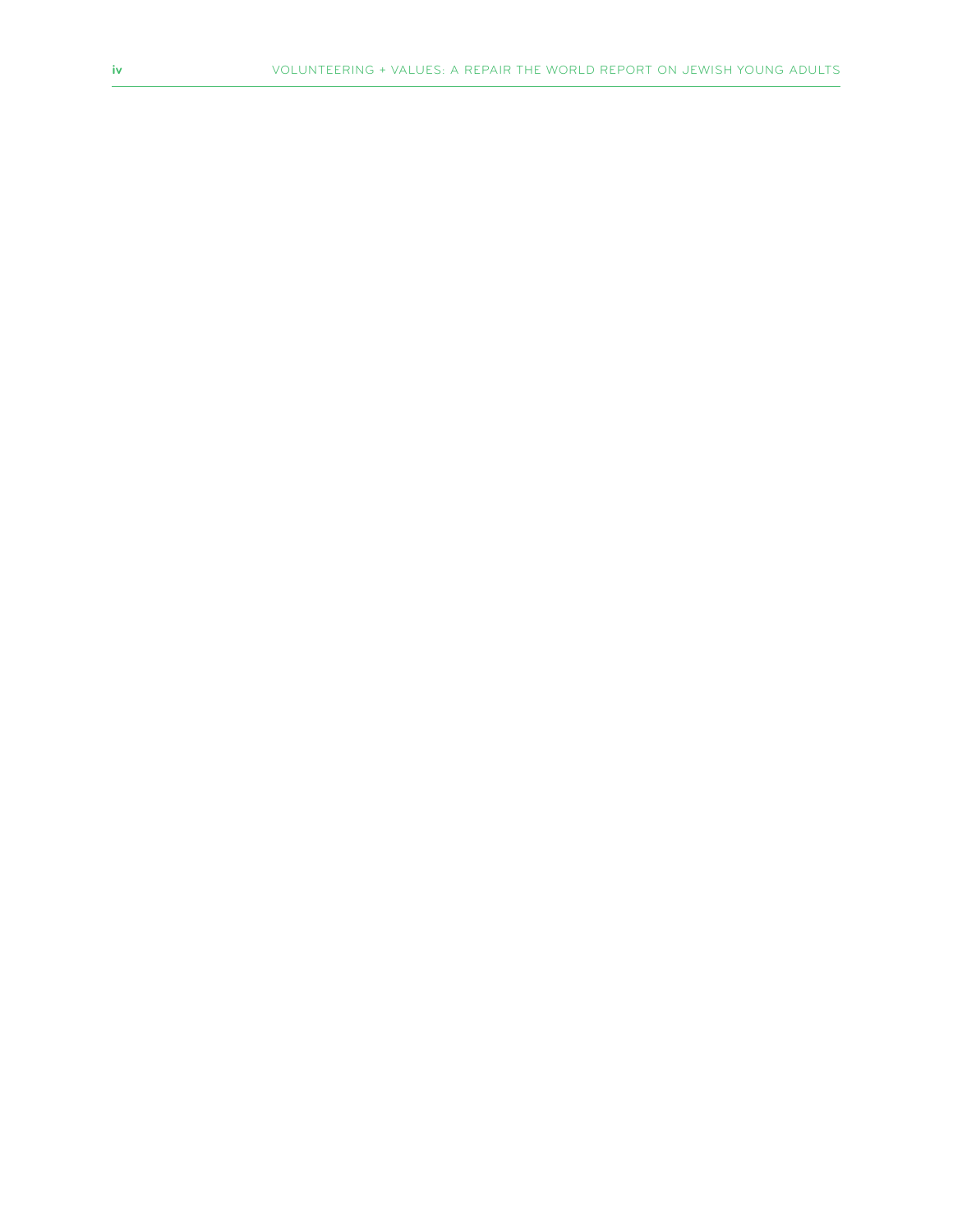# **Executive Summary**

Volunteer service, defined as productive work, performed with minimal or no compensation and intended to further the "social good," is experiencing a renaissance among the millennial generation of American young adults. At the same time, momentum is building in the American Jewish community for a renewed commitment to Jewish young adult volunteering both within and beyond communal borders. Indicative of the growing focus on elevating service as a Jewish communal norm was the creation in 2009 of Repair the World as a central organization for Jewish service-learning and volunteer efforts. However, despite growing interest, little was known about the full extent of Jewish young adults' service commitments. National surveys of volunteering either did not include information about the religious identity of respondents or contained too small a sample of Jewish young adults to allow for meaningful analysis.

The goal of the current study was to understand the full extent of Jewish young adults' volunteer habits and preferences. This research was commissioned by Repair the World and was conducted as a collaborative effort between researchers at the Cohen Center for Modern Jewish Studies (CMJS) at Brandeis University and Gerstein|Agne Strategic Communications. The major component of this research was the development and administration of a survey of the volunteer commitments, motivations, and attitudes of a sample of Jewish young adults between the ages of 18-35 from across the spectrum of Jewish identities and levels of Jewish engagement. The report develops a portrait of the motivations that cause Jewish young adults to volunteer, the varieties of service in which they engage, and the ways in which they construe the connections among their involvement in volunteering, Jewish values, and identity. The report concludes with discussion of the most promising points of leverage to increase commitment to service and encourage Jewish young adults to see volunteering as a Jewish act.

#### **· · · FINDINGS · · ·**

#### **Volunteering**

The majority of contemporary Jewish young adults engage in volunteer work. However, it is also true that for many volunteering is an infrequent and episodic activity. Jewish young adults volunteer because they want to help those in less fortunate circumstances and make positive changes in their communities. Much of the volunteer work of Jewish young adults is comprised of local efforts to ameliorate disparities in economic resources and educational opportunity and often entails activities such as collecting, sorting, and distributing goods, tutoring, leading recreational programs, and providing manual labor for construction and repair.

Most Jewish young adults are politically and civically involved, but tend to participate when the investment of time and energy is low or when the behavior is well integrated into the course of their regular routine. The most common forms of civic engagement among these Jewish young adults comprise what could be called "low-threshold activism" such as signing petitions, donating money, and making purchasing decisions that are in line with their political and social values.

Among Jewish young adults, volunteering, and especially the development of a pattern of regular volunteering, is the result of social learning and modeling of behavior that originates in the home and is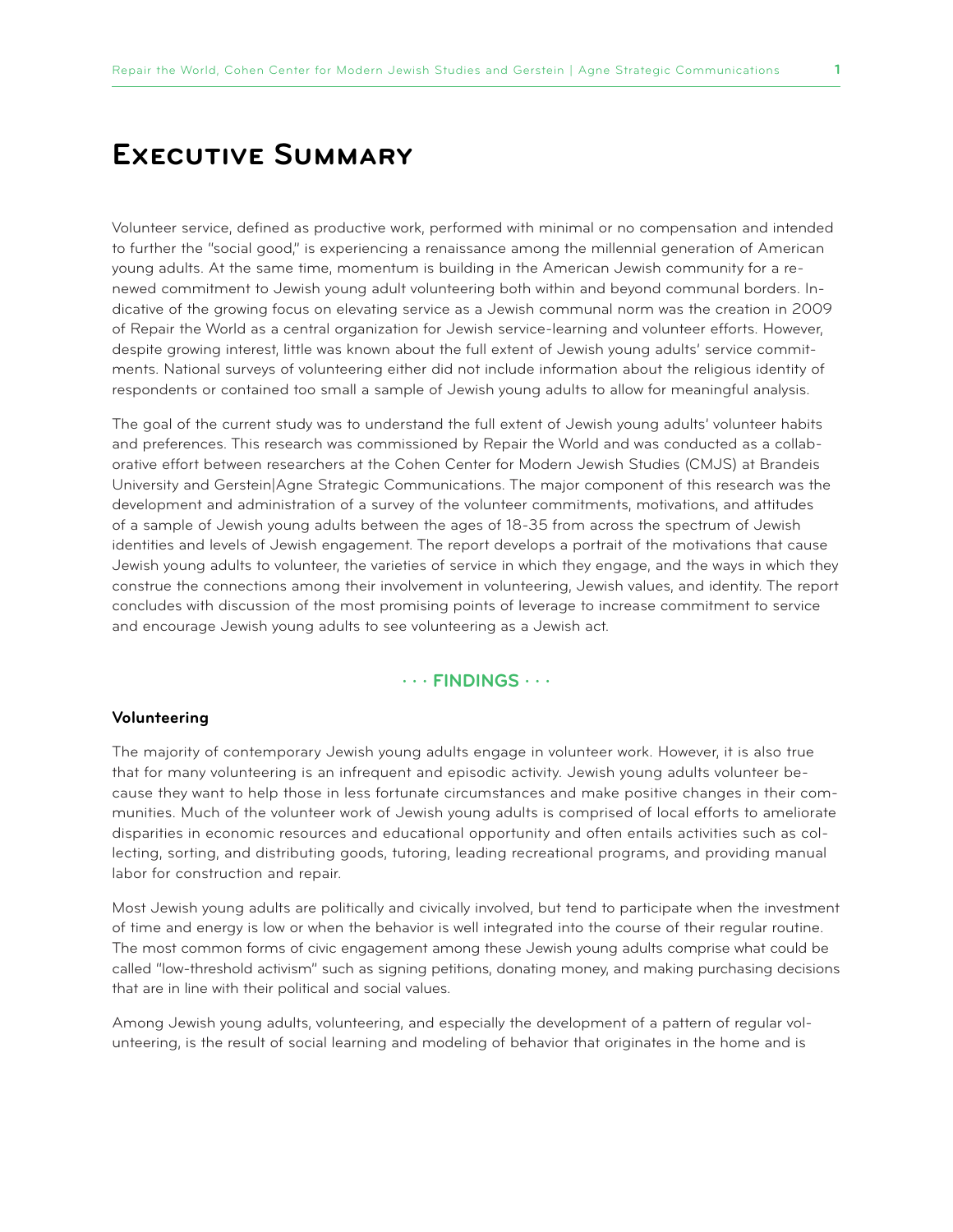reinforced by peers. Jewish young adults who are most likely to volunteer have a history of high school participation in volunteering, and those who volunteer on a regular basis came from homes with parents who volunteered. Jewish young adults who are highly engaged in religious life are also more likely to volunteer and do so on a regular basis. Volunteering is also supported by an attitudinal disposition that values helping those facing hardship and serving the needs of the larger community. Women and those who come from homes with one non-Jewish parent are also more likely to volunteer, although not more likely to become regular volunteers.

The volunteer commitments of Jewish young adults are influenced, and too often limited, by opportunity. Following self-initiated interest, the most common avenue of volunteer recruitment for Jewish young adults is through family and friends. Factors that constrain the extent or variety of social networks, such as gender or disengagement from religious life, also limit knowledge of volunteer opportunities and peers with whom to volunteer. Logistical concerns such as finding volunteer work that is geographically accessible and accommodating of busy schedules also serve to limit the volunteer commitments of Jewish young adults.

Jewish young adults want to "make a difference," and the majority appears to have a sense of personal efficacy. However, those subgroups that are least likely to volunteer also have the weakest belief that their volunteer efforts can contribute to desired effects. The personal relevance of the causes for which Jewish young adults are being asked to volunteer may also play a role in their decision making. Many Jewish young adults do not find their way into volunteer opportunities related to the causes about which they care most deeply. Volunteer options related to the full spectrum of Jewish young adult concerns may either not be available or may not be well known among this demographic.

#### **Volunteering through the Jewish Community**

Only a small portion of Jewish young adults prefer to or actually do volunteer with Jewish organizations. This form of volunteering is predicted by a trajectory of in-depth Jewish education and involvement, starting in childhood and extending into the present. The minority of Jewish young adults who volunteer through Jewish organizations do so to support their own people and community. By contrast, the vast majority of Jewish young adults say it does not matter if they volunteer with a Jewish or non-Jewish organization. Instead, the reasons they give for choosing any volunteer option center on whether the activity involves a cause or issue that is personally meaningful to them. Most Jewish young adults appear at least open to the idea of volunteering through Jewish organizations, however, they do not know what opportunities exist and of greater concern, they do not perceive Jewish volunteer options as addressing their most deeply held concerns.

#### **Volunteering through a Jewish Perspective**

Jewish young adults are primarily drawn to service through universal rather than Jewish-based values or identity. Whether or not young adults see connections between Jewish identity and volunteering is closely related to the overall integration and prominence of their Jewish identity amidst other aspects of their conception of self. At one end of the spectrum are young adults for whom the Jewish component of their identity stands front and center in everything they do. These are the Jewish young adults most likely to see their volunteer work grounded in Jewish values of compassionate helping and social justice. For young adults at the other end of the spectrum, however, volunteering is an activity partitioned off from their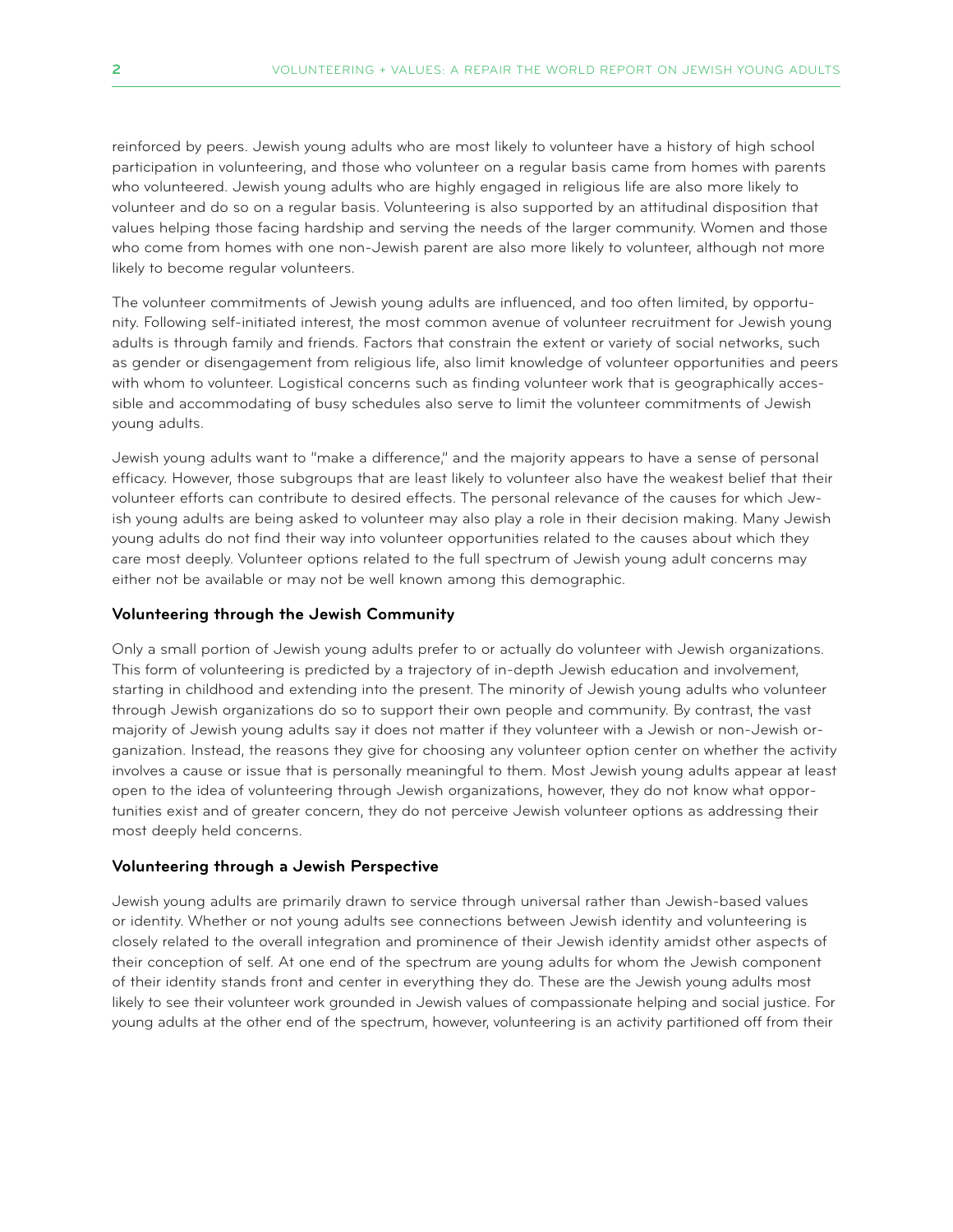Jewish identity in much the same way that their Jewish identity is separate from many aspects of their lives. Although they embrace the values of caring and social justice, they perceive them as universal values rather than particularistic Jewish ones and frame their service work accordingly. Only a very small portion of Jewish young adults volunteer as a means to represent the Jewish community to the larger society.

#### **· · · Strategic Implications · · ·**

Repair the World has positioned itself to influence the intersection between Jewish young adult involvement in volunteering and the development of a Jewish lens for understanding the meaning and salience of service. The current survey data provides some important guidance as to how to more effectively engage Jewish young adults in service and help them to see their volunteer work through the prism of Jewish tradition, values, and identity.

- **Start early to build the habit of volunteering:** Volunteering is clearly a socially learned behavior and, once established, a habit likely to continue throughout the lifespan. Programming that encourages Jews in their formative teen years to engage in volunteering and introduces them to a Jewish perspective on service needs to be developed and expanded. Jewish service learning that combines hands-on work with reflection and study needs to be woven into formal and informal Jewish educational programming, including supplementary and day schools as well as camps and youth groups. Immersive Jewish service learning programs for teens will also need to be expanded.
- **Develop effective framing messages:** Efforts to mobilize social consciousness and encourage collective action can be bolstered by the use of messages that provide an appealing and motivating framework. The current data suggest that describing service in universal terms and as a responsibility of Jews to help others in need, regardless of religious affiliation, is convincing to a broad cross section of Jewish young adults. For many, this message is as effective as similar ones couched in non-Jewish terms. The utility of this framing of service comes from its appeal to those Jewish young adults who do not see their service through a Jewish lens. By contrast, tying service to the goal of helping the Jewish community specifically is not a strong entry point.
- **Expand volunteer options that relate to core concerns:** Jewish young adults are most motivated to serve when they think they can make a difference in the lives of others, and when they can work on issues about which they care deeply. For those issue areas where volunteer options are limited or non-existent, new opportunities, under Jewish and non-Jewish auspices, will need to be developed. Suitable volunteer opportunities that already exist may need to be better advertised to Jewish young adults, in particular Jewish service efforts that address the very universal issues high on the list of concerns of Jewish young adults.
- **Create flexible, local options for volunteering:** Time is a valued and scarce resource for Jewish young adults, and all strategies must include tactical provisions that make volunteering timefriendly. Where feasible, emphasis should be placed on expanding volunteer opportunities that offer a flexible schedule, have options for short-term commitments, and are located where Jewish young adults reside.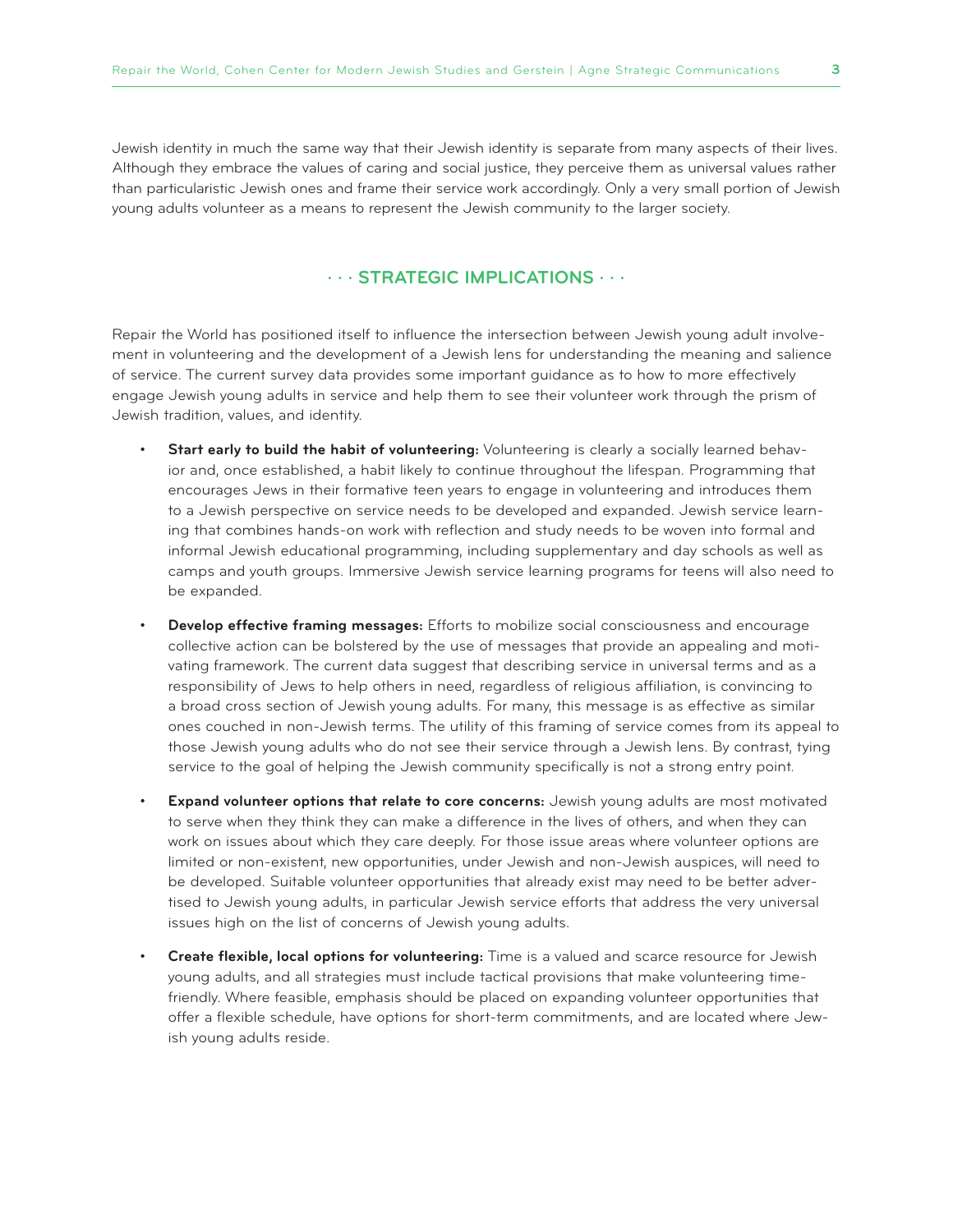- **Recruit through existing social networks and build new ones around volunteering: Recognizing** the role of peer groups in promoting volunteer activity, special emphasis should be placed on tapping social circles as a method of recruitment. Many Jewish young adults indicate a strong preference for volunteer opportunities that allow them to work with friends or with peers as part of a team. Highlighting the social or team aspect of volunteer work or creating "Posse" models of volunteering that bring together groups of Jewish young adults and enable them to volunteer together over time present an exciting option for expanding the reach of volunteering among this demographic.
- Partner with non-Jewish organizations: Jewish young adults are drawn to service that serves all people regardless of religion and addresses issues that extend beyond Jewish communal boundaries. Repair the World should invest in building partnerships with non-Jewish organizations that are leading volunteer efforts on the universal concerns about which Jewish young adults care deeply. Partnering with non-Jewish volunteer organizations is a tangible way to demonstrate the paired commitment of the Jewish community to both universal causes and Jewish values. Equally important is that these collaborations allow young adults to address their issues of concern through a Jewish portal of service and can be used to increase their understanding of Jewish perspectives on service. Partnerships can also be a vehicle for encouraging Jewish young adults to identify all their volunteer work, regardless of who it serves, as a Jewish act.
- Leverage "low-threshold activism" and Jewish young adults' belief that they can make a differ**ence:** Most Jewish young adults believe their actions can make a difference and most engage in low-threshold forms of activism. These forms of civic engagement can serve as an entry point to volunteer engagement. Pathways need to be developed that lead Jewish young adults from simpler forms of activism toward graduated levels of commitment and volunteer involvement. In much the same manner, entry level or brief volunteer experiences should be followed by opportunities for more in-depth volunteer work and skill development.
- **Frame volunteering as a Jewish act:** Efforts are needed to educate Jewish young adults of the rich connections between Jewish thought and volunteering in such a way that young adults from across the entire spectrum of Jewish identity "own" a Jewish perspective on service. Widespread efforts are needed that draw attention to and link the universal and Jewish values that young adults already hold with the universal causes about which they care most deeply. Spreading a Jewish perspective on volunteering may be facilitated by peer "connectors" that have ties to a broad array of social networks.
- **Build the knowledge base regarding harder to reach groups:** Important questions remain about how best to draw certain subgroups such as men and Jewish young adults with the most limited Jewish involvement into volunteering and encourage them to see this activity through a Jewish lens. Additional research to explore the unique concerns and needs of these groups is necessary if Repair the World is to spread a commitment to volunteering throughout this generation of Jewish young adults.

Jewish young adults believe they can make the world a better place, and they want to work toward the common good. Repair the World's mission to make service a defining part of Jewish life for young adults faces a unique set of challenges and will require navigating generational as well as Jewish identity dynamics. However, equally apparent is the potential of Jewish young adult volunteering to address pressing social issues domestically and abroad and to bring Jewish identity and values into the forefront of efforts to serve the common good.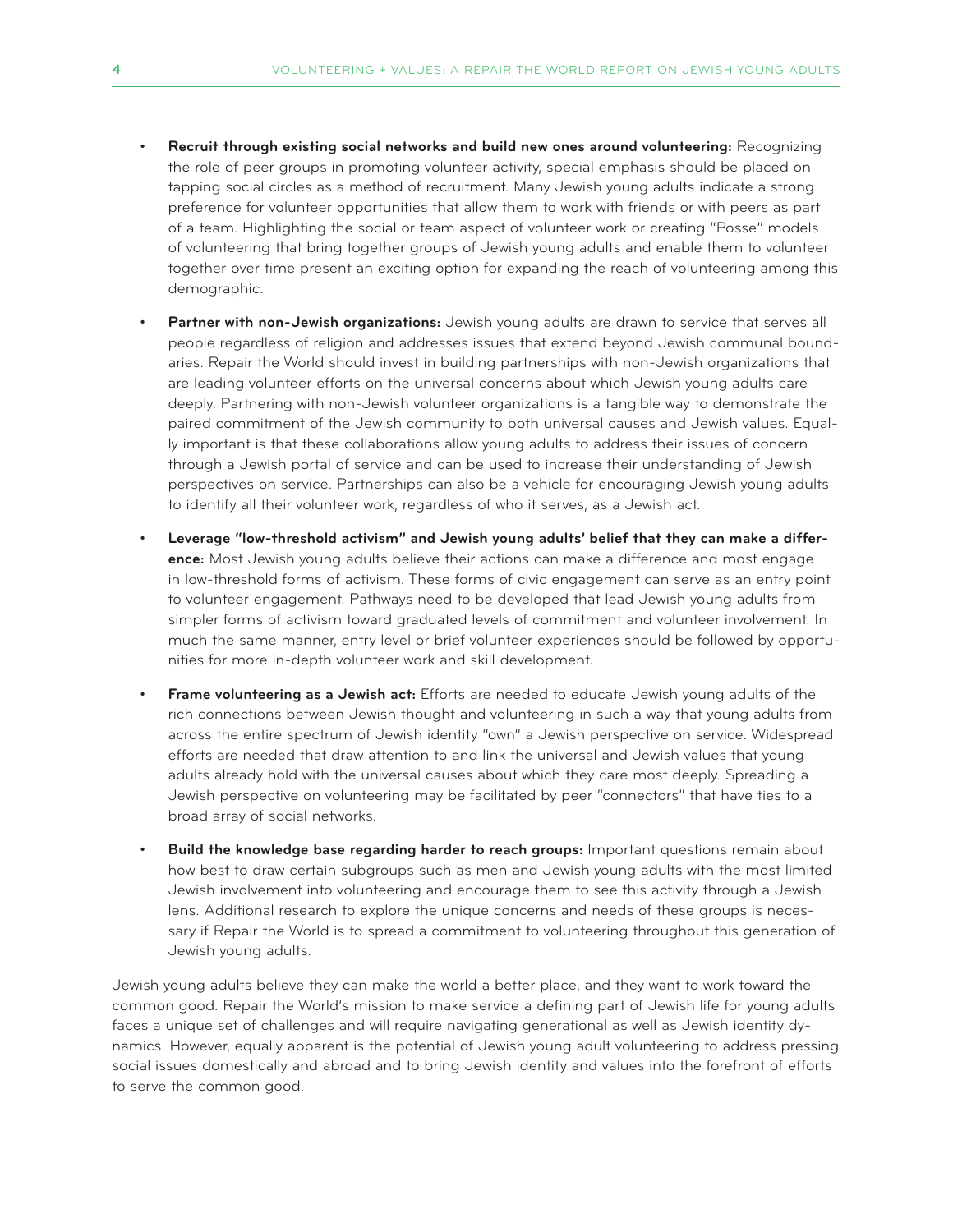# **Introduction**

#### *A person starts to live when he lives outside himself. (Albert Einstein)*

Volunteer service is experiencing a renaissance among the millennial generation of American young adults. Thomas Friedman (2007) has named this cohort "Generation Q—the Quiet Americans…quietly pursuing their idealism, at home and abroad." Volunteer service, defined as productive work, performed with minimal or no compensation and intended to further the "social good" (Wilson, 1997), is quickly becoming a signature element of the contemporary young adult experience. Between 2008 and 2009 applications for AmeriCorps increased by 170% (Corporation for National and Community Service, 2010), those for City Year tripled (City Year, 2010), and interest in the Peace Corps jumped by 18% (Peace Corps, 2010). While certainly influenced by recession-induced fluctuations in the job market, this rise of interest in volunteer alternatives is also likely to be an outgrowth of the unique focus of this generation on "making a difference" and making time in their lives to work toward the common good. A recent survey by the Institute of Politics at Harvard University (2010) found that 80% of college-educated young adults viewed community service as an "honorable" activity in which to be engaged.

Momentum is also building in the American Jewish community for a renewed commitment to Jewish young adult volunteering within and beyond communal borders (Greenberg, 2001; Messinger, 2003). Providers of Jewish service opportunities report recent growth in capacity (Irie & Blair, 2008). Hillel: The Foundation for Jewish Campus Life (2009) reported that in the academic year 2008-09 over 2,300 students from 120 North American campuses travelled on Hillel-sponsored alternative break service programs. Perhaps most indicative of the growing focus on elevating service as a communal norm was the creation in 2009 of Repair the World, the metaphorical "table" for Jewish service-learning and volunteer efforts. Repair the World has positioned itself to influence the intersection between Jewish young adult involvement in volunteering and the development of a Jewish lens for understanding the meaning and salience of service and social justice.

However, despite growing interest, the landscape of Jewish young adult volunteer involvement remained largely uncharted, and little was known about the full extent of Jewish young adults' service commitments. National data from two of the three largest surveys of volunteering, Giving and Volunteering in the United States (Independent Sector, 2001) and the Current Population Survey; Volunteer Supplement (U.S. Census Bureau, 2009) do not include information about the religious identity of respondents. The third national study, the Center on Philanthropy Panel Study (Wilhelm, et al., 2005) asked respondents about their religion, but included too small a number of Jewish young adults to allow for meaningful analysis. Previous research on the Jewish community specifically looked at attitudes toward and involvement in social justice efforts, a subset of volunteer engagement (Cohen & Fein, 2001). As a result, many of the questions central to the mission of Repair the World and the larger field of Jewish service remained unanswered. These questions include; what is the nature and extent of Jewish young adults' involvement in volunteering under Jewish and other auspices?; who is drawn to service work, and what obstacles keep some Jewish young adults on the sidelines of volunteering?; what issues, values, and goals move Jewish young adults to action?; and how do Jewish young adults construe the connections between their volunteer work, regardless of its sponsorship, and their Jewish identities and values?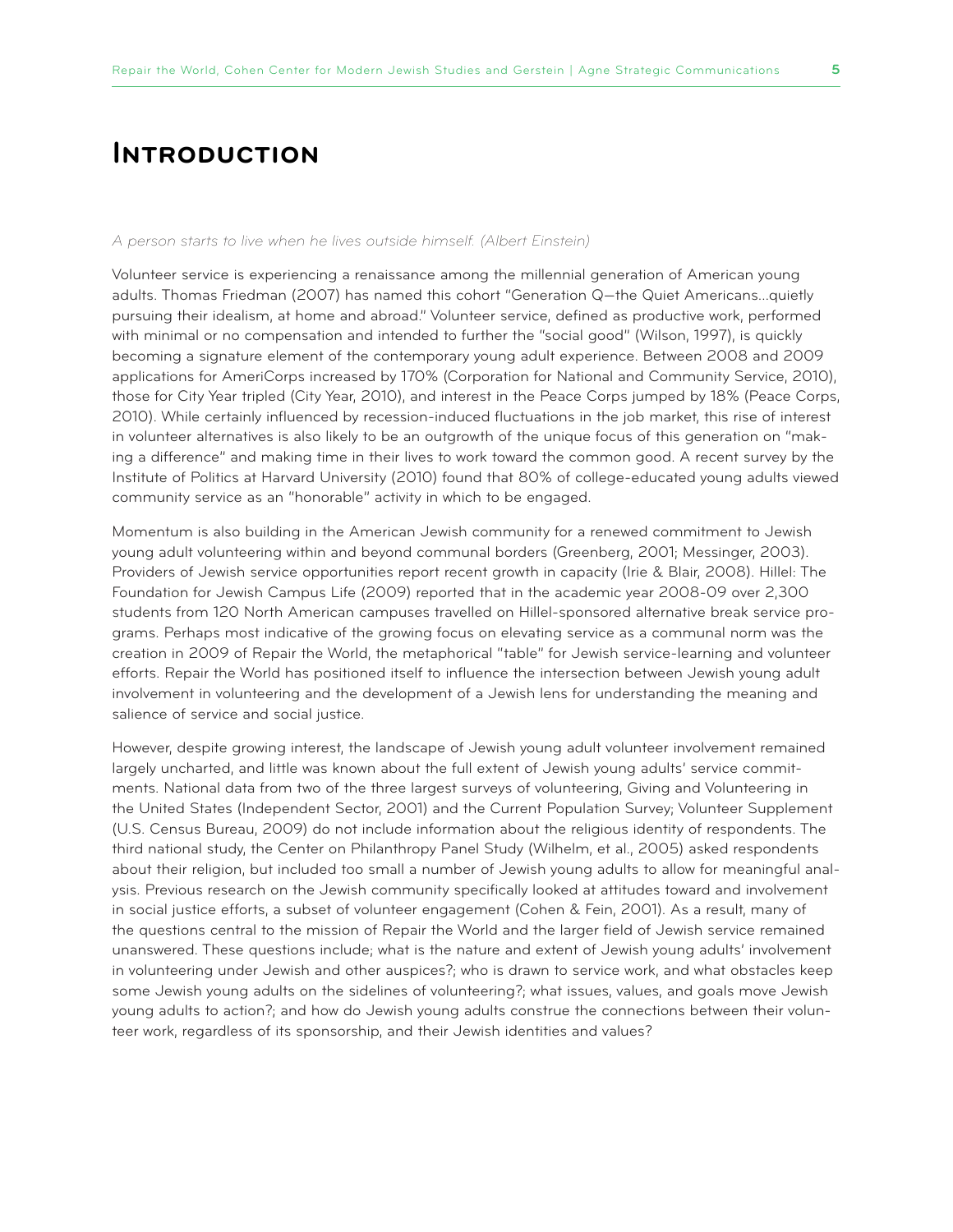In response to this need for systematic baseline data, Repair the World commissioned research to explore the motivations for Jewish young adults to serve; the varieties of volunteer work in which they engage; the connections between Jewish values and identity and service; and the most promising points of leverage to increase commitment to volunteering. The research described in this report was a collaborative effort between researchers at the Cohen Center for Modern Jewish Studies (CMJS) at Brandeis University and Gerstein|Agne Strategic Communications.

The major component of this research was the development and administration of a survey of the volunteer commitments, motivations, and attitudes of a sample of Jewish young adults from across the spectrum of Jewish identities and levels of Jewish engagement. The overarching goal of this research was to develop a rich body of valid, high-quality data for Repair the World and other communal policy makers to use in deciding how best to make service a defining part of American Jewish life for young adults.

The report begins with a description of the study design and methods. Next, the patterns of volunteer involvement of Jewish young adults are described followed by examination of their preferences, desires, and unmet needs for volunteer opportunities. The report then focuses on involvement in volunteering under Jewish auspices along with the factors that impede participation in service. The report then examines the extent to which Jewish young adults see their volunteer work through a Jewish "lens" and the generational as well as identity dynamics that influence the connection between volunteering and Jewish values. This is followed by exploration of the appeal of different framing messages to this cohort. The report concludes with a discussion of the implications of the findings for expanding the involvement of Jewish young adults in sustained volunteer commitments and for framing these efforts as Jewish acts.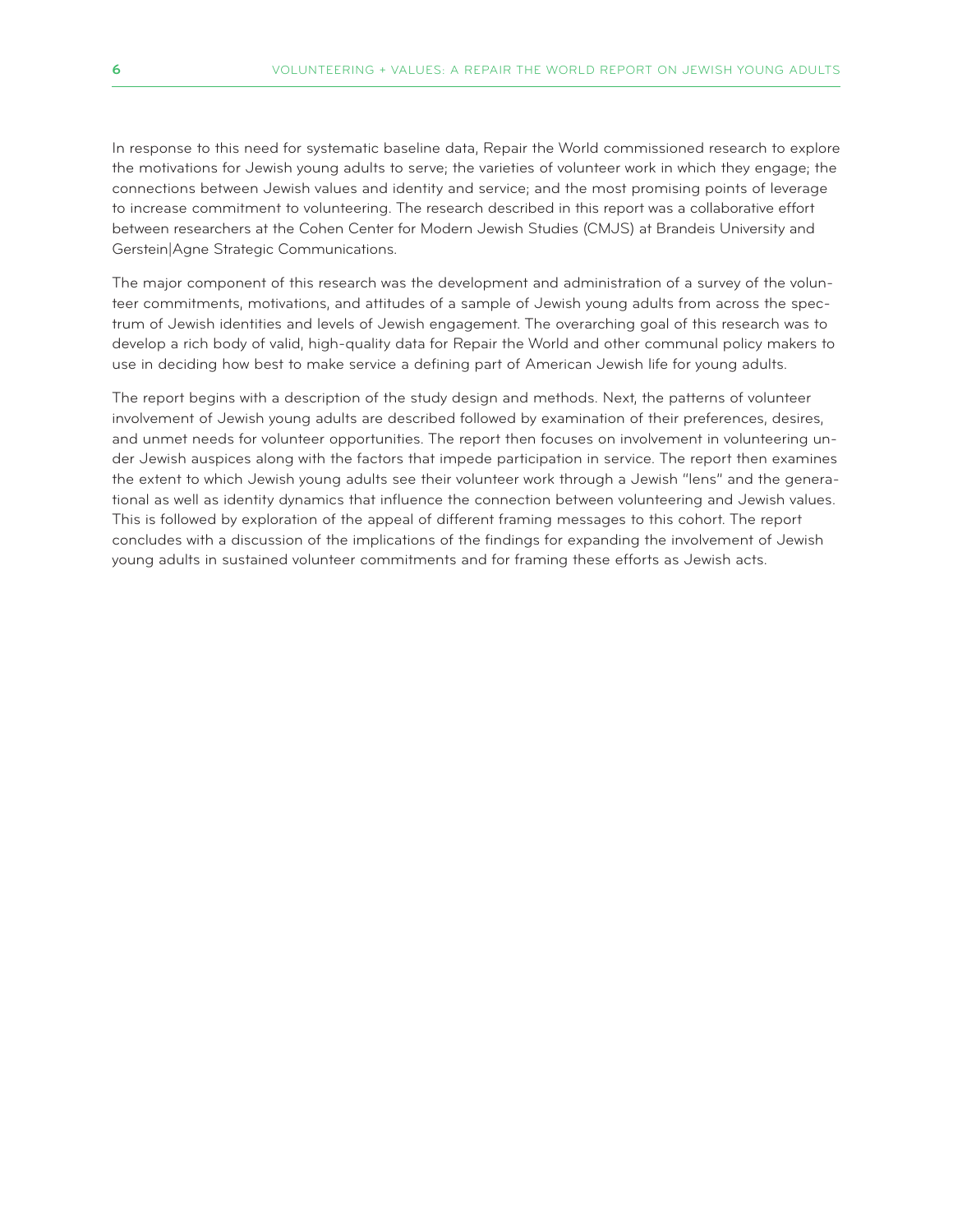# **Methods**

#### **Sampling Strategy**

This report is a baseline study of the volunteer habits and preferences of Jewish young adults between the ages of 18-35. Developing a representative sample of Jewish young adults presents considerable methodological challenges because of their low incidence within the general American population. Creating a representative sample using traditional methods such as random digit dialing is prohibitively expensive. To address this challenge, the current study employed a hybrid sampling approach that makes use of the Taglit-Birthright Israel (Taglit) applicant pool and Knowledge Networks' online research panel (KnowledgePanel®). The Taglit applicant pool is the largest extant list of American Jewish young adults with over 300,000 members and includes both participants and nonparticipants from virtually the entire spectrum of Jewish backgrounds and denominational identities. Substantial numbers have minimal engagement in Jewish life, including secular Jews and those with no connection to Jewish organizations (Saxe et al., 2008). The Knowledge Networks' online panel is a representative sample of the U.S. population selected using probability-based sampling techniques. In addition, the Knowledge Networks panel contains groups who may not be represented in the Taglit applicant pool, including those who were not eligible for the program. However, the small number of Jewish young adults in the Knowledge Networks panel is not sufficient, by itself, to provide meaningful estimates of Jewish young adult volunteer involvement or allow comparisons among sub-groups. A hybrid-sampling approach provided a sample which both resembles the larger American Jewish population of young adults and is large enough to conduct meaningful analysis.

#### **Sampling Frame**

The Taglit sampling frame consisted of all eligible applicants for summer trips between 2001 and 2010. $^{\scriptscriptstyle\rm I}$ Included in the frame are all participants on Taglit summer trips, as well as those who applied but did not go on the trip for which they applied or on a subsequent trip. The sample was stratified by age, gender, application round, and Taglit participation to ensure an equal distribution across age and gender and the correct proportion of Taglit participants and non-participants from the application rounds from which they were sampled. Older applicants were oversampled in order to account for the loss in the quality of their contact information. A total of 1,920 cases were selected from the Taglit sampling frame to receive the survey.

Knowledge Networks' Jewish panelists were identified for this study using a question about religious affiliation. Since many people with Jewish background identify as "No Religion," a follow-up question was asked of those panelists who selected that option to determine if they considered themselves Jewish for any reason or had a Jewish parent. Knowledge Networks' Jewish panelists were excluded if they were under the age of 18 or over the age of 35. A total of 204 panelists were selected to receive the survey. After the survey was completed, some panelists were determined to be ineligible because they did not meet the eligibility requirements of Taglit in terms of Jewish background. The final number of eligible cases from the Knowledge Networks sample was 193.

<sup>1</sup> Taglit winter trips were excluded to minimize overlap with the Jewish Futures Project (See Saxe et al., 2011).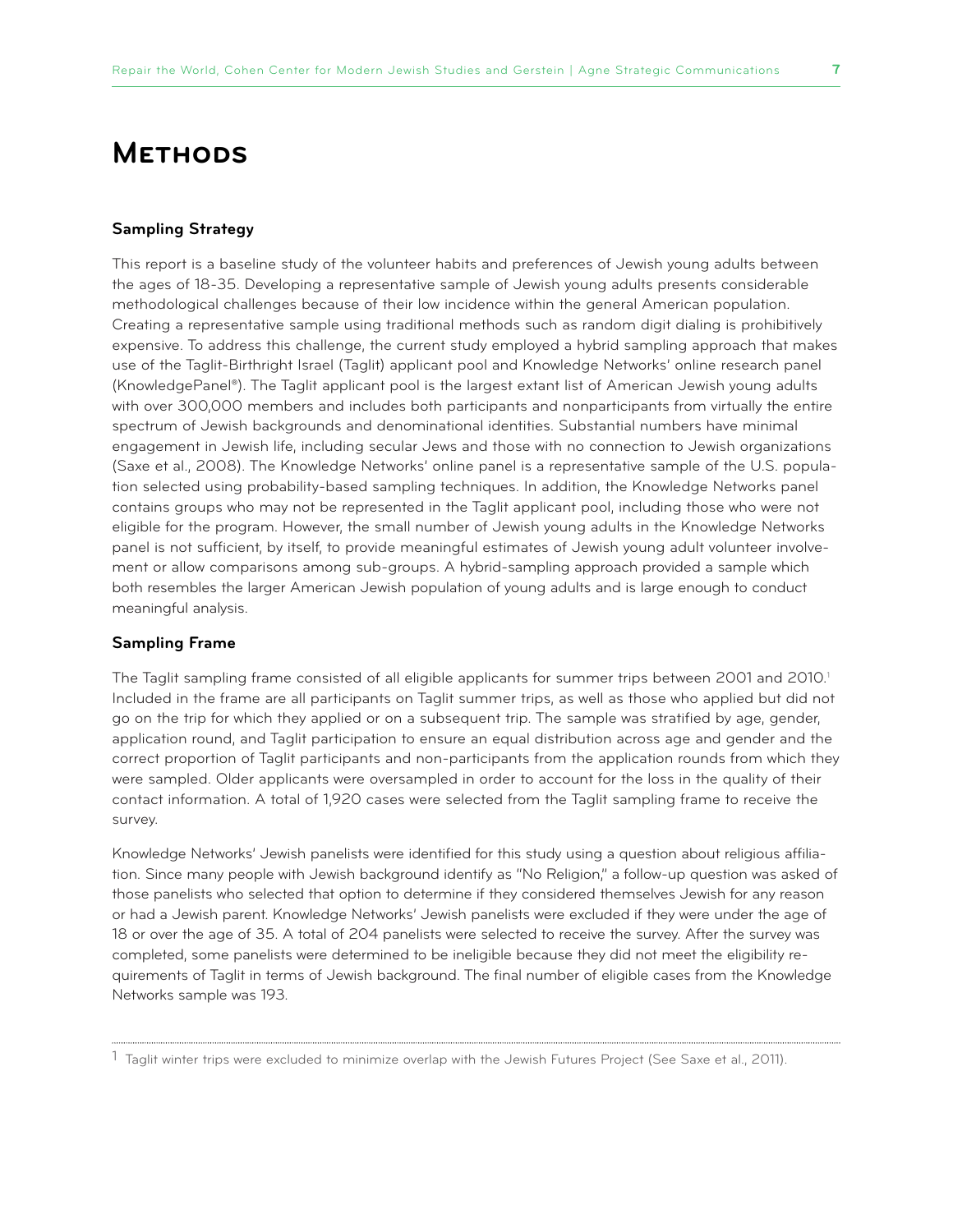#### **Survey Instrument**

In order to best capture the priorities and interests of all stakeholders, CMJS and Gerstein | Agne developed the survey instrument in collaboration with the Repair the World organization. The instrument included questions about volunteer involvement, motivations for service, obstacles to involvement, and reactions to messages regarding Jewish service. In addition, the survey instrument included questions about important contextual information, including Jewish background and demographic characteristics.

#### **Survey Administration**

The survey was designed to be implemented as a dual-mode telephone/web survey. Data collection for the Taglit sample was conducted by CMJS. Prior to fielding the survey, extensive internet searches were conducted to obtain up-to-date contact information. Each potential respondent in the Taglit sample was sent an email invitation and up to five reminders. After the second reminder, CMJS began contacting potential respondents by phone. Telephone calls were made by trained interviewers, mostly Brandeis University undergraduate and graduate students, and were closely supervised by CMJS staff. A \$15 Amazon.com gift certificate was offered for participation in the survey. Field operations for the Taglit sample began on September 20, 2010 and ended on November 30, 2010.

Knowledge Networks conducted the survey of its own panel members via the internet. Knowledge Networks provided incentives for respondents based on its internal schedule of rewards, comparable to those offered to the Taglit sample. The Knowledge Networks survey was in the field from October 19, 2010 through November 5, 2010.<sup>2</sup>

#### **Response Rates**

Surveys were conducted with 951 eligible respondents, and the overall response rate was 45% (Table 1). Response rates were calculated using the American Association for Public Opinion Research (AAPOR, 2000) standard definition in which the response rate is the number of surveys, in this case both complete and partial, divided by the number of eligible units in the sample. This response rate also estimates the proportion of cases with unknown eligibility that is actually eligible for the survey and includes them in the denominator. Any differences between respondents and non-respondents were corrected for using weights.

| <b>SAMPLE</b>             | <b>RESPONSE RATE</b> | # of RESPONDENTS |
|---------------------------|----------------------|------------------|
| <b>Taglit Sample</b>      | 44%                  | 850              |
| Knowledge Networks Sample | 52%                  | 101              |
| Overall                   | 45%                  | 951              |

#### **TABLE 1: Response Rate by Sample**

<sup>2</sup> A smaller follow-up survey was conducted between November 10, 2010 and November 30, 2010 regarding previous participation in Taglit for those Knowledge Networks cases in which this information was missing. This information was necessary for determination of sample overlap.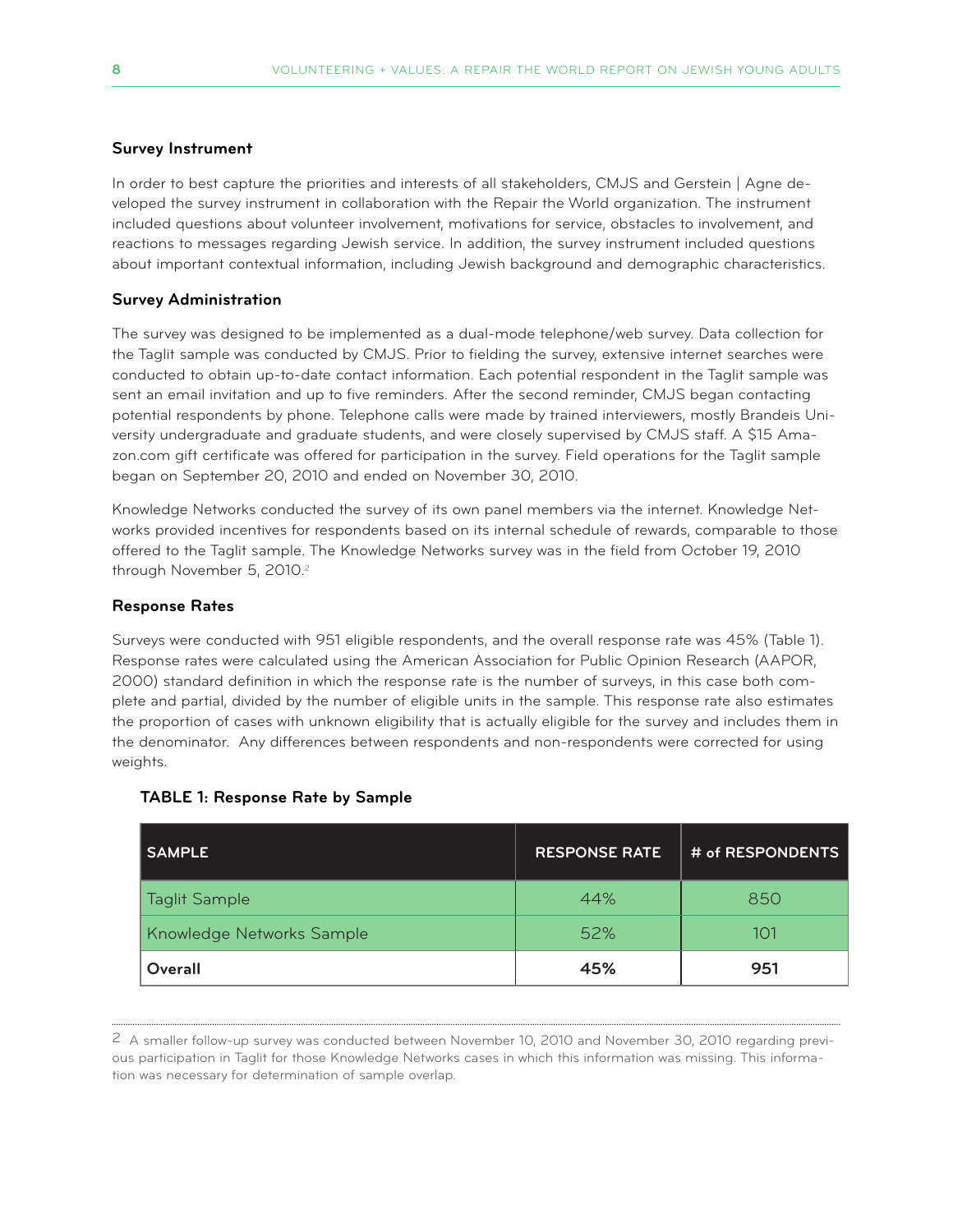#### **Weighting**

The weighting of the samples occurred in four stages. Initially, design weights for each sample were calculated to account for the differences in the probability of selection for each eligible sample member. After data collection was completed, non-response weights were generated to correct for any potential bias due to non-response. The two samples were then merged and additional weights were calculated to account for potential overlap between the samples (Hartley, 1962). A final set of post-stratification weights was applied to the combined samples to correct for differences in the gender and age distribution in the sample and the known characteristics of the population.<sup>3</sup>

#### **Analysis**

Several kinds of findings are presented in this report. Findings that are descriptive in nature are presented using weighted frequencies, means, and crosstabs. The results of regression analysis are also employed to estimate the impact of independent variables (e.g., gender or Jewish education) on the dependent variable of interest (e.g., volunteering). Regression analysis allows assessment of the relationship between two variables while controlling for the impact of other, possibly correlated, variables. Findings based on regression analysis are presented using estimated proportions and probabilities. All reported findings from regression analysis are statistically significant (p<.05). Analyses of variables that did not prove to be statistically significant are described in the Technical Report.

#### **Sample Composition**

While the sample in many ways resembles known characteristics of the U.S. Jewish population, there are some ways in which it is not representative. It is likely that Orthodox respondents, non-college graduates, and children of intermarried parents are under-represented in the sample. However, the distribution of survey respondents on each of these characteristics lends support to the contention that the survey attracted a diverse sample of Jewish young adults. For example, the distribution of Jewish identities in which respondents were raised suggests that the sample represents the full spectrum of Jewish identities. In addition, nearly all subpopulations are available in sufficient numbers to describe their characteristics and allow for comparison across subgroups.

 $3$  Post-stratification weights were applied to yield an even distribution by gender and an age distribution that reflected the proportion of eligible respondents in each age category based on recent meta-analytic estimates of the American Jewish population (Saxe, 2010).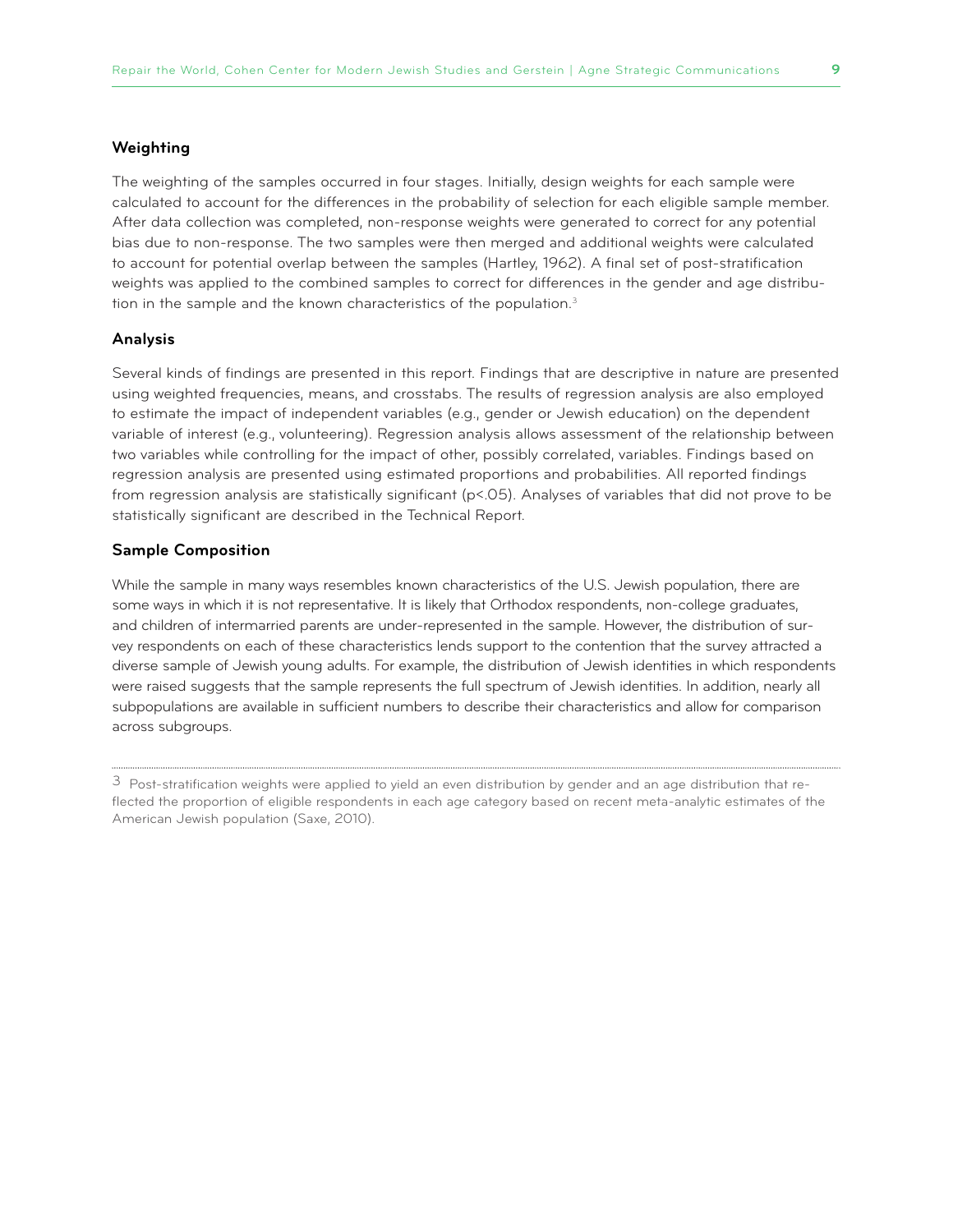# **Volunteering in the Lives of Jewish Young Adults**

This section of the report begins by describing the nature and extent of Jewish young adult involvement in volunteering starting with their overall volunteer experience in the preceding 12 months and then focusing more closely on the volunteer work to which they have made the greatest commitment in that time frame.<sup>4</sup> The discussion then moves from description of the texture and variety of volunteer involvement to analysis of the factors that lead Jewish young adults into volunteering, with special attention to trajectories associated with volunteering on a regular basis. This section of the report concludes with examination of the concerns and preferences that play a role in young adult decision making about volunteering.

#### **Overall Volunteer Experience**

The vast majority of Jewish young adults from across the spectrum of denominations and Jewish identities report involvement in some form of volunteer work during the last 12 months (Figure 1). The current survey also indicates that young adults who identify as Orthodox have the highest overall rates of volunteering.



#### **FIGURE 1: Volunteering by Denomination/Identity**

\*Includes those who indicated they identify as Reconstructionist as well as those who wrote in identities not included in any of the other choices

4 A twelve-month time frame was selected to most fully capture the volunteer engagements of young adults, many of whom live by an academic calendar with substantial differences in their summer and winter schedules.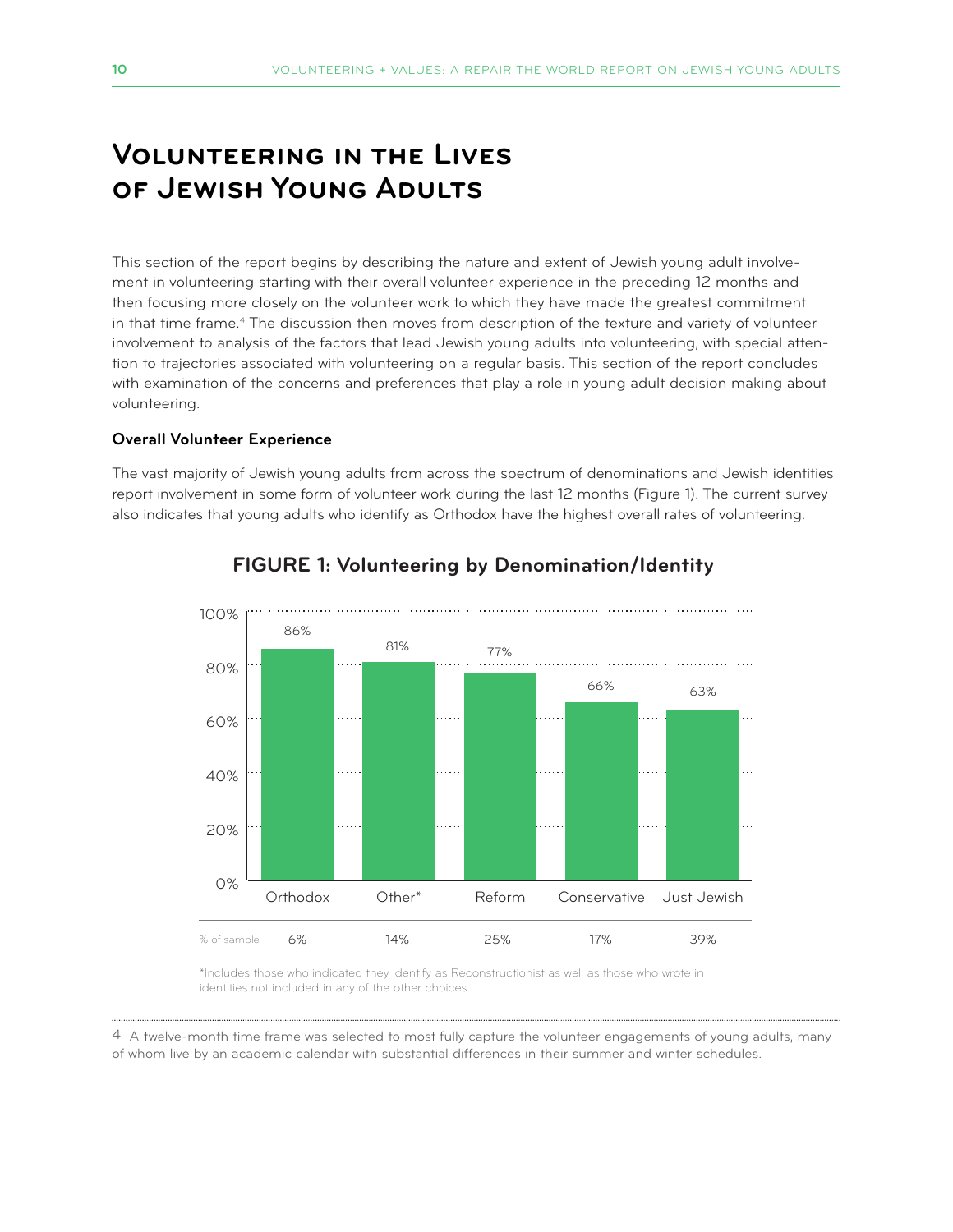For many Jewish young adults (40%) volunteering is an infrequent activity in which they usually engage less than once per month (Figure 2). The majority of Jewish young adults (52%) report that in a typical week they spend no time at all engaged in volunteer work. On the other hand, almost one-third (29%) of survey respondents have made volunteering an integral part of their lives and volunteer at least once a month, with 10% participating at least once if not several times a week.



#### **FIGURE 2: Frequency of Volunteering in Last 12 Months**

Over three-quarters (78%) of Jewish young adults report engaging in at least one form of civic activity, during the last 12 months (Figure 3). The most common forms of civic engagement among these Jewish young adults comprise what could be called "low-threshold activism." Survey respondents report that they sign petitions, donate money, and make purchasing decisions that are in line with their political and social values—essentially, they are politically and socially involved, but tend to participate when the investment of time and energy is low or when the behavior is well integrated into the course of their regular routine. Only 45% report civic behaviors that require an active effort, such as participating in demonstrations or attending government meetings.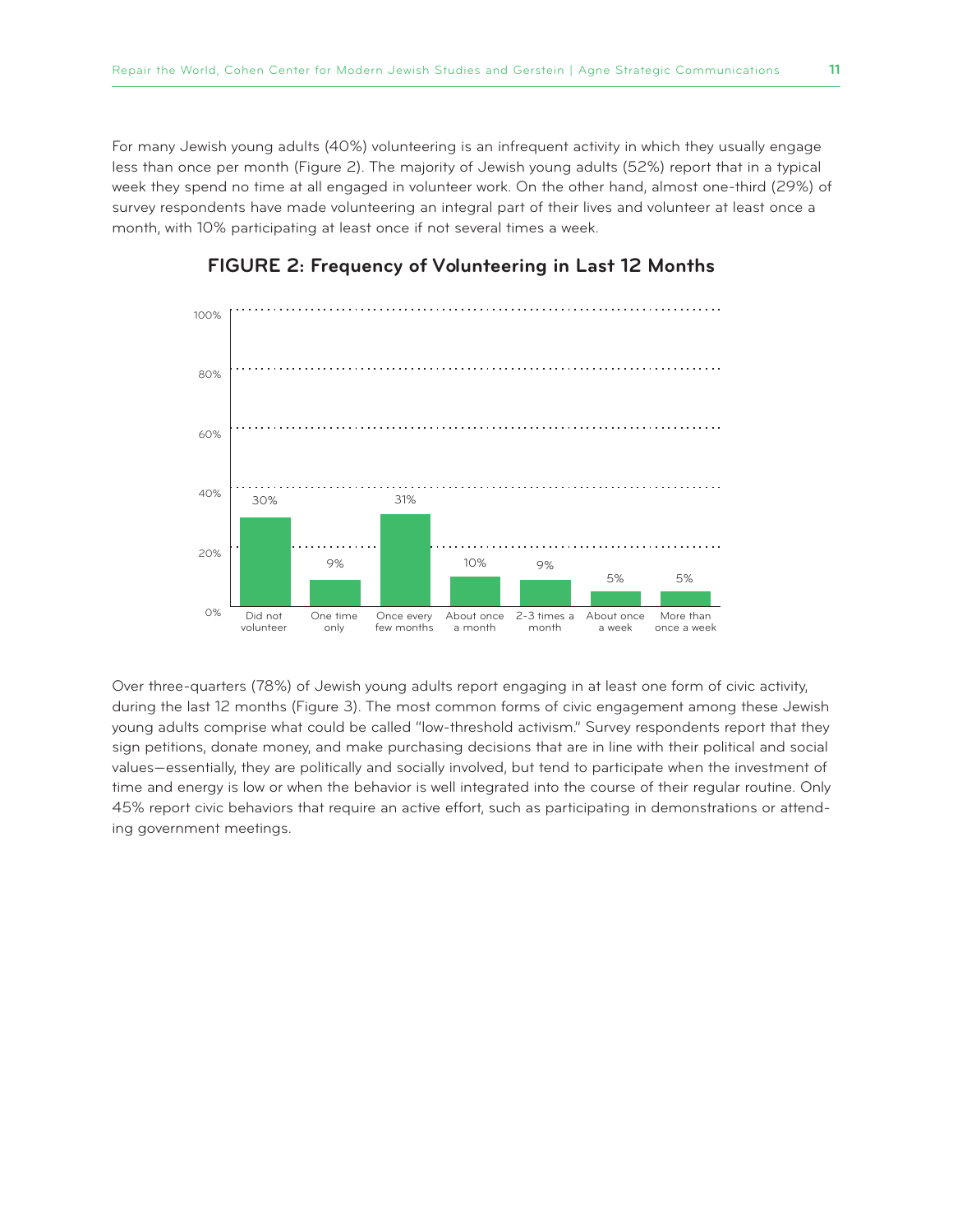

#### **FIGURE 3: Civic Engagement in Last 12 Months**

Approximately one-fifth (21%) of Jewish young adults in our sample have participated, at some point in their lives, in a short or medium-term immersive volunteer program of one to twelve weeks, such as an alternative break or summer experience. A small portion (5%), have done so in volunteer programs organized by Jewish entities, such as American Jewish World Service or Jewish Funds for Justice. Five percent of Jewish young adults have participated in a long-term (three months or longer) volunteer program of any kind and very few (less than 1%) have done so under Jewish auspices, through programs such as AVODAH.

Survey respondents were asked to rate a variety of reasons for volunteering on a seven-point scale, where a score of seven indicated that the motive was a major reason for them to volunteer and a score of one indicated that it was not at all a reason (Figure 4). Jewish young adults indicate that their paramount motivations are to help those in less fortunate circumstances, to make positive changes in society, and to give back to their community. These statements correlate with what we know about the inspirations to volunteer among the larger non-Jewish young adult community (Astin & Sax, 1998). Jewish young adults also want to experience a shared sense of purpose by engaging in personally meaningful work with family, friends, and peers. Although utilitarian motivations, such as enhancing one's resume are part of the mix, they are secondary in motivating Jewish young adults to volunteer. Factor analysis indicated that ratings of four motivations for volunteering (to make a difference in peoples' lives, to improve the local community, to be part of something larger than oneself, and to work on issues about which you care deeply) are highly inter-correlated (alpha=.80). The relationship suggests that these four motivations all measure the same underlying construct that we call "common good motivations."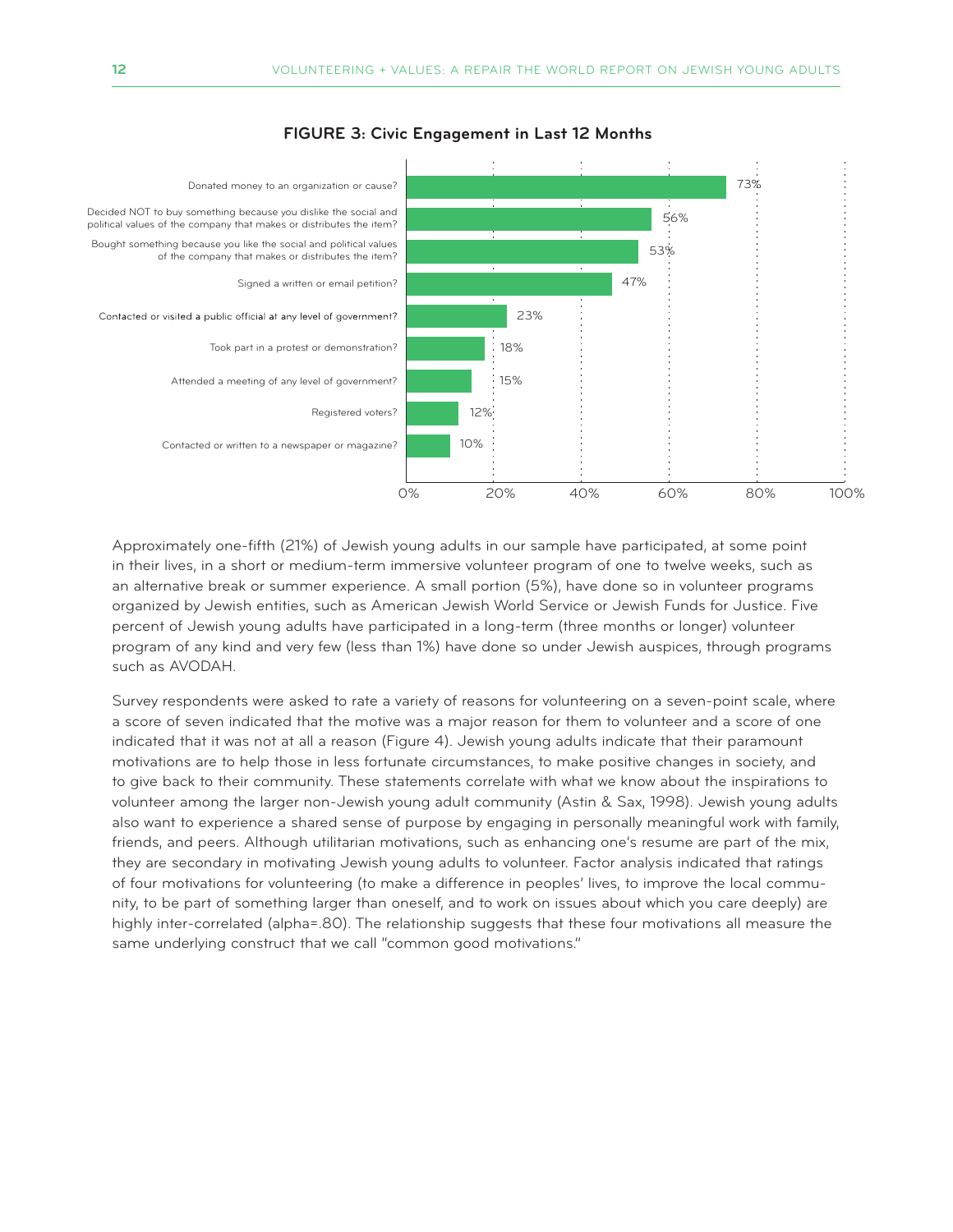

#### **FIGURE 4: Reasons for Volunteering – Mean Ratings**

The survey also asked Jewish young adults to review a list of potential organizers of volunteer work and indicate which ones had played a role in their volunteer work during the last 12 months. Non-Jewish not-for-profit organizations closely followed by friends (independent of an organization), employers, and membership groups such as civic or fraternal organizations are the most frequently endorsed as organizers of volunteer work for survey respondents (Figure 5). Jewish organizations are the third most commonly cited organizer of volunteer work for Jewish young adults, although, as we will later explain, they face serious challenges as they seek to engage this age group.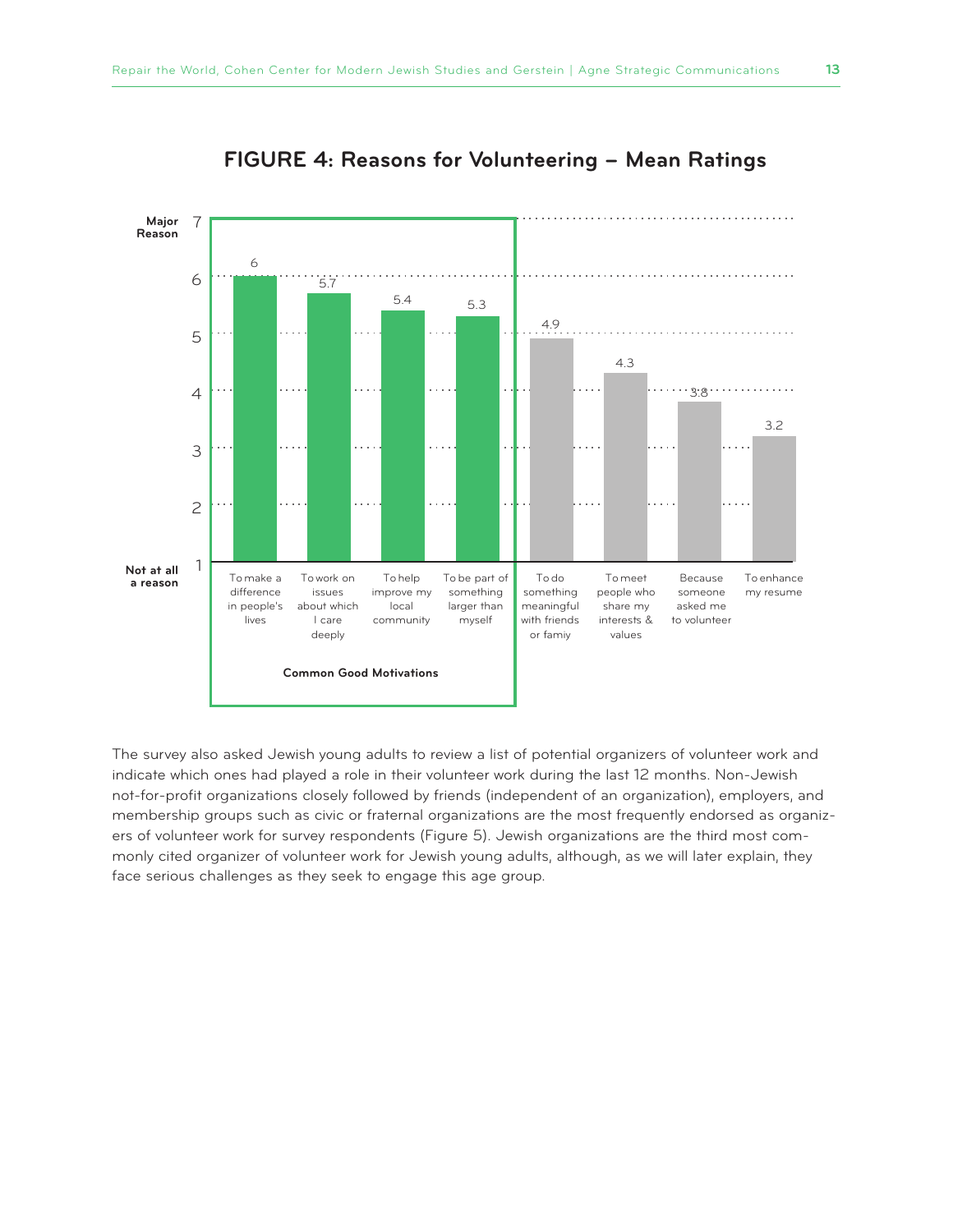One of the interesting findings of this research is that a substantial portion of Jewish young adults are engaged, at least in part, in volunteer efforts outside of the formal organizational sphere. The second most frequently mentioned organizer of volunteer activity is "Friends independent of an organization." Examples of this type of non-organization based volunteering include both informal individual acts of caring and support, such as visiting elderly neighbors and tutoring children of employees, as well as organized group efforts, such as local fundraising events or neighborhood cleanups.



#### **FIGURE 5: Organizer of Volunteer Work**

\*Response totals greater than 100% because respondents were allowed to indicate more than one organizer of their volunteer work

Jewish young adults with any volunteer experience over the preceding 12 months were also asked to rate how meaningful they found their service work on a scale of one to four, where a rating of one indicates not at all meaningful and a rating of four indicates that it was very meaningful. Most of these Jewish young adults indicate that their volunteer work is at least somewhat personally meaningful (82%), although less than half (43%) report the highest level of personal meaning. One factor strongly associated with experiencing high levels of personal meaning in volunteer work is the frequency of participation (Figure 6). Although it may be that those who find volunteer work meaningful also volunteer more frequently, it is also possible, and not mutually exclusive, that spending more time volunteering allows Jewish young adults to gain a greater appreciation of the importance and impact of their contribution. Support for the former explanation comes from a study of Jewish immersive service programs which found that even when the length of the service involvement was constant across programs, the intent to volunteer subsequently was determined by how meaningful participants found the service they performed (Chertok, Tobias, & Boxer, 2011).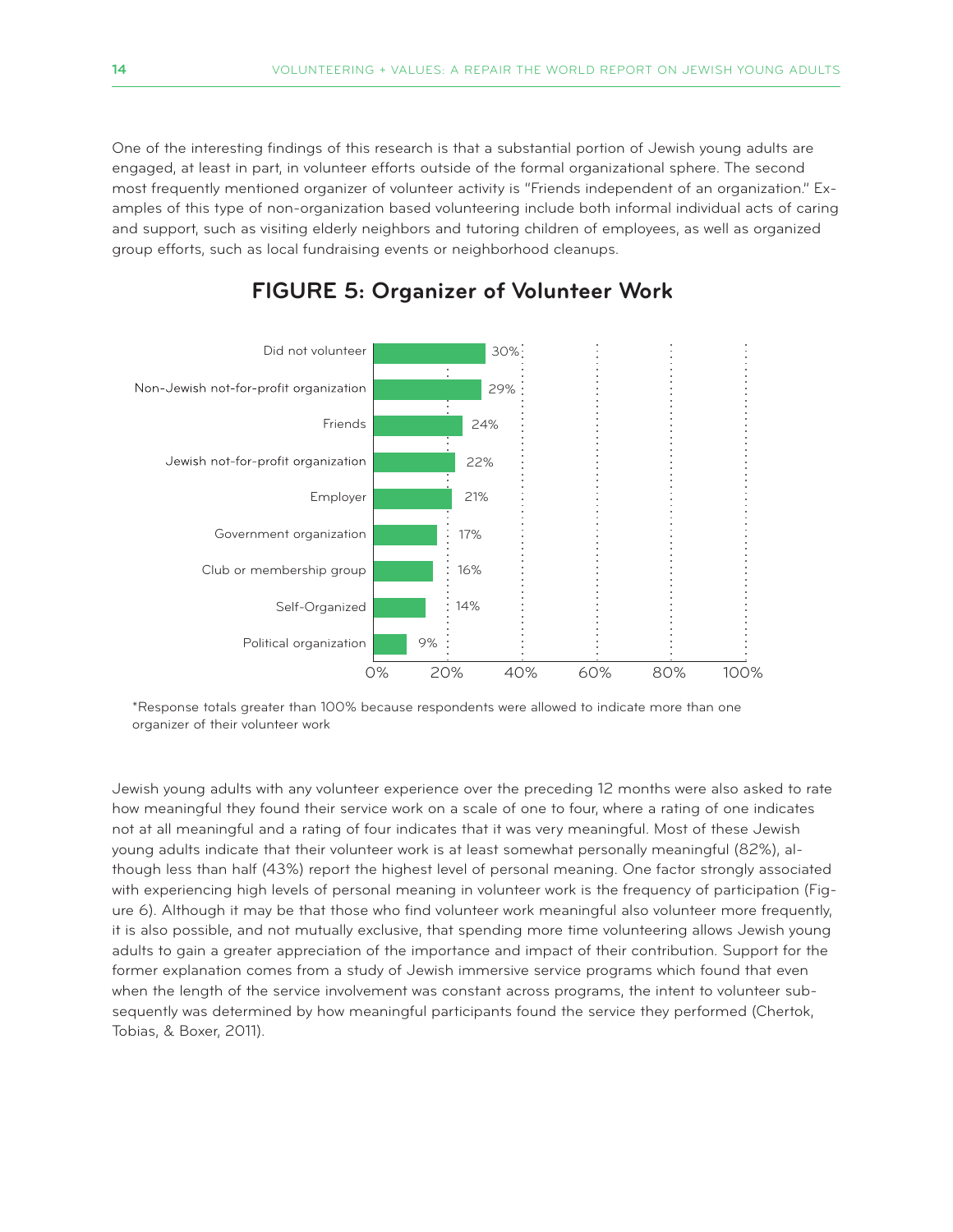

**FIGURE 6: Meaningfulness by Frequency of Volunteer Work**

#### **Primary Volunteer Work**

To gain a better understanding of the volunteer commitments of Jewish young adults, survey respondents were asked to describe the volunteer work in which they were most involved over the preceding 12 months. Data in this section of the report is described in relation to the portion of respondents (70%) who engaged in any volunteer work in the preceding 12 months.

In a similar pattern to their overall volunteer participation, most Jewish young adults indicate that they engage only infrequently in their primary volunteer work. In fact, the majority (56%) participate less than once per month (Figure 7).



#### **FIGURE 7: Frequency of Primary Volunteer Work**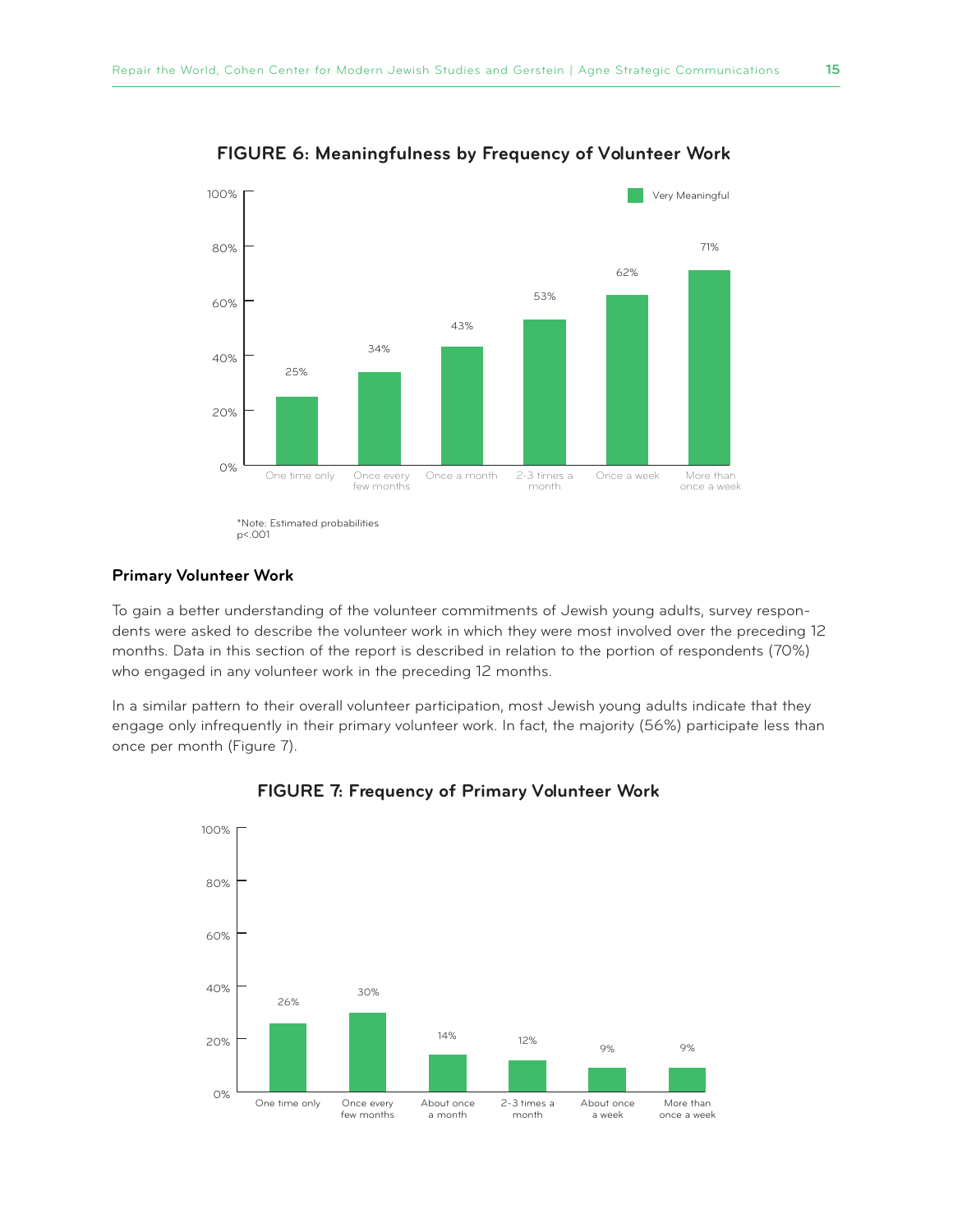When asked how they came to be involved in their primary volunteer work, surprisingly few indicated that they found this opportunity through online volunteer match sites, volunteer fairs, or through mass advertising (Figure 8). For a small portion of those taking classes, this primary volunteer activity fulfilled the service requirement of an academic course or unpaid internship (10%) or of their school (14%). For an even smaller portion of those who are working, this volunteer commitment fulfilled a requirement of their employer (2%).

One of the clear trends in the data is the prominent role played by social networks in volunteer recruitment. Following self-initiated interest, the most common avenue of volunteer recruitment is through family and friends. These social connections provide links to volunteer opportunities and signify to Jewish young adults that an activity is appropriate or expected for "someone like them." Previous research indicates that whether or not members of their social network participate in an activity will play a critical role in Jewish young adult decision making about program choice (Chertok, Sasson, & Saxe, 2009).



#### **FIGURE 8: Recruitment for Primary Volunteer Work**

The majority (79%) of Jewish young adults describe their primary volunteer work as addressing the needs and issues of their local community or metropolitan area (Figure 9). Just over one-tenth (13%) work on causes at the national level or areas of the United States other than where they live, and almost the same small proportion (9%) report involvement in volunteer efforts that address concerns in other parts of the world. Although contemporary young adults have been described as global citizens concerned about causes that transcend national borders (Arnett, 2002), these findings suggest that for respondents to the current survey, volunteer actions not only take place locally, but also have a geographically limited focus.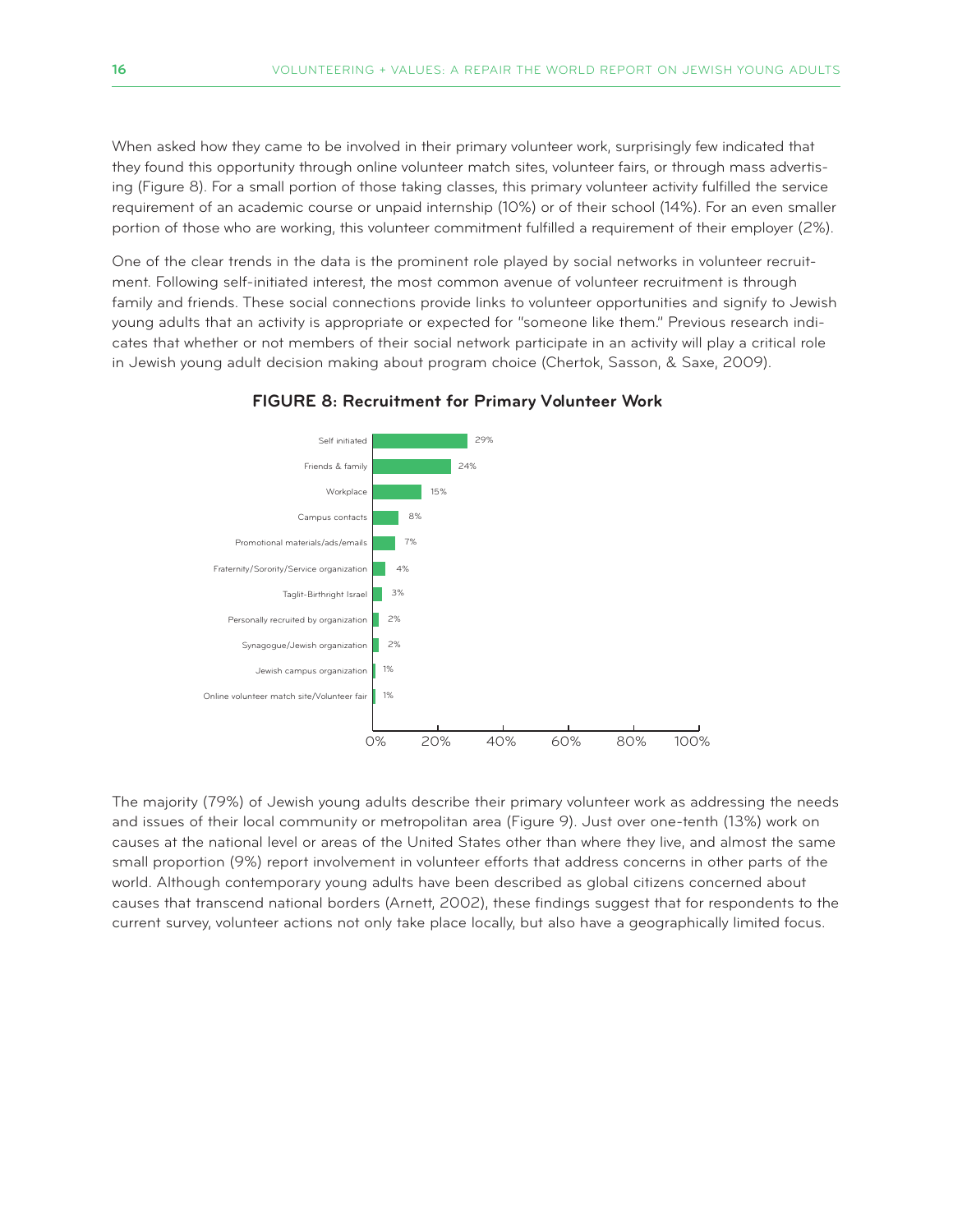

**FIGURE 9: Geographic Focus of Primary Volunteer Work**

#### **FIGURE 10: Issue Focus of Primary Volunteer Work**

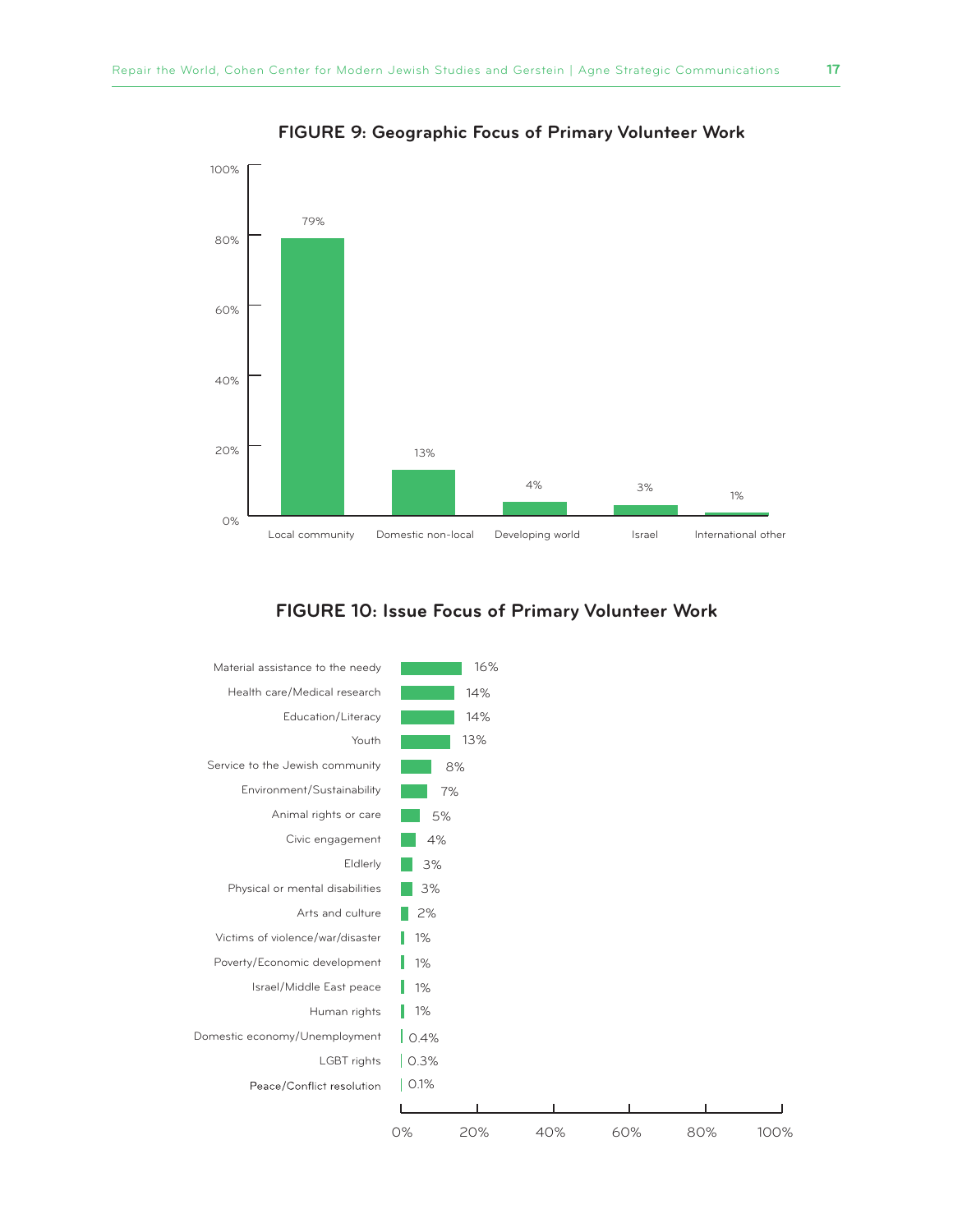Much of the volunteer work of Jewish young adults is comprised of efforts to ameliorate disparities of economic and educational resources and opportunity (Figure 10). For example, 16% engage in volunteer work to address the material needs of those facing financial hardship, and an additional 27% are involved in tutoring, organizing recreational opportunities, coaching or mentoring, or programs for disadvantaged youth.

Survey respondents were asked to describe the types of work they actually perform in their primary volunteer work. Although most listed only one type of activity, some listed up to five. The most commonly cited volunteer work activities include collecting, sorting, and distributing goods such as food and clothing, as well as tutoring, event planning, leading recreational programs, and providing manual labor for building construction and repair (Figure 11).



#### **FIGURE 11: Activities Engaged as part of Volunteer Work**

One way to characterize the tasks that comprise the volunteer work of Jewish young adults is to compare the activities of regular volunteers (those who participate at least once per month) and occasional volunteers (those who participate less than once per month). Although both groups engage in volunteer activities that bring them into direct contact with recipients or the public, regular volunteers, as compared with occasional volunteers, are more likely to engage in skilled work (42% and 20% respectively) such as emergency medical care, delivery of presentations, recruitment and supervision of volunteers, and mentoring. Occasional volunteers, as compared with regular volunteers, are more likely to perform unskilled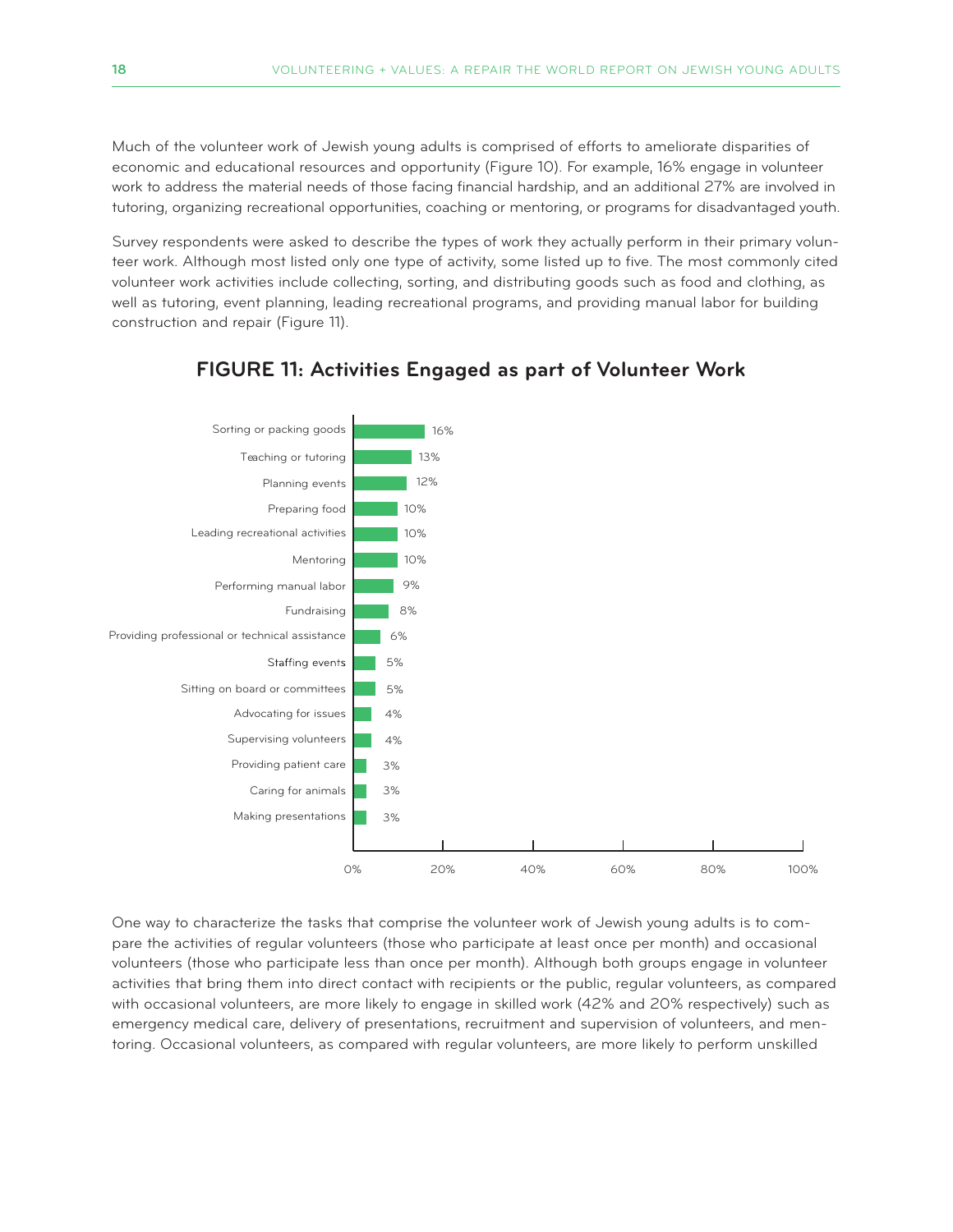tasks (45% and 24% respectively) such as collecting and sorting of goods, preparing food, and cleaning. Not surprisingly, the latter are all activities that require only brief training and can accommodate one-time or infrequent volunteers.

The Repair the World survey finds that the majority of contemporary Jewish young adults engage in volunteer work. They join forces with their friends, co-workers, or fellow students to tutor children and teens or serve food to the homeless. Some act individually or with their circle of friends to help their elderly or less fortunate neighbors or create local fundraisers to support various causes. However, it is also true that for most Jewish young adults volunteering is an infrequent and episodic activity, and volunteers often find themselves in unskilled and only moderately rewarding tasks.

#### **Factors Associated with Volunteering**

What leads Jewish young adults to volunteer and why do some become intensely involved in one or several volunteer commitments? In an effort to answer these questions and investigate the factors that are associated with different levels of volunteer participation, a series of regression analyses were conducted.

The factors that are associated with whether or not Jewish young adults volunteered in any capacity in the preceding 12 months include gender, high school participation in volunteering, current Jewish religious involvement, and parental intermarriage. A pattern of volunteering marked by participation on a regular basis (at least once per month) is associated with having parents who volunteered, current Jewish religious involvement, and motivations for volunteering related to supporting the common good (Table 2). Some of these factors, such as gender, family and personal history, and current Jewish involvement appear to have a causal effect on volunteer engagement. In other words, these factors predispose or lead young adults into making the choice to volunteer or to do so regularly. Other factors, such as desire to support the common good may be concomitant but not causal. These sentiments represent how young adults frame their experience but may not necessarily influence their initial decision to volunteer.

| <b>FACTOR</b>                        | <b>ANY VOLUNTEER</b><br><b>ACTIVITY</b> | <b>REGULAR VOLUNTEER</b><br><b>ACTIVITY</b> |
|--------------------------------------|-----------------------------------------|---------------------------------------------|
| Gender                               |                                         |                                             |
| Parental Volunteering                |                                         |                                             |
| Parental Intermarriage               |                                         |                                             |
| <b>High School Volunteering</b>      |                                         |                                             |
| <b>Common Good Motivations</b>       |                                         |                                             |
| Current Jewish Religious Involvement |                                         |                                             |

#### **TABLE 2: Factors Associated with Volunteering**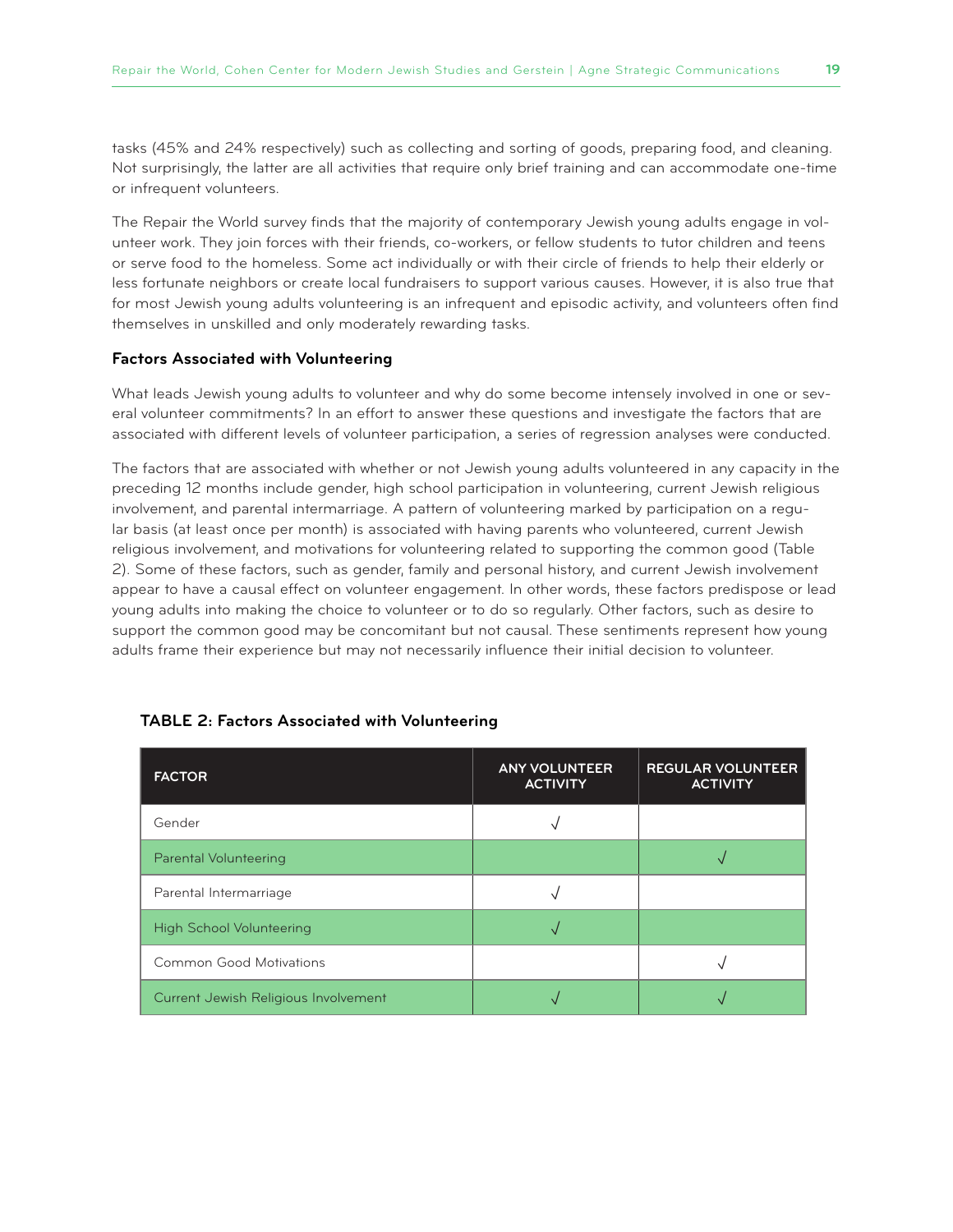*Gender*—The current survey indicates that although gender operates as a significant predictor of whether or not the individual volunteers, it does not predict a pattern of regular volunteering. Over three-quarters (78%) of female respondents to our survey volunteered in the past 12 months compared to 63% of males. This data echoes the well-documented finding that, especially among younger cohorts, women are more likely to volunteer than men (Cruce & Moore 2007; Wuthnow, 1995). The fact that there are no significant differences in the portion of men and women involved in regular volunteering in the current survey suggests that, although it is harder to attract male volunteers, having entered this realm they are as likely as women to volunteer on a regular basis.

Several mechanisms may be responsible for these observed gender differences. Previous research indicates that men, as opposed to women, have smaller and less varied social networks (Antonucci, 1994). Given the importance of social network connections in recruitment, men may simply be less likely to find out about or be invited through social contacts to participate in volunteer efforts. When asked in the current survey to rate a variety of reasons for not volunteering, men, as compared with women, more strongly endorsed the fact that they were never asked.

The types of volunteer work to which men are drawn may also limit their volunteer options. The literature on service suggests that men tend to seek volunteer work that is related to their paid work (Little, 1997). Particularly as entry level or occasional volunteers, men may encounter more difficulty in finding volunteer work that relates to their career. The situation may be even more difficult for Jewish young men who are very likely to work in skilled or professional fields. A majority (64%) of male respondents to the current survey has achieved at least a bachelor's degree and 18% have graduate or professional degrees.

*Parental Volunteering*—Jewish young adults who recall their parents volunteering frequently during respondents' high school years are themselves more likely to be regular volunteers. Although many Jewish young adults are drawn to occasional volunteering, making a regular commitment to unpaid service appears to be a socially learned behavior influenced by parental modeling. The importance of internalized family norms and values of community service has been noted elsewhere (Janoski, Musick & Wilson, 1998; Rosenthal et al., 1998). Previous research also suggests that for parental teaching to be optimally effective, parents must themselves practice the volunteer commitments that they "preach" (Pancer & Pratt, 1999).

*Parental Intermarriage*— Having a non-Jewish parent is a significant predictor of whether or not Jewish young adults volunteer but not of the frequency of their volunteer participation. Although an explanation of the exact mechanism by which this factor influences volunteering is beyond the scope of the current study, the literature suggests at least two possible explanations. A study of individuals involved in social justice work found that many recalled a "constructive, enlarging experience of the other" that challenged their assumptions about who was and was not within their sphere of obligation (Daloz, et al., 1996). Jewish young adults with close family ties to non-Jewish as well as Jewish relatives may have a sense of identity and obligation that is more expansive than peers who grew up in more homogeneous in-married homes. An alternative, but not mutually exclusive explanation, is that intermarried parents may encourage volunteering as an easily agreed upon and non-religious avenue for imparting compassion and a sense of moral responsibility to their children.

*High School Volunteering*—Survey respondents who report that they were very involved in volunteering during high school have an 82% probability of volunteering as young adults as compared to a 60% probability for those who did not volunteer during their late teen years. These results echo often reported find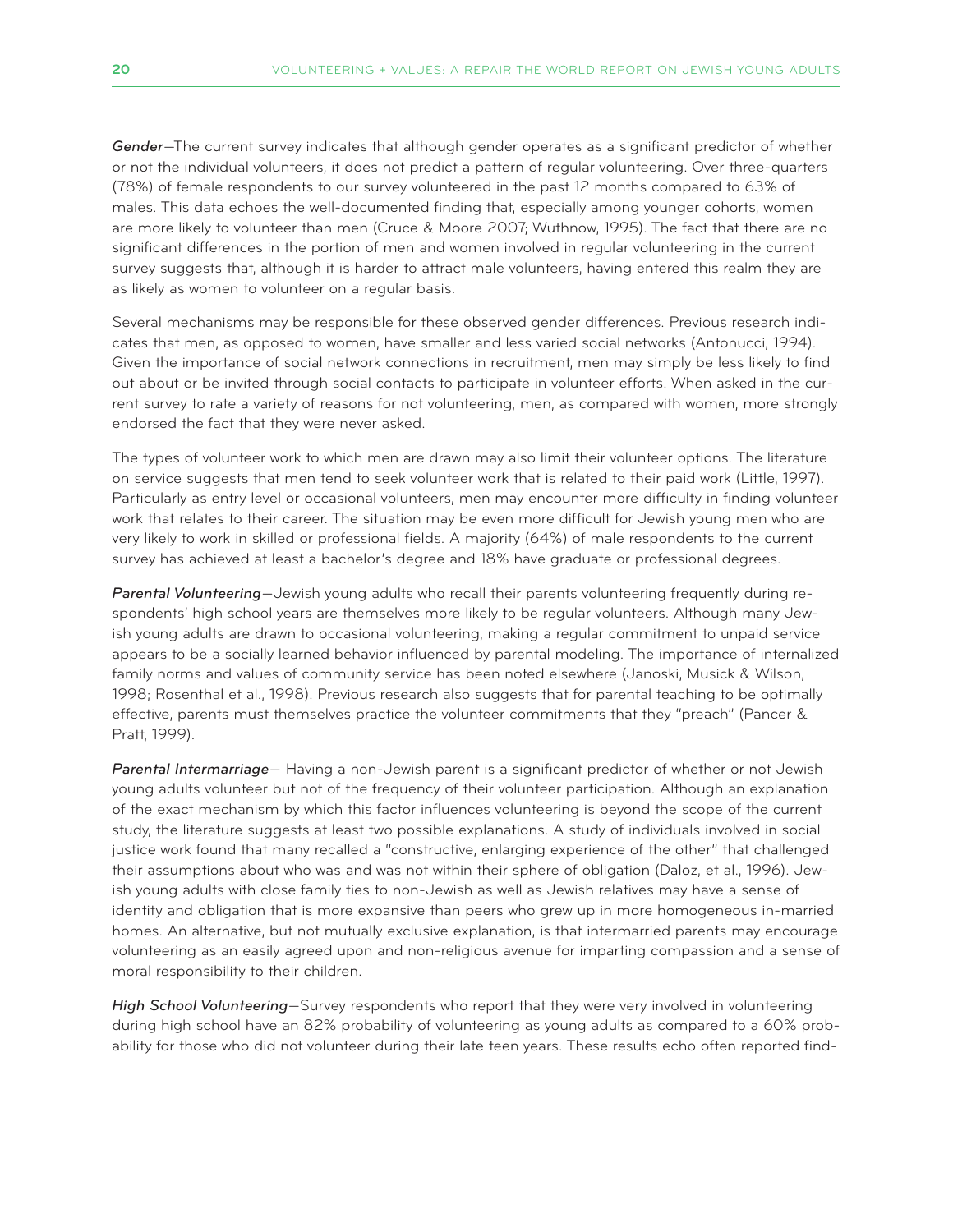ings about the continuity of volunteer participation from high school through the young adult years (Astin, 1993; Astin & Sax, 1998; Damico, Damico & Conway, 1998; Oesterle, Johnson, & Mortimer, 2004). Jewish young adults who volunteered during their high school years are likely to have experienced situations where the skills and dispositions toward working for the common good were modeled and reinforced by peers (Janoski, Musick & Wilson, 1998).

*Common Good Motivations*—Jewish young adults who score higher on motivations for volunteering related to serving the common good are more likely to volunteer on a regular basis. This is in keeping with a substantial body of research that indicates that volunteers attribute greater importance to helping others, aiding the less fortunate, and working to improve society (Flanagan et al., 1999; Sundeen, 1992).

*Current Jewish Religious Involvement*—In an effort to determine the current Jewish involvement of survey respondents, a scale was constructed composed of three behavioral questions: participation in Shabbat meal or activity, attendance at Jewish religious services, and participation in Jewish text study. For each item, survey respondents were asked to indicate their current level of involvement on a four-point scale, where a rating of zero indicates no participation and a rating of three indicates frequent participation. Scores on this scale were calculated by averaging responses to the constituent items. The resulting Current Jewish Religious Involvement Scale showed a high level of internal consistency (alpha=.81) and is a more sensitive measure of religious involvement than denominational affiliation. As shown in Figure 12, although Jewish young adults who identify as Orthodox are the most likely to receive the highest scores on the Current Jewish Religious Involvement Scale, one-third of those who identify as Conservative and almost one-quarter (23%) of those identified as Reform score at the same level indicating that they are also very involved in Jewish religious observance, study, and worship.



#### **FIGURE 12: Very High Current Jewish Religious Involvement by Denomination/Identity**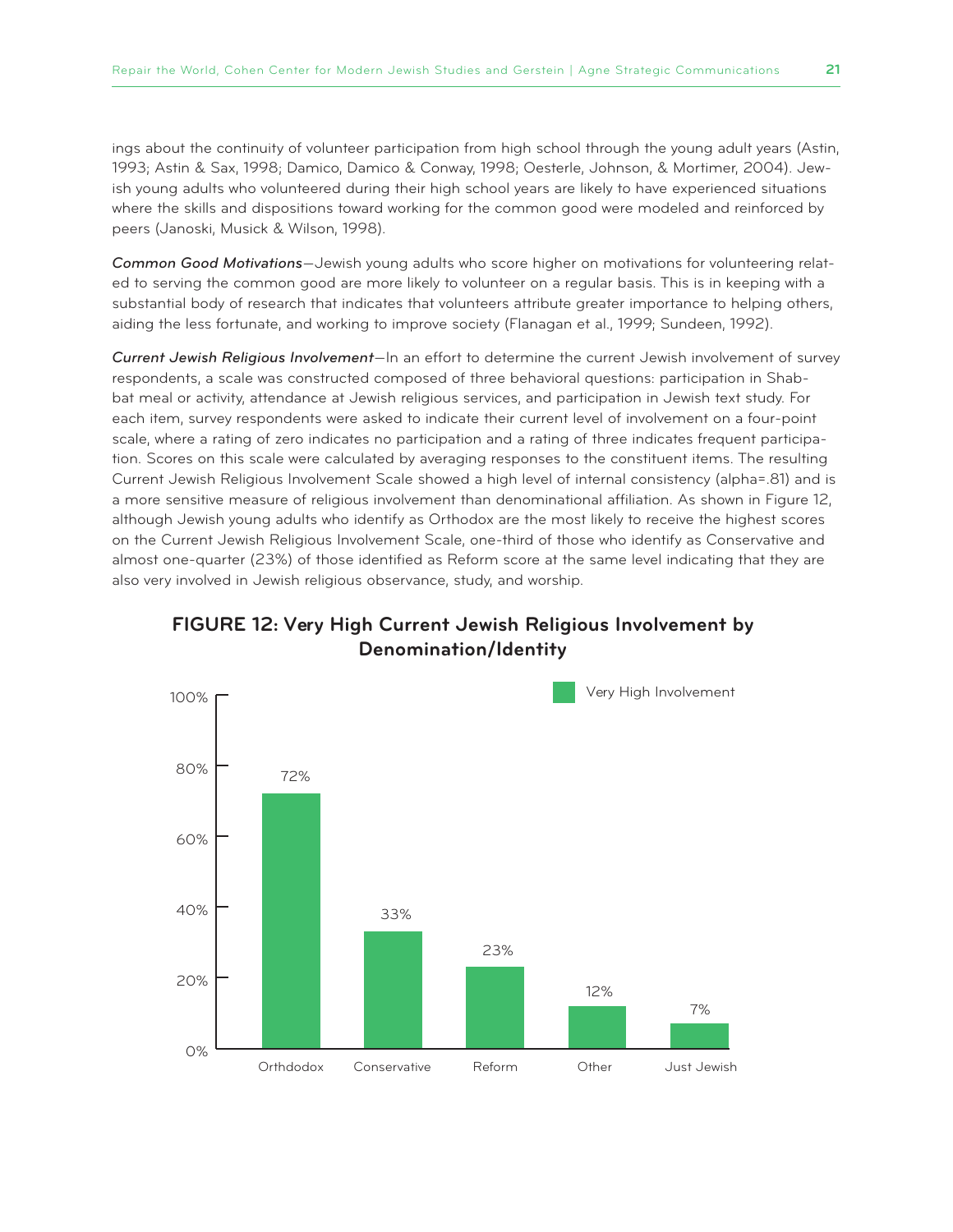In the present study, current involvement in Jewish religious life was associated with both the decision to volunteer and the development of a habit of regular volunteering. Those at the lowest end of the scale have only a 61% probability of volunteering at all and a 17% probability of regular volunteering compared to a 91% probability of volunteering and a 53% probability of volunteering regularly for those at the top of the scale.

Religious involvement has been found to be associated with engaging in community service among college students (Marks & Jones 2004), and adults who report attending religious worship services even infrequently are more likely to volunteer than those who say they never attend (Wilson & Janoski, 1995). There are several possible mechanisms by which religious involvement leads to volunteer activity. Religious life and teaching are often associated with values of compassion and altruism but, by themselves, adherence to religiously based values does not predict volunteering (Greeley, 1999). Religious institutions may offer both volunteer opportunities and contact with people who already do volunteer work (Wilson & Janoski 1995). It is this "network of morally freighted personal connections, coupled with an inclination toward altruism" (Putnam & Campbell, 2010) that may lead people involved in organized religious life to volunteer more. The net effect is that those who are religiously active have more opportunities to volunteer and more people with whom to do so.

The analyses described above suggest that volunteering among Jewish young adults is influenced by multiple factors. Volunteering is a learned behavior with strong roots in family and teen experience. Volunteering, and especially the development of a pattern of regular volunteering, is the result of social learning and modeling of behavior that originates in the home and is reinforced by peers during the teen and young adult years. However, volunteering is also influenced by opportunity. Jewish young adults are often drawn into volunteering through their social networks. Factors that constrain the extent or variety of these networks, such as gender, or disengagement from religious life, also limit knowledge of opportunities and a social network with which to volunteer. Volunteering is also supported by an attitudinal disposition that values helping those facing hardship, serving the needs of the larger community, and including diverse groups in one's sphere of obligation.

#### **Limitations and Preferences in Volunteering**

Although most Jewish young adults in our survey spent some time volunteering during the past 12 months, their participation is usually limited to one-time or infrequent experiences. There is also a substantial portion of this group that had no volunteer experience during this time frame. This section of the report considers the concerns and preferences that play a role in Jewish young adult decision making about volunteering, focusing on three factors that emerge from the data. The first factor relates to the practical logistics of volunteering, the second to Jewish young adults' perception of their ability to have a meaningful impact through volunteering and the personal relevance of the cause itself, and the third to the critical role of social networks.

*Logistics*— All survey respondents, regardless of whether or not they volunteered in the preceding 12 months, were presented with a variety of reasons that people might give for not volunteering and asked to indicate how important each was on a seven-point scale, where one indicates that a reason is not at all personally relevant and seven indicates that it is very important. Not having enough time is the obstacle to volunteering most frequently given strong endorsement (Figure 13). However, there is reason to surmise that by itself, not having time does not limit volunteering. For example, the amount of time that Jewish young adults reported spending in paid work or attending classes does not impact the likelihood of volunteering. Similarly, familial commitments, such as a spouse, child, or living with a partner, all of which might be expected to limit discretionary time, do not have a negative effect on volunteering.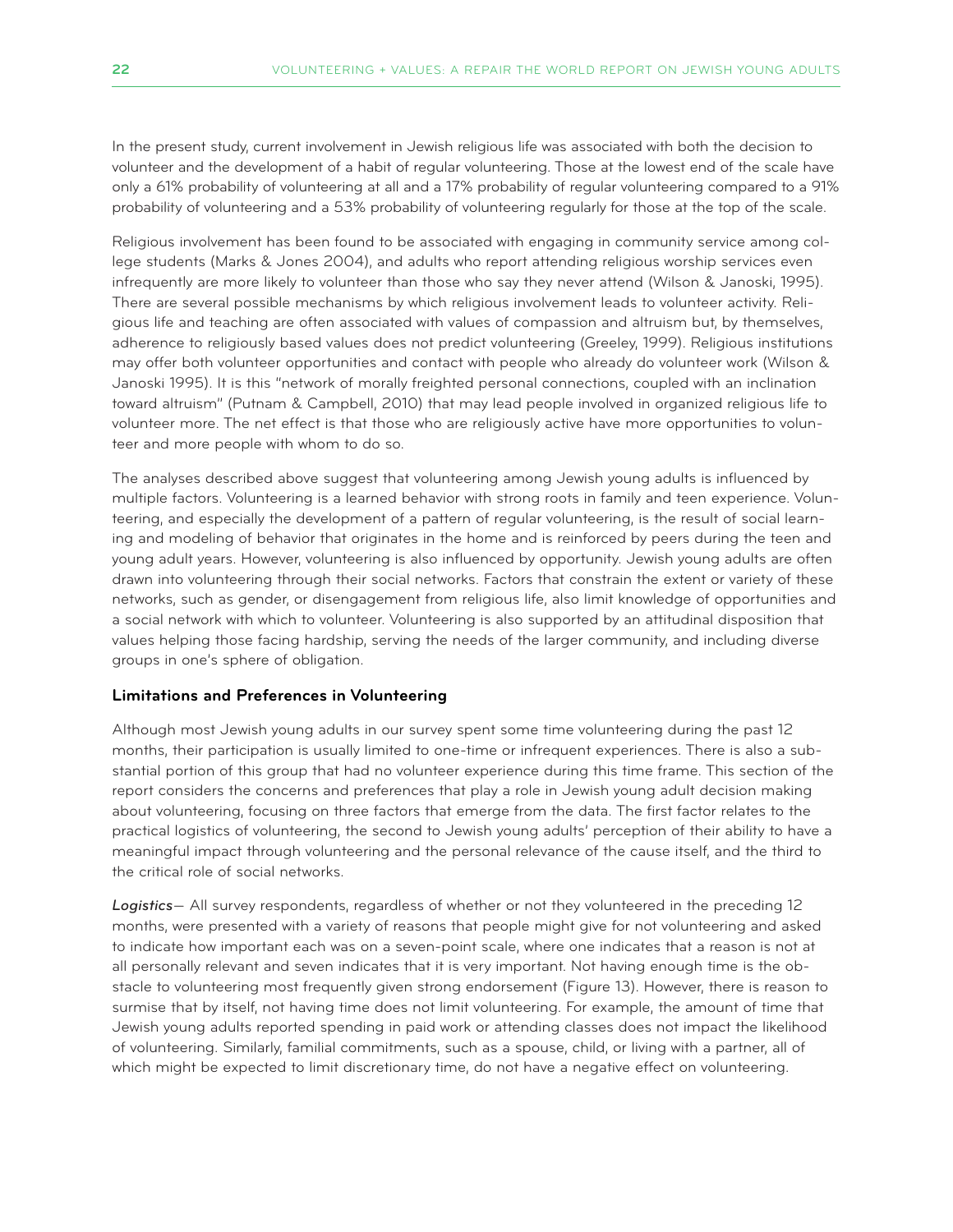

#### **FIGURE 13: Major Reasons Limiting Volunteering**

Our data suggests that time constraints may work in a variety of more nuanced ways to limit volunteering. Among survey respondents who provided additional reasons for not volunteering, one of the most commonly described problems relates to the convenience of volunteer jobs in terms of scheduling or transportation. For example, the available blocks of time in the busy schedules of many Jewish young adults often do not coincide with those desired by volunteer organizations. One survey respondent commented, "My work schedule keeps me from being able to regularly participate in some volunteer opportunities I've come across that I would otherwise be interested in," and another echoed this sentiment, saying "It's not always not having any time, but not having the right time or the same time." Not surprisingly, when asked to rate their preferences for volunteering on a four-point scale, where a rating of one indicates not at all a preference and a rating of four indicates a strong preference, the two characteristics of volunteer jobs that most frequently receive the highest ratings are geographic proximity to where respondents live and the ability to create a personal schedule (Figure 14). In fact, of those who rate time as a major reason for why they do not volunteer, 62% stated they would be "very interested" in volunteer opportunities that allow them to set their own schedule, 47% would have the same level of interest in volunteer opportunities that involve a short-time commitment, and 35% would be interested in a one-time only commitment. The pragmatic concerns of getting to and from a volunteer job also appear to be intertwined with viewing time as a limiting factor. Most (60%) Jewish young adults in our sample report that they are already spending three or more hours each week commuting, with 28% spending at least ten hours in travel time. Of those who rank time as major reason not to volunteer, 75% are very interested in volunteer opportunities that take place in close proximity to their home.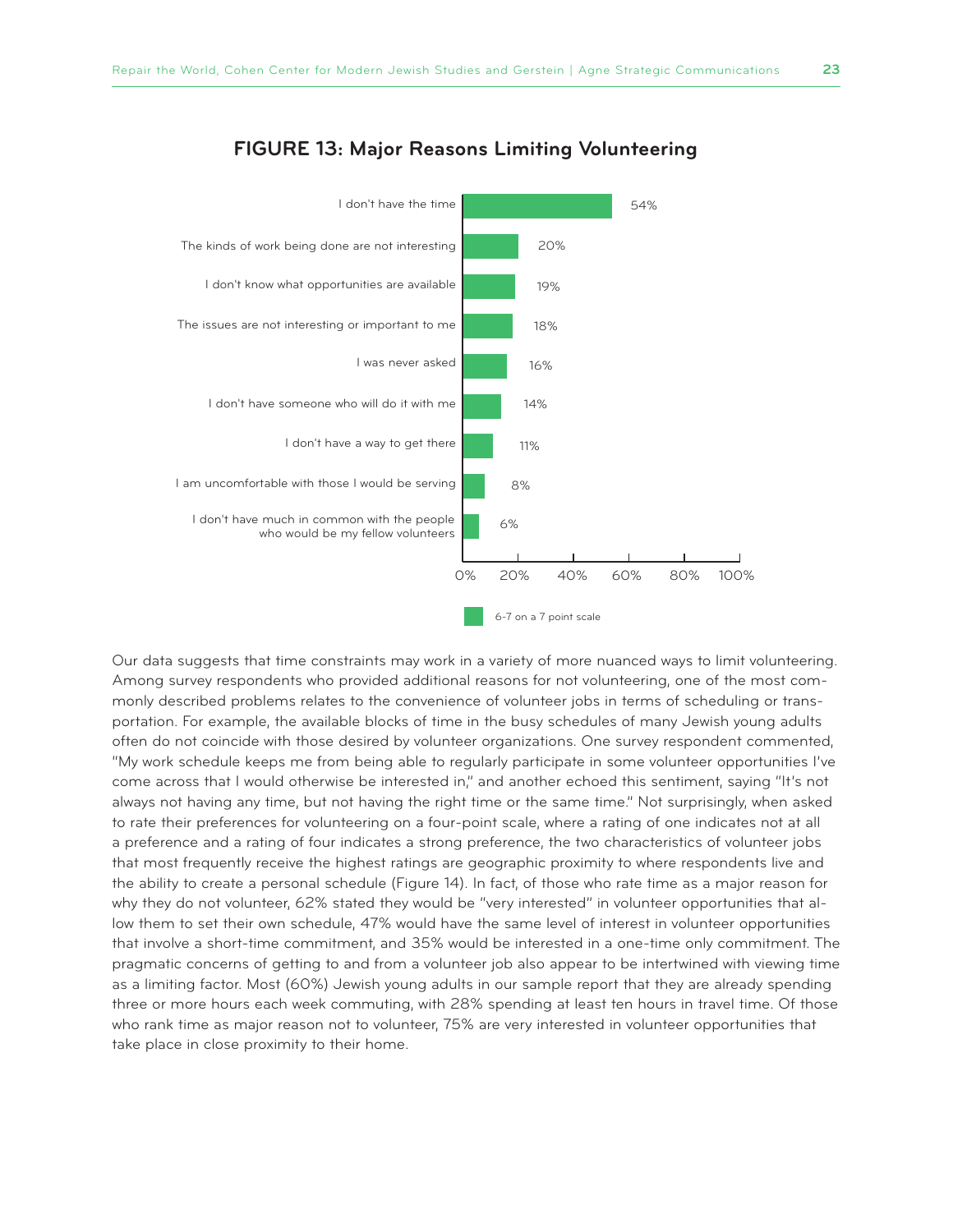

#### **FIGURE 14: Preferences for Volunteering**

*Agency and Personal Relevance* —Jewish young adult decision making about volunteering is influenced by the perceived potential to "make a difference" and by the personal relevance of the cause. At the most basic level, Jewish young adults need to feel a sense of personal efficacy, meaning the belief that their actions can produce desired results (Bandura, 2000). Among survey respondents who gave additional reasons for volunteering, the most commonly described (cited by 39%) is the desire to do something that is personally fulfilling and helps them feel they can make a meaningful difference. For example, one respondent commented, "I love knowing that just a few hours out of my day could mean the world to someone." Another wrote, "Volunteering gives you a sense of purpose and selflessness." Unfortunately, as previously noted, most Jewish young adults do not find their volunteer work to be highly personally meaningful.

When asked which of a set of paired statements is closest to their own beliefs, most survey respondents (63%) agree that their volunteer or philanthropic efforts can make a difference as compared with 37% who select the statement "Most of the problems facing our world are just too big for me as an individual to make a difference." However, men as compared with women are significantly less likely to endorse the former statement (Figure 15). In a very similar pattern of results, those who did volunteer in the preceding 12 months are 33% more likely to endorse the statement reflecting a sense of personal efficacy than those who did not volunteer in that time period. The lower volunteer engagement of some Jewish young adults may be due to their limited sense of agency and, in a circular path of causation, not volunteering may prevent them from having the exact types of experiences that would build confidence in their ability to make a difference.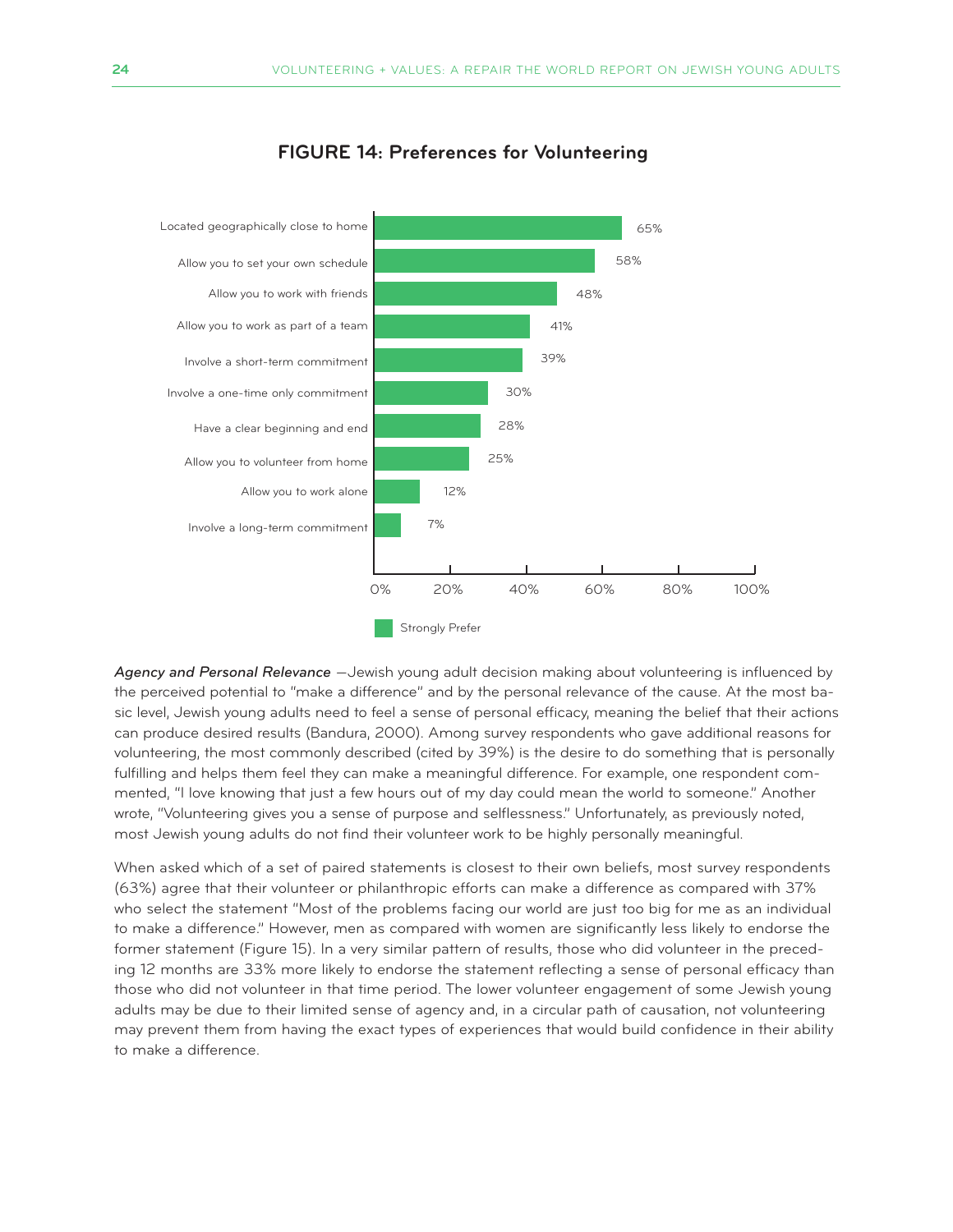

#### **FIGURE 15: Sense of Efficacy and Gender**

The personal relevance of the causes for which Jewish young adults are asked to volunteer also appears to play a role in their decision making. Approximately one-fifth of survey respondents indicate that reasons for not volunteering that are related to issue relevance, such as "the issues being addressed are not important to me" or "the kinds of work being done are not interesting or important to me" are major deterrents for them. Men, as compared with women, are also more likely to indicate that these are major reasons for not volunteering. Perhaps surprisingly, Jewish young adults who volunteer on a regular basis express significantly greater concern over the issues and types of work available to them as compared with occasional volunteers. One explanation is that regular volunteers are more aware of the landscape of opportunities and the options that are lacking for them.

To further explore the role of issue relevance, survey respondents were asked to list as many as three causes about which they care deeply and for which they would be willing to volunteer (Figure 16). In light of the actual volunteer pursuits of these Jewish young adults, it is not surprising to find that causes such as helping those facing economic hardship, education, and healthcare are among the most commonly mentioned. More illuminating are the substantial portions who feel strongly about environmental issues, human rights, and peace and conflict resolution.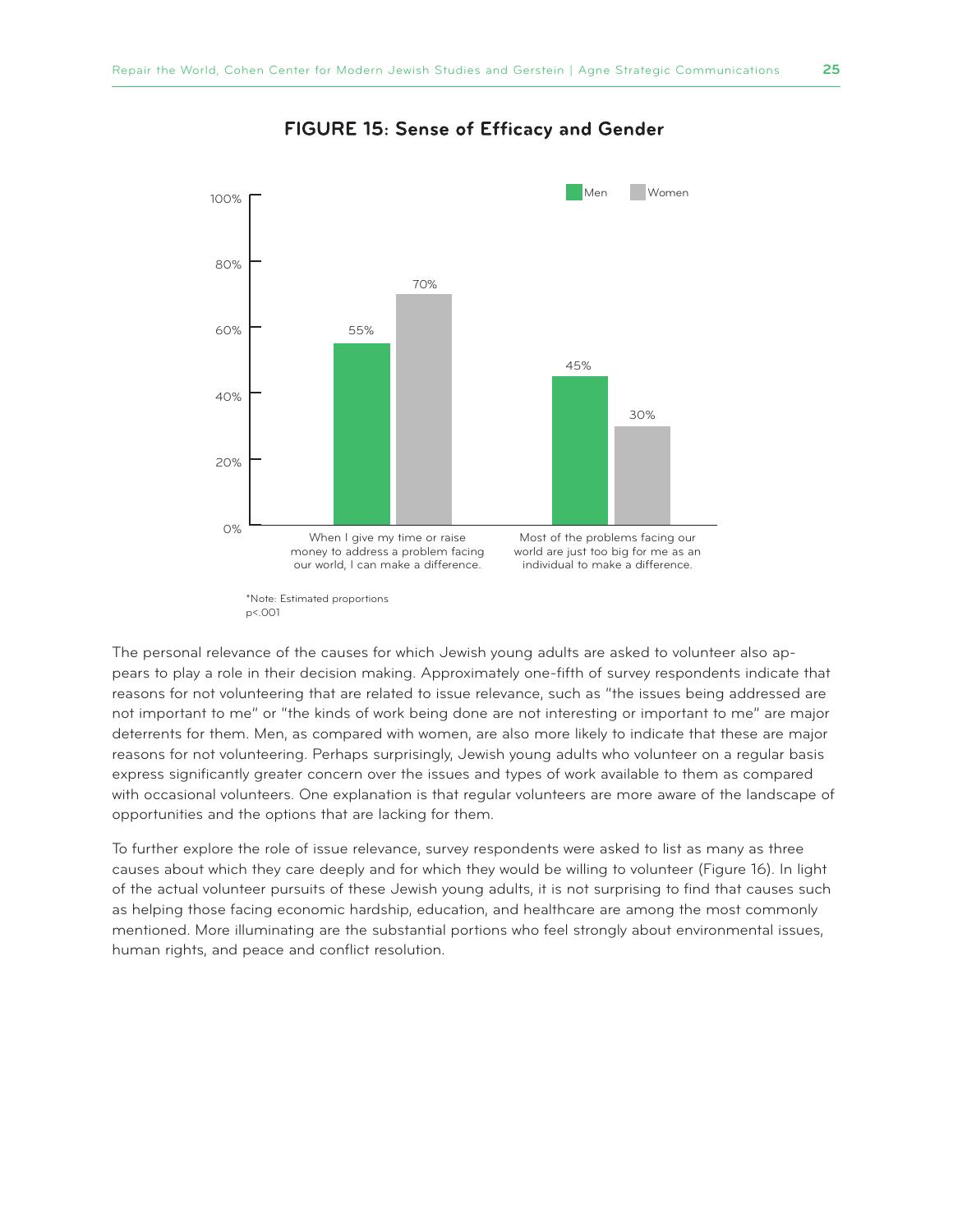# **FIGURE 16: Issues that Animate Young Adults**



We also examined the role that political ideology plays in determining which issues are most important to Jewish young adults. Most respondents to the current survey (61%) describe their political identity as Liberal/Progressive, 25% identify as Moderate, and 13% as Conservative. The most prominent finding is the high degree of convergence on the issues that are most important to Jewish young adults across political ideologies. For example, assistance to the domestic poor, the environment, education, and health-related issues are in the top five most nominated causes regardless of political stance (Table 3).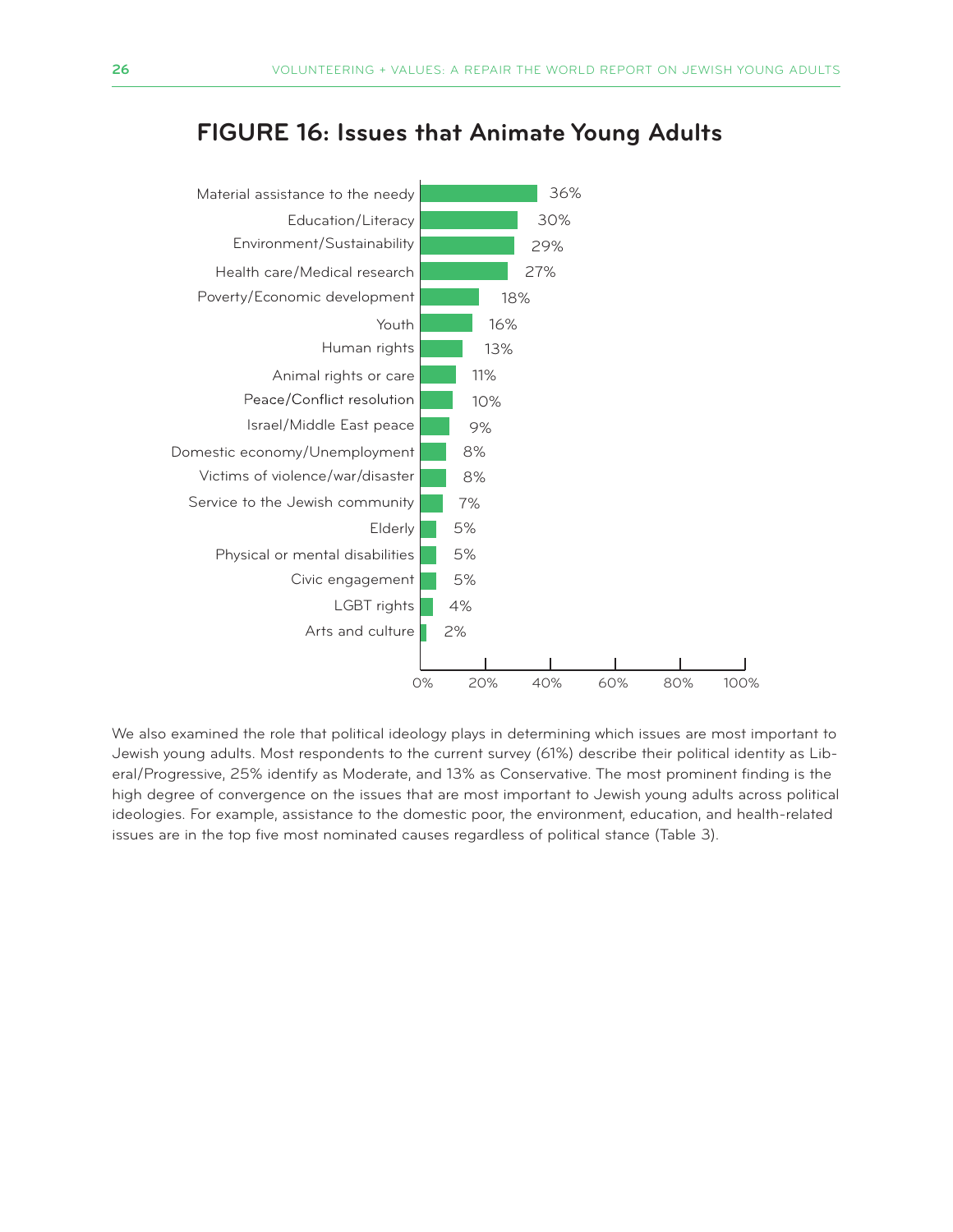|                                  | <b>Total</b> | <b>Conservative</b> | <b>Moderate</b> | Liberal /<br>Progressive |
|----------------------------------|--------------|---------------------|-----------------|--------------------------|
| Material assistance to the needy | 36%          | 37%                 | 35%             | 38%                      |
| Education/Literacy               | 30%          | 17%                 | 22%             | 36%                      |
| Environmental/Sustainability     | 29%          | 16%                 | 39%             | 25%                      |
| Health care/Medical research     | 27%          | 33%                 | 26%             | 27%                      |
| Poverty/Economic development     | 18%          | 12%                 | 13%             | 21%                      |
| Youth                            | 16%          | 14%                 | 18%             | 16%                      |
| Human rights                     | 13%          | 3%                  | 17%             | 14%                      |
| Animal rights or care            | 11%          | 8%                  | 9%              | 13%                      |
| Peace/Conflict resolution        | 10%          | 12%                 | 11%             | 10%                      |
| Israel/Middle East peace         | 9%           | 14%                 | 11%             | 5%                       |
| Service to the Jewish community  | 7%           | 17%                 | 10%             | 2%                       |

#### **TABLE 3: Issues of Concern by Political Ideology\***

\*NOTE: Bolded numbers are the top five concerns for the respective group

A more relevant barrier to volunteering is that many Jewish young adults do not seem to be able to find volunteer work related to the causes about which they care most deeply. Among respondents who volunteer, less than half (46%) are involved in primary volunteer work related to a cause that they mention as one of the three issues about which they care most deeply and for which they would most like to work. For example, among those who volunteer, almost one-third (29%) of Jewish young adults indicate strong concern about environmental issues such as green energy, recycling, and sustainability, but this comprises the primary volunteer activity of only 7% (Figure 17). Causes such as promoting human rights and peace also seem to animate more Jewish young adults than the very small portions that are actually doing related primary volunteer work. It is possible that volunteer options related to the full spectrum of Jewish young adult concerns are not available or that these volunteer opportunities exist but are not well known among this demographic.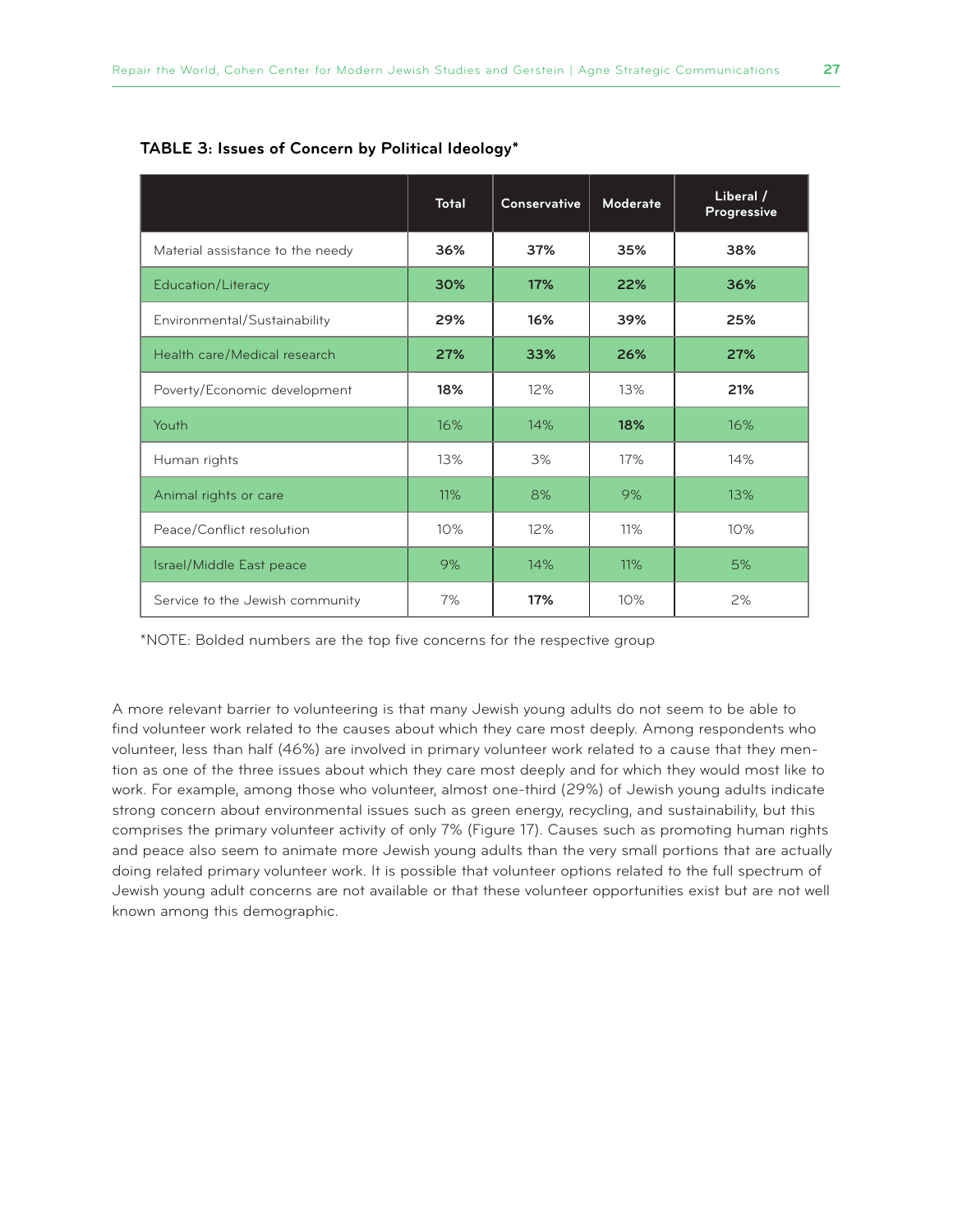

# **FIGURE 17: Issues of Concern and Primary Volunteer Work**

\*Total interest in each issue is slightly different from the totals in Figure 16 because respondents with missing data for the issues they volunteered for were excluded from Figure 17

The current data suggest that Jewish young adult decision making about volunteering may be influenced by an interrelated set of beliefs about their own sense of agency to effect change coupled with the personal relevance of causes for which they might volunteer. The majority of those responding to our survey appear to have a strong sense of personal efficacy, but those subgroups that are least likely to volunteer also have the weakest belief that their volunteer and philanthropic efforts can contribute to desired effects. At the same time, many Jewish young adults do not find their way into volunteer opportunities related to the causes about which they care most deeply.

Social Network Factors—The current survey suggests that the social aspects of volunteering are also important to Jewish young adults. Young adults surround themselves with similar peers and, for the most part, explore activities as part of this group. As previously noted, Jewish young are frequently recruited into service activities through their social network of friends and family. Almost half of survey respondents (48%) also indicate a strong preference for volunteer opportunities that allow them to work with friends, and almost as many (41%) have an equally strong preference for working as part of a team. In other words, Jewish young adults are drawn to volunteer activities that allow them to interact with, and potentially expand, their network of social connections.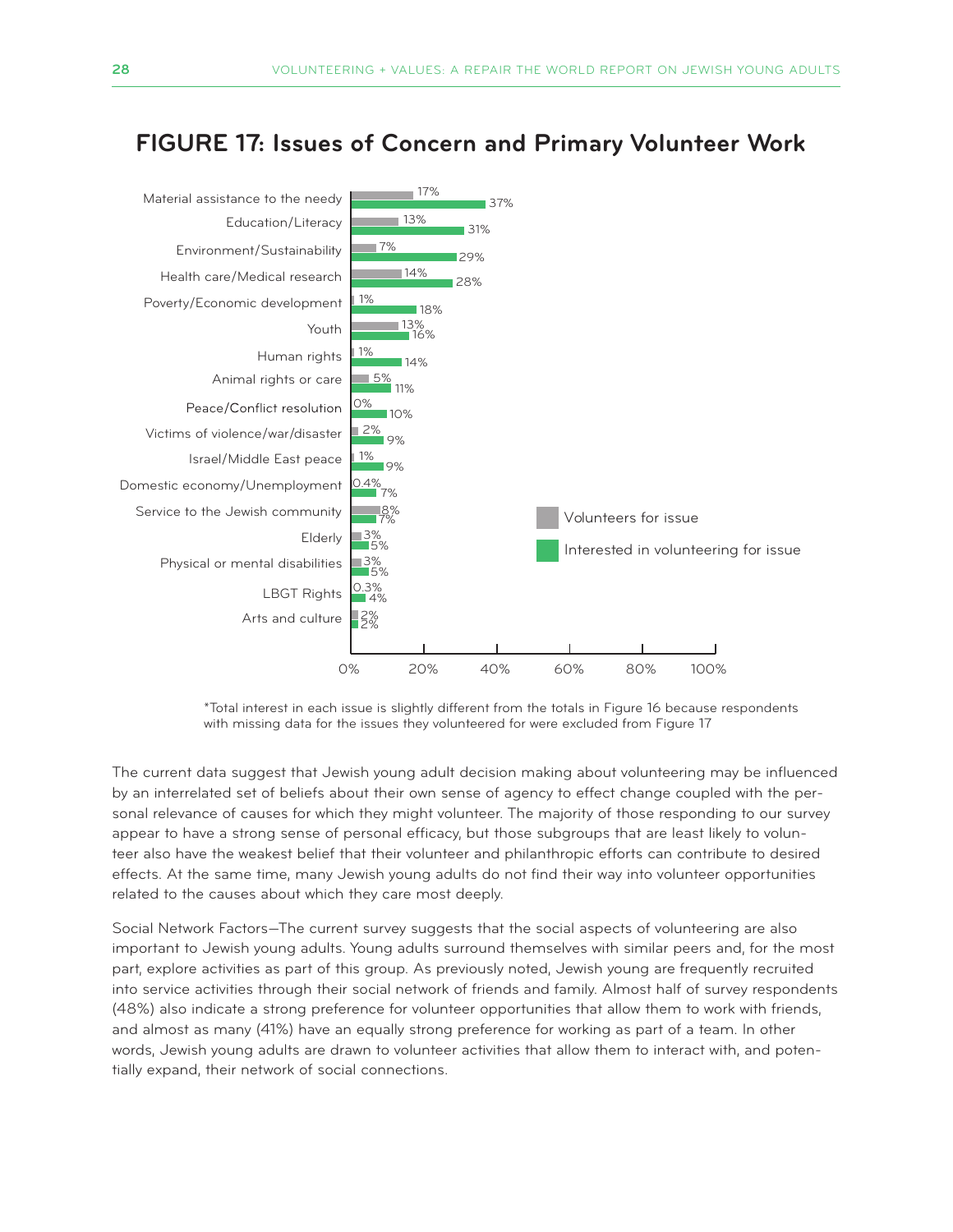Achieving the goal of making volunteer service an integral part of the lives of Jewish young adults will require addressing the limitations and preferences described above. Some relate to the logistics of finding volunteer work that is geographically accessible and accommodating of the busy schedules of young adults. There is a also a tension between providing short-term, local, and flexible options and the need for volunteer opportunities that increase Jewish young adults' sense of agency and relate to their core concerns. Finally, recognizing the critical role that the peer group has in promoting and supporting volunteer activity is central for informing strategies to increase volunteering among Jewish young adults.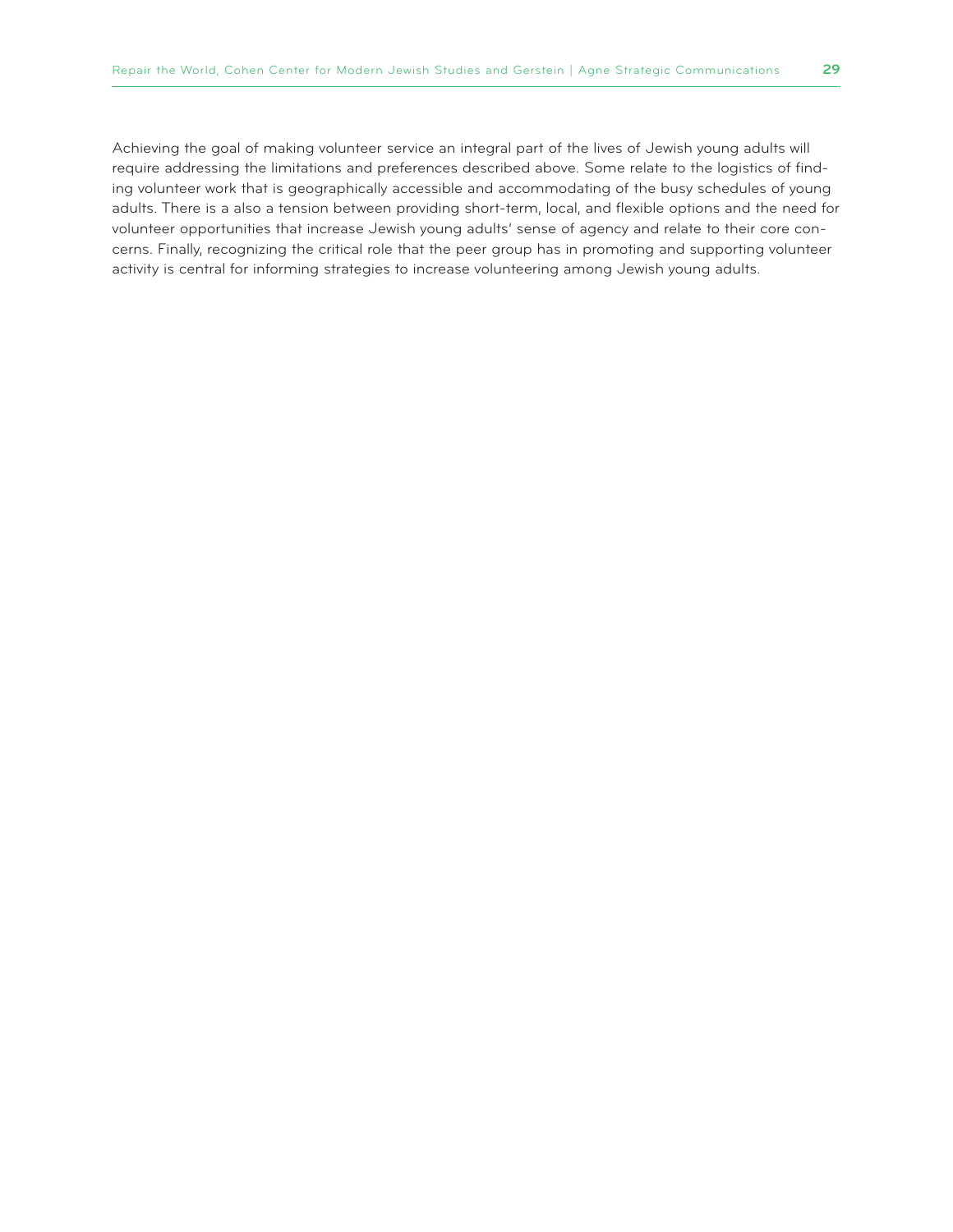# **Volunteering Under Jewish Auspices**

Jewish communal professionals note that although many Jewish young adults engage in civic activity, it is usually not under the sponsorship of Jewish organizations (Schwartz, 2000). This section considers the extent of Jewish young adult involvement in volunteering under the auspices of Jewish communal organizations or synagogues, and the characteristics and pathways that lead to this form of service work.

One-tenth (10%) of survey respondents indicate that their primary volunteer work is under Jewish auspices. Across all survey respondents, 22% indicate that at least some of their volunteer activity during the preceding 12 months was organized by a Jewish not-for-profit organization or synagogue. Those who identify with the Orthodox movement volunteer at higher rates with Jewish organizations as compared with young adults with other denominational and Jewish identities (Figure 18). Focusing on young adults with comparable levels of education (Bachelor's degree or higher), the proportion of survey respondents working through Jewish organizations in the current survey is very similar to national figures on volunteers working with religious organizations (U.S. Census Bureau, 2009). However, 26% of volunteers nationwide, as compared with 14% of similarly educated Jewish young adult volunteers, engage in their primary volunteer work through a religious organization.



#### **FIGURE 18: Volunteering under Jewish Auspices by Denomination / Identity**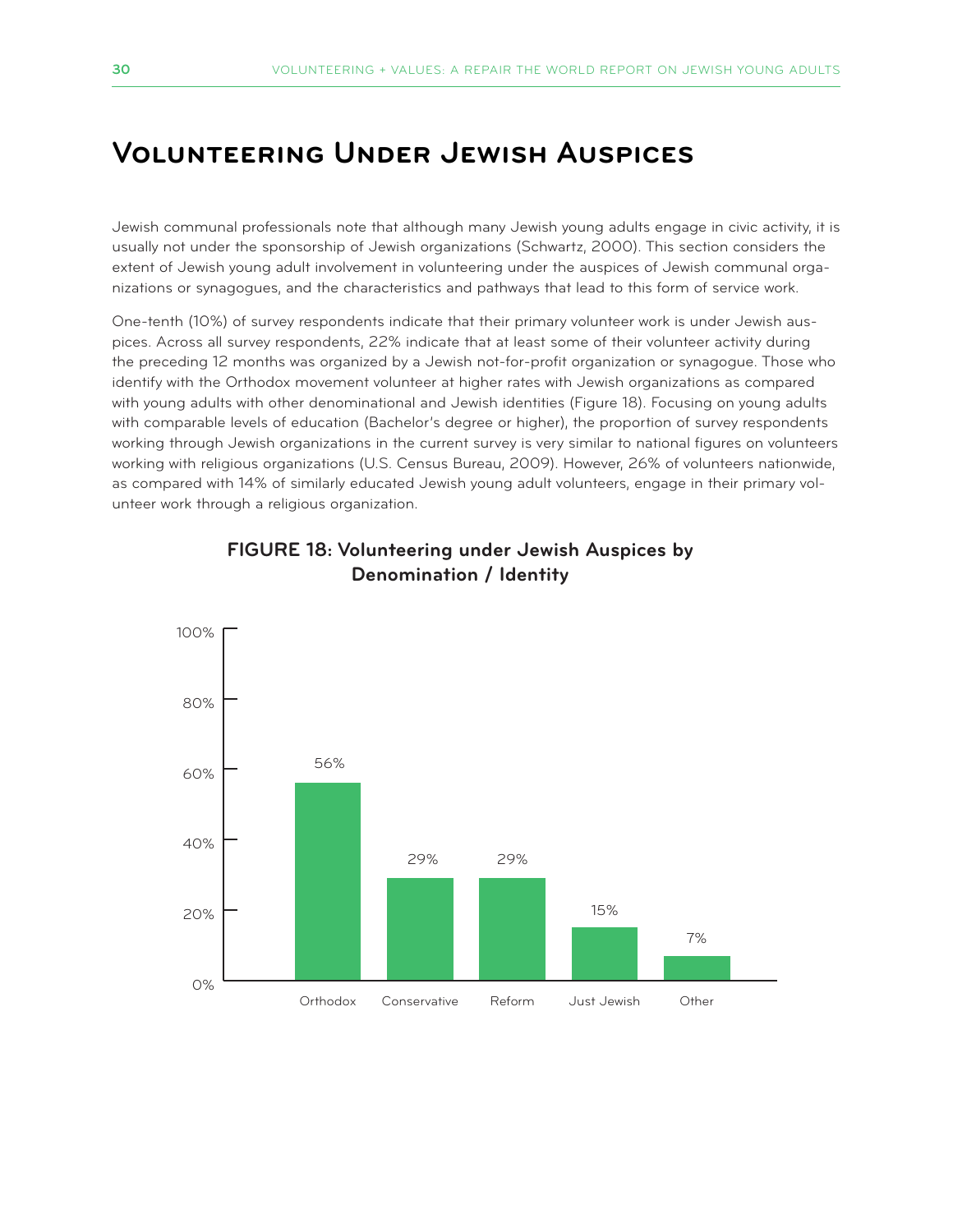#### **Factors Associated with Volunteering Under Jewish Auspices**

Understanding the characteristics of those who volunteer under the auspices of Jewish organizations was accomplished in two ways. The first approach examines the factors associated with devoting at least some portion of volunteer work to a Jewish organization. The second approach investigates the factors associated with engaging in primary volunteer work under the umbrella of Jewish organizations. Three variables were associated with both types of volunteering: current level of Jewish religious involvement, hours of Jewish education, and relationship status. A fourth factor, having a history of working at a Jewish summer camp, was associated with overall volunteering but not primary volunteering under Jewish auspices (Table 4).

| <b>FACTOR</b>                        | <b>ANY VOLUNTEER</b><br><b>ACTIVITY</b> | <b>PRIMARY VOLUNTEER</b><br><b>ACTIVITY</b> |
|--------------------------------------|-----------------------------------------|---------------------------------------------|
| Current Jewish Religious Involvement |                                         |                                             |
| Hours of Jewish Education            |                                         |                                             |
| Relationship Status                  |                                         |                                             |
| Jewish Camp Work                     |                                         |                                             |

#### **TABLE 4: Factors Associated with Volunteering Under Jewish Auspices**

*Current Jewish Religious Involvement*—Jewish religious involvement is the strongest predictor of volunteering through a Jewish organization. Survey respondents with only minimal or no involvement in Jewish religious life have a very small (6%) probability of volunteering with Jewish organizations. This compares to those with the highest levels of Jewish involvement who have a 64% probability of this type of volunteer engagement (Figure 19).



#### **FIGURE 19: Probability of Volunteering under Jewish Auspices by Current Jewish Religious Involvement**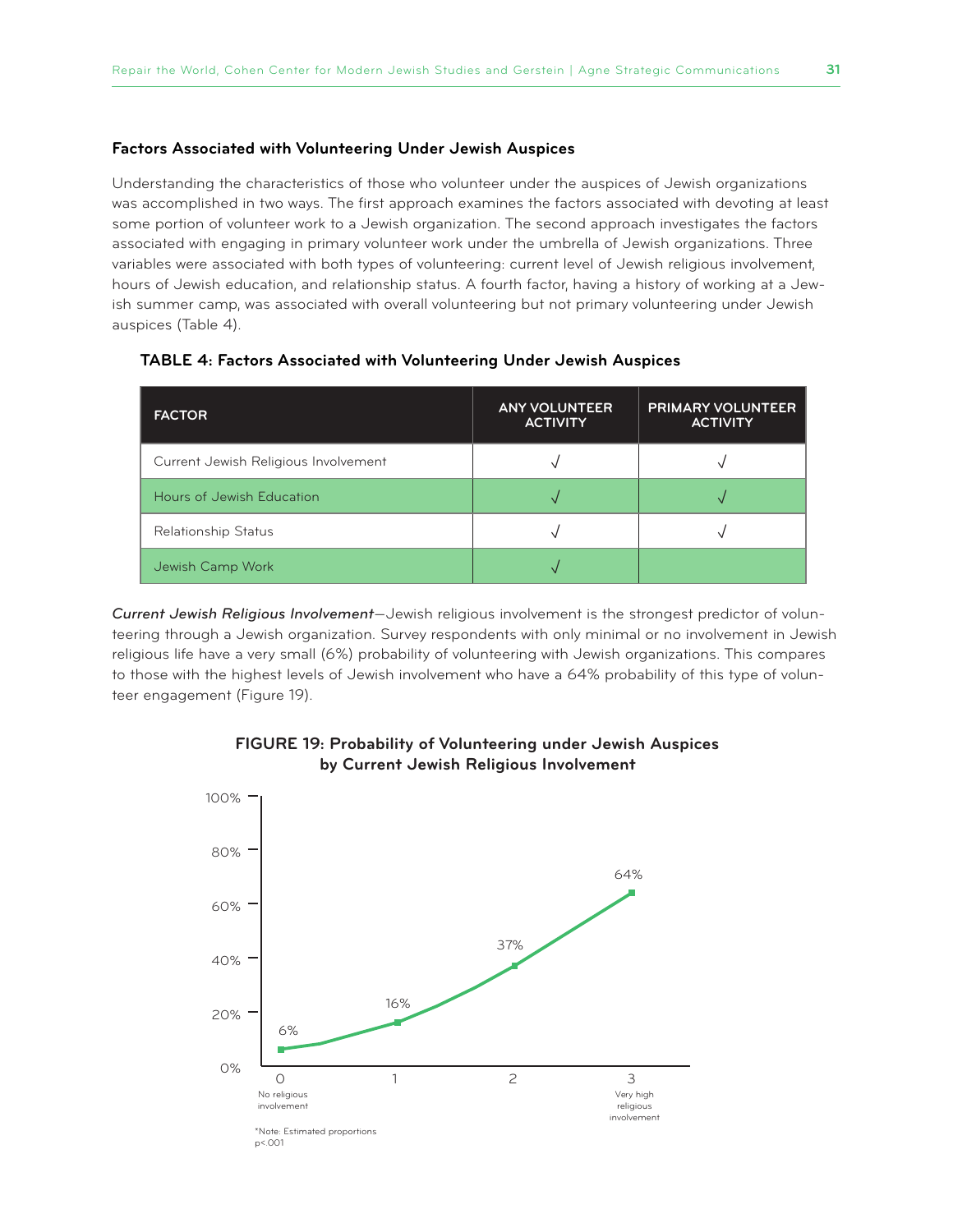There are several reasons that may account for the relationship between religious involvement and volunteering under Jewish auspices. On a practical level, volunteer options through Jewish organizations may be particularly important to Jewish young adults who want to be assured that their civic efforts will not violate observance of dietary laws or Shabbat (Chertok & Samuel, 2008). As compared with survey respondents who have little to no Jewish involvement, there is also support in the current data for the idea that those who are actively involved in Jewish life engage in volunteer action to express their commitment to the Jewish community. For example, as Jewish religious involvement increases from no involvement to the highest involvement, the percentage of respondents who find a statement about the importance of contributing time to strengthen the Jewish community "very convincing" also rises from 11% to 50%. The proportion that finds a statement about the preference to do service that primarily helps other Jews to be at least somewhat convincing also rises from 7% to 32% as Jewish religious involvement increases.

Previous research also suggests that Jewish young adults with higher levels of religious involvement are likely to spend more time and be more comfortable in Jewish settings and have predominantly Jewish social networks (Sales & Saxe, 2006). For all of these reasons, religiously active Jewish young adults can be expected to have a strong sense of commitment to the Jewish communal enterprise, greater knowledge of volunteer opportunities through these organizations, and a similarly involved network of friends with whom to participate.

*Jewish Education*—Survey respondents were asked about the number of years they engaged in day school and supplementary forms of Jewish education.<sup>1</sup> One year of supplementary school was estimated to equal 100 hours of instruction and one year of day school to equal 600 hours of Jewish education. Using this formula, Jewish education appears to be associated with volunteering under Jewish auspices even when controlling for current level of Jewish religious involvement (Figure 20). Survey respondents with hours of Jewish education equivalent to twelve years of day school are more than twice as likely as those with no hours of Jewish education to engage in volunteer work with a Jewish organization. Previous research indicates that day school alumni express a greater commitment to the Jewish community combined with an enhanced sense of responsibility toward addressing the needs of the larger society (Chertok et al., 2007). College-aged day school alumni are also over-represented in immersive service learning programs sponsored by Jewish organizations (Chertok & Samuel, 2008).

*Relationship Status*—Jewish young adults in committed relationships, including those who are engaged, married, or living with a romantic partner are less likely to volunteer with Jewish organizations compared to those who are unattached. Survey respondents in long-term relationships have a 8% probability of volunteering with a Jewish organization compared to 21% for those not in established relationships. Previous research suggests that Jewish young adults seek out interest-based social opportunities, such as volunteering, where the development of personal connections, especially with potential romantic partners, is an organic outgrowth of sharing time and activities together (Chertok, Sasson, & Saxe, 2009).

 $1$  Average hours of Jewish education were calculated based on an analysis of supplementary schools in the Greater Boston area in the 2008-09 school years (retrieved November 8, 2010, from https://www.jdata.com/). One year of supplementary school was estimated to equal 100 hours of instruction and one year of day school to equal to 600 hours of Jewish education. These estimates are lower than those of Himmelfarb (1984), but were deemed more accurately representative of Jewish supplementary education in the 1980s and 1990s, when respondents would have been in grades 1-12.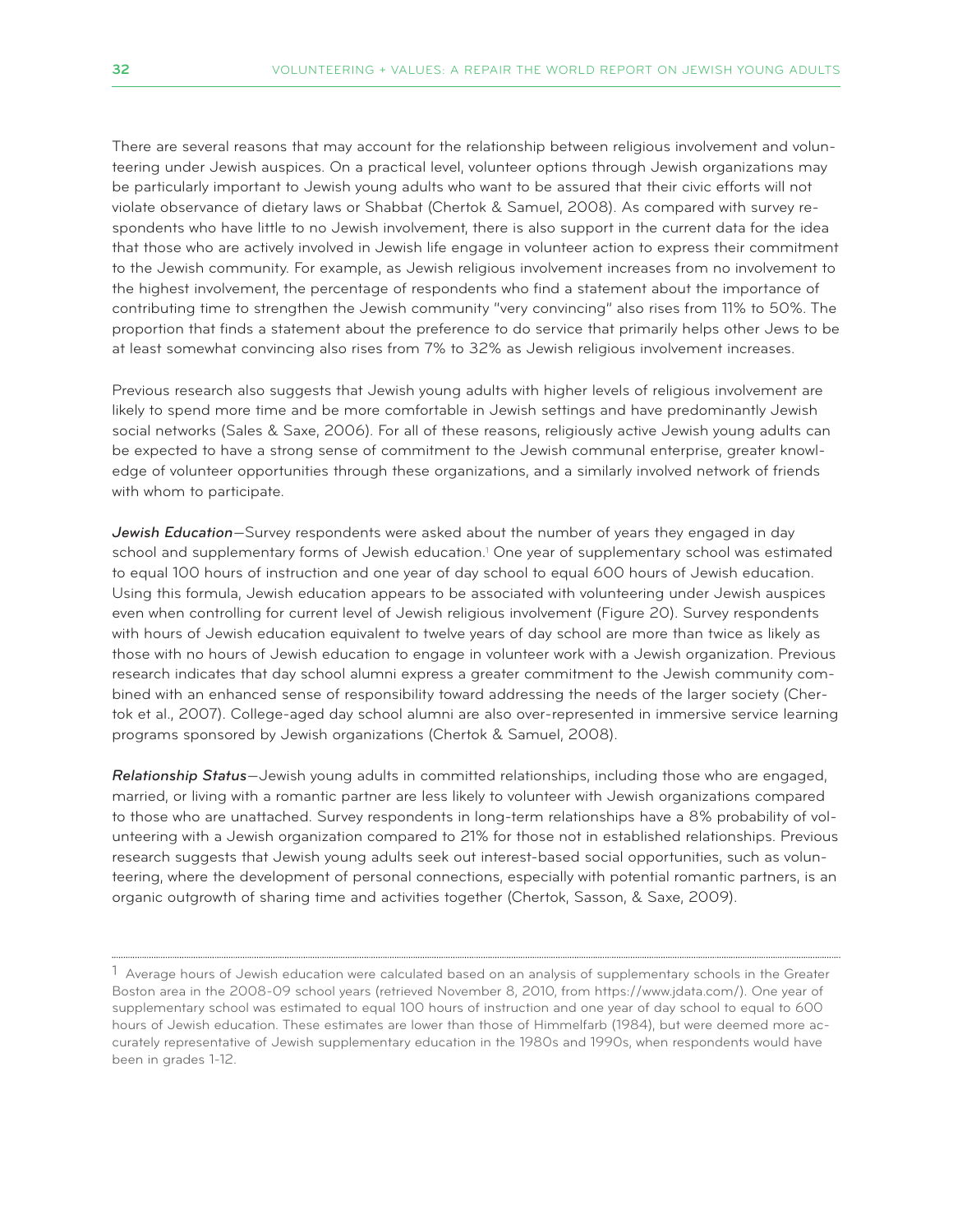

**FIGURE 20: Probability of Volunteering under Jewish Auspices by Jewish Education**

*Jewish Camp Work*—A history of working at a Jewish overnight camp significantly increases the likelihood of volunteering under Jewish auspices but is not a predictor of the organizer of primary volunteer work. Survey respondents who previously worked at a Jewish camp have a 27% probability of volunteering with a Jewish organization compared to a 15% probability for those who did not have this background. Research on Jewish summer camp staff indicates that they differ from their peers in several ways that may be important to their later volunteer careers. For example, Jewish camp staff members tend to have stronger connections to the Jewish people, denser Jewish social networks, and more attachment to their local Jewish community than those who do not work in these settings (Sales et al., 2011). In other words, survey respondents who worked at Jewish summer camps have stronger Jewish backgrounds and social networks and may continue to seek out opportunities to engage with the Jewish community into their young adult years, even when they are not religiously involved.

A portion of Jewish young adults in the current survey have found their way into volunteering through the Jewish community. However, this form of volunteering is predicted by a trajectory of Jewish education and involvement, starting in childhood and extending into the present. This is exactly the Jewish educational and experiential background that research suggests most non-Orthodox Jewish young adults do not possess (Chertok, Phillips, & Saxe, 2008).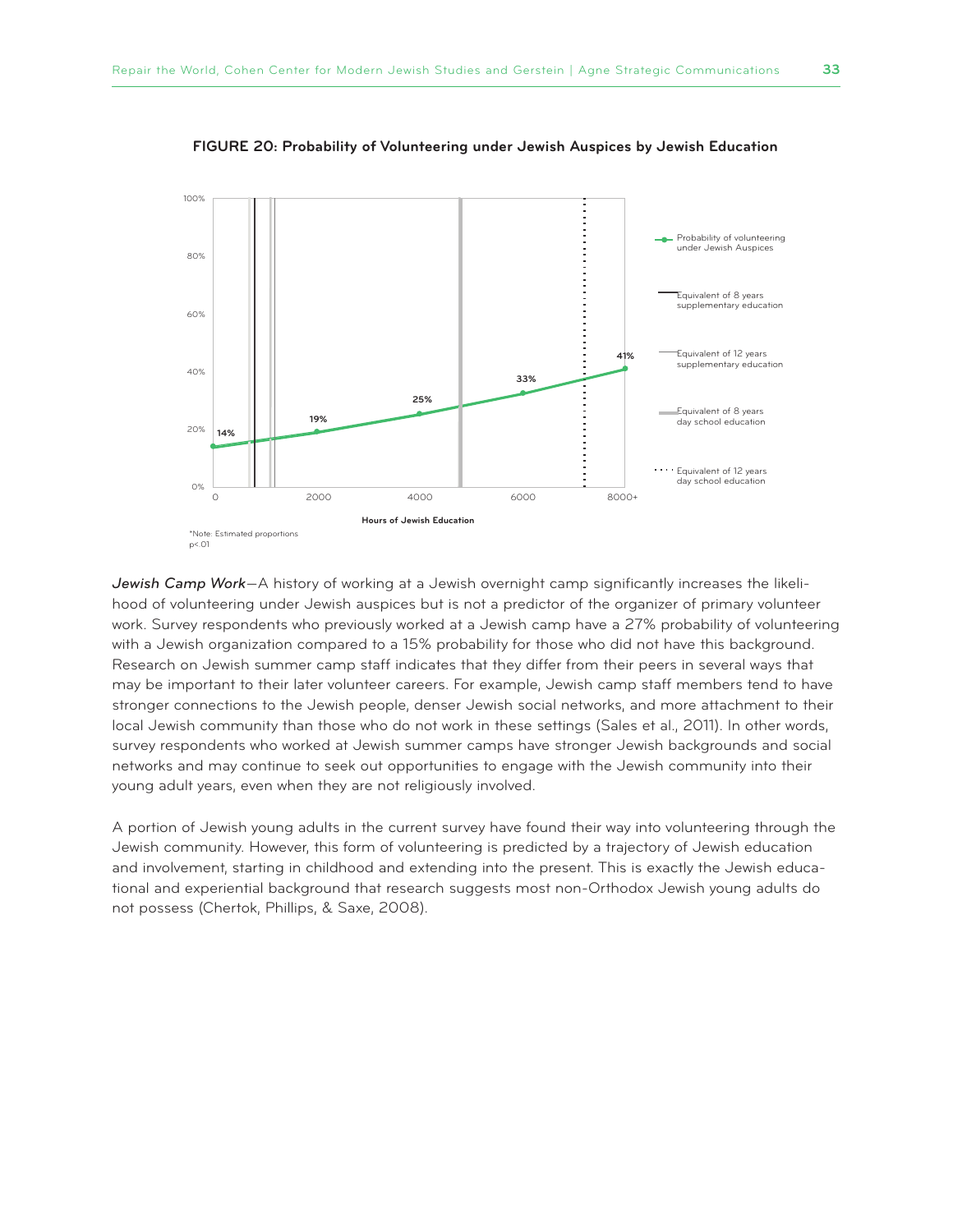#### **Factors that Limit Volunteering Under Jewish Auspices**

Most survey respondents do not participate in a volunteer activity under Jewish auspices, and only 18% say that they prefer to volunteer with Jewish organizations or synagogues over other non-profit organizations. To the vast majority of Jewish young adults (78%), it does not matter at all if the organization with whom they are engaged in service is Jewish or non-Jewish (Figure 21). In other words, most Jewish young adults do not have an aversion to Jewish volunteer options and instead appear at least open to the idea of volunteering through Jewish organizations; yet only a minority engages in this type of volunteer work. This section of the report considers the factors that may dissuade Jewish young adults from volunteering under Jewish auspices.

As previously noted, there may be fundamental differences in the perspectives and goals of different sub-groups of survey respondents that help explain why they do or do not find their way into Jewish volunteering venues. Jewish young adults who volunteer through Jewish organizations are more likely to be involved in ongoing religious life. In addition, among the small portion (18%) of survey respondents who express a clear preference for volunteering under Jewish auspices, differences based on denominational identity are also observed (Figure 22). Over three-quarters (77%) of survey respondents identifying as Orthodox express a preference for volunteering with Jewish organizations. A significantly smaller portion of young adults from a variety of non-Orthodox identities share this preference.



**FIGURE 21: Preference for Organizational Sponsorship of Volunteer Work**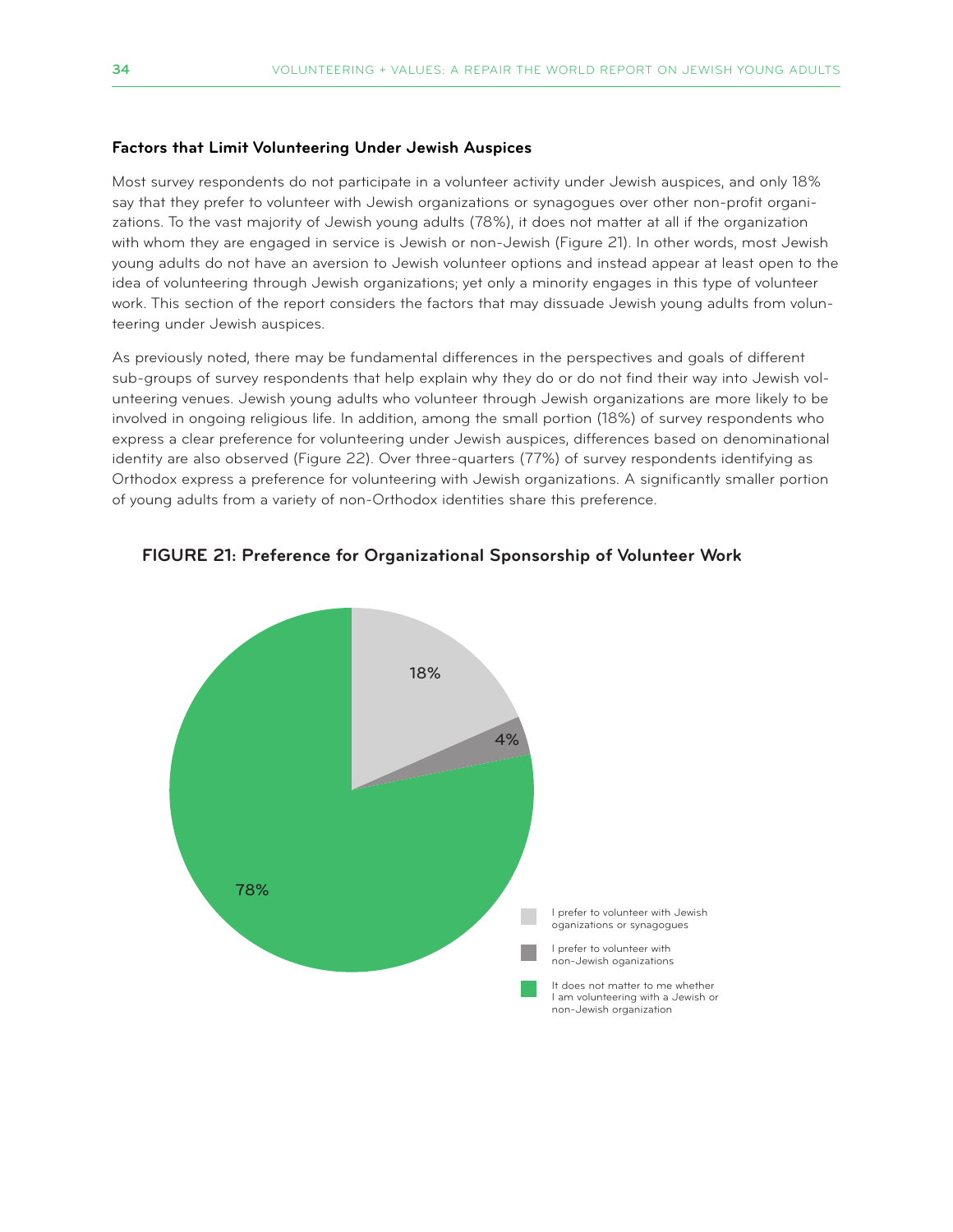

#### **FIGURE 22: Preferences for Volunteering under Jewish Auspices by Denomination/Identity**

For Jewish young adults with strong religious involvement and/or Orthodox identity, volunteering through Jewish organizations may represent the ideal pathway to fulfilling their goal of helping their own community. When asked to choose which of a paired set of statements came closer to their own point of view, survey respondents who identify as Orthodox are more likely to endorse the idea that their volunteer work should primarily help other Jews. By comparison non-Orthodox survey respondents overwhelmingly endorse the statement "it is not important to me whether my service is helping Jews or helping non-Jews" (Table 5). More than half (53%) of survey respondents whose primary volunteer commitment is through a Jewish organization indicate that indeed, their volunteer work serves only Jews.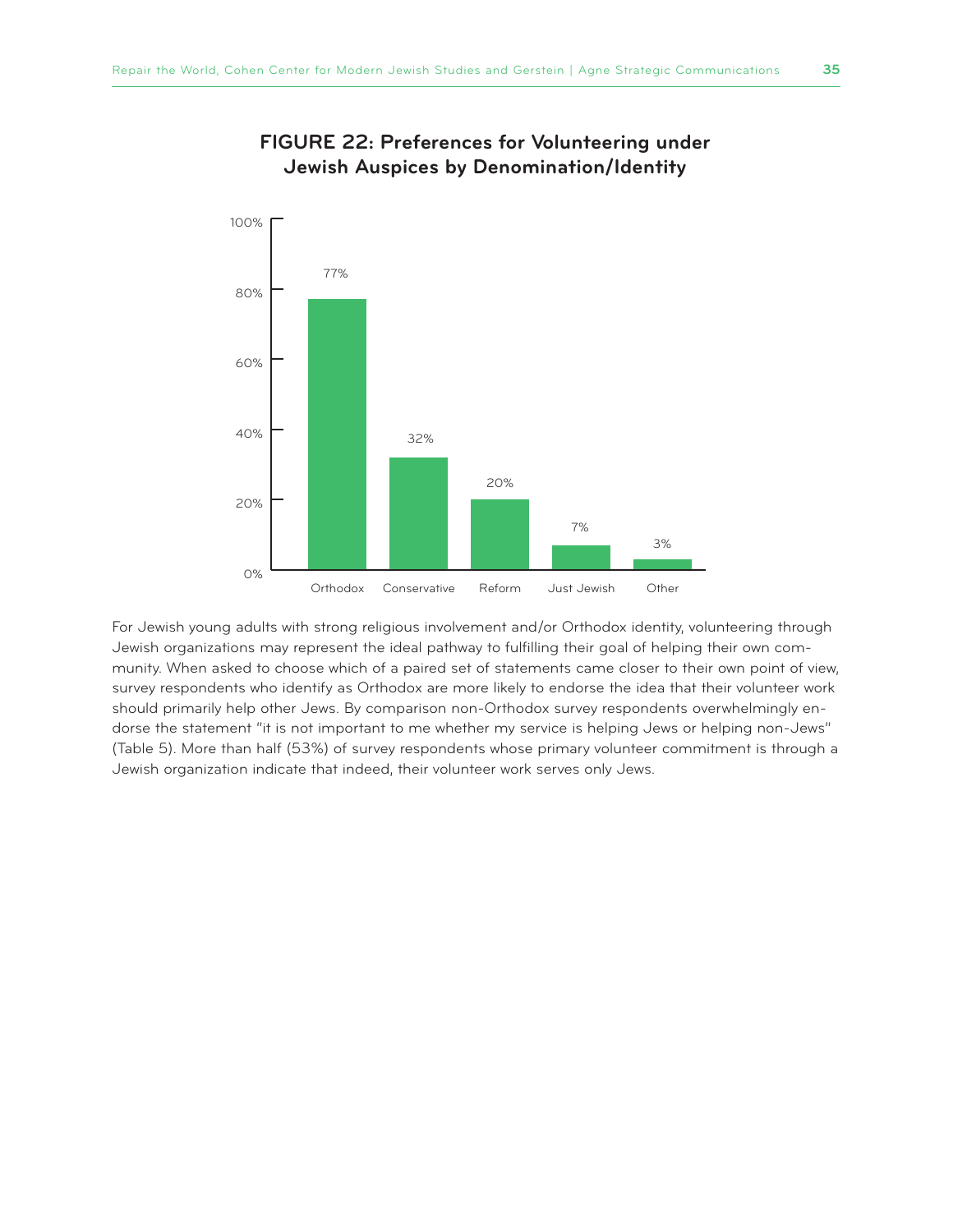|                                                                                                                                                             |                    | Overall | Orthodox | <b>Conservative</b> | <b>Reform</b> | Just Jewish |
|-------------------------------------------------------------------------------------------------------------------------------------------------------------|--------------------|---------|----------|---------------------|---------------|-------------|
| <b>STATEMENT #1</b><br>When thinking                                                                                                                        | Agree<br>Strongly  | 4%      | 31%      | 6%                  | 3%            | 3%          |
| about volunteering,<br>I prefer to do ser-                                                                                                                  | Agree<br>Somewhat  | 12%     | 31%      | 17%                 | 16%           | 7%          |
| vice that primarily<br>helps other Jews.                                                                                                                    | <b>Total Agree</b> | 16%     | 62%      | 23%                 | 19%           | 10%         |
|                                                                                                                                                             |                    |         |          |                     |               |             |
| <b>STATEMENT #2</b><br>When thinking<br>about volunteering.<br>it is not important<br>to me whether my<br>service is helping<br>Jews or helping<br>non-Jews | Agree<br>Strongly  | 63%     | 14%      | 43%                 | 64%           | 68%         |
|                                                                                                                                                             | Agree<br>Somewhat  | 21%     | 24%      | 34%                 | 17%           | 22%         |
|                                                                                                                                                             | <b>Total Agree</b> | 84%     | 38%      | 77%                 | 81%           | 90%         |

**TABLE 5: Preference for Recipient of Volunteer Help by Denomination/Identity**

Volunteering under Jewish auspices, to help other Jews is a good fit for a relatively small portion of Jewish young adults but not for most. To further explore the factors that deter the majority of Jewish young adults from volunteering with Jewish organizations, respondents were asked to rate a variety of potential obstacles on a seven-point scale, where one indicates that a reason is not at all personally relevant and seven indicates that it is very important. Among non-Orthodox respondents the reason that receives the highest average rating is lack of familiarity with the volunteer opportunities available through the Jewish community (Figure 23). A substantial number of respondents (23%) indicate that this is a major reason why they do not volunteer with Jewish organizations.

Jewish young adults who do not volunteer with Jewish organizations are significantly more likely to indicate that they are unaware of Jewish volunteer opportunities compared to those who do volunteer under Jewish auspices (Figure 24). As stated earlier, only a small portion (6%) of Jewish young adults indicate that they were recruited for their primary volunteer work through Jewish organizations on campus or in the community such as Hillel, Taglit-Birthright Israel, or synagogues. A related theme is the perceived lack of local Jewish volunteer options. Among survey respondents who chose to write in additional reasons for not volunteering with Jewish organizations, this is the most frequently described obstacle, cited by 24%.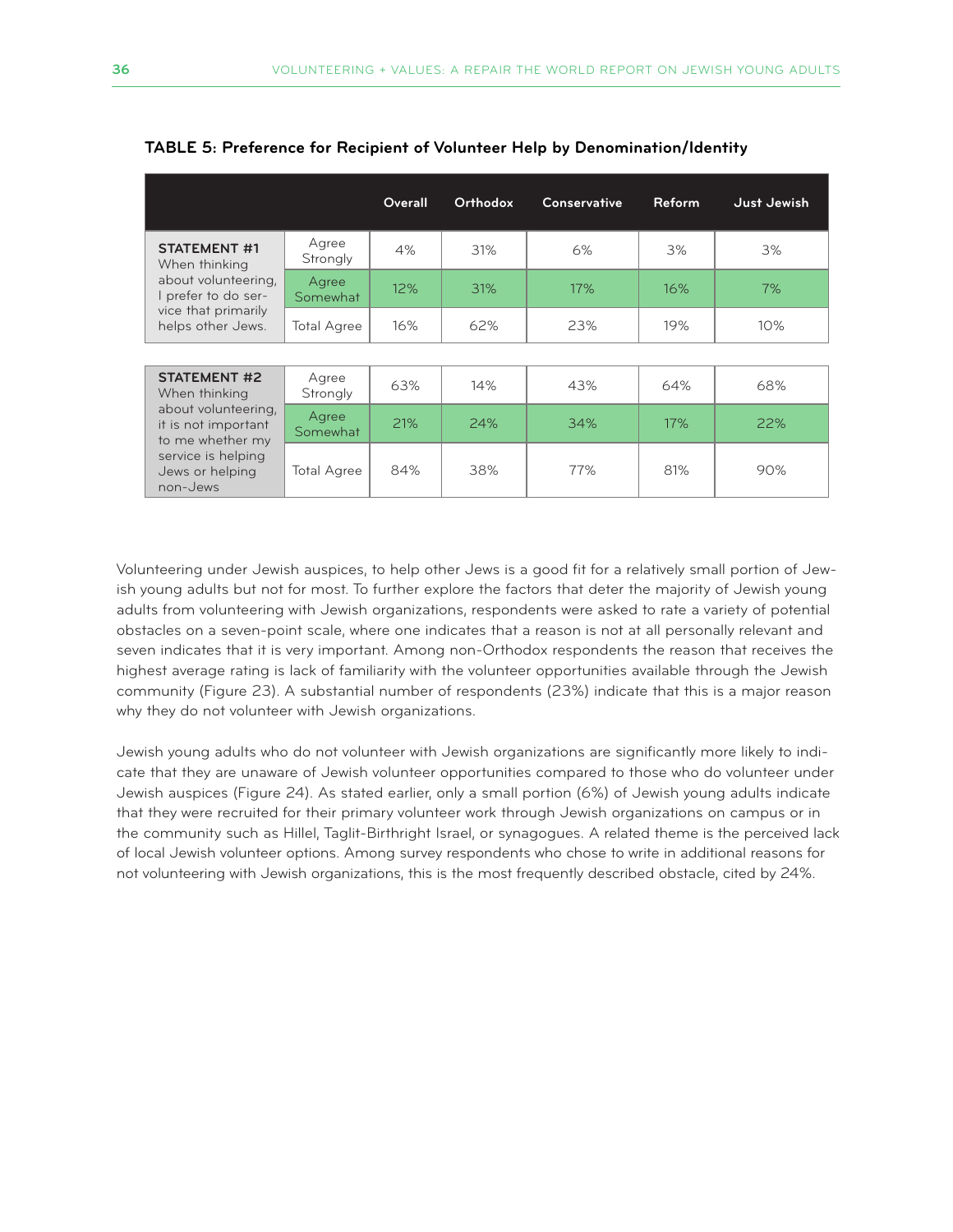# **FIGURE 23: Reasons for Not Volunteering under Jewish Auspices among Non-Orthodox–Mean Ratings**



Survey respondents who do not volunteer under Jewish auspices may also hold perceptions about the nature and scope of work done by Jewish organizations that make these options less attractive. As previously noted many Jewish young adults, especially those least likely to volunteer through Jewish organizations, do not want to limit their helping efforts to other Jews or the Jewish community. Instead, they want to meet more universal needs and bring about positive change for the larger societal issues about which they care deeply. Many do not perceive Jewish volunteer options as addressing these concerns. Compared to survey respondents who volunteer through the Jewish community, those who do not more strongly endorse the idea that the issues addressed by Jewish organizations are neither interesting nor important to them.

The current survey suggests that there is, indeed, cause for concern about the narrow scope of volunteer opportunities available under Jewish auspices. Almost half (48%) of survey respondents whose primary volunteer work is through a Jewish organization describe their work as benefiting the Jewish community or Israel. By contrast, only small portions of survey respondents indicate that issues related to Israel and the Middle East (9%) or the Jewish community (7%), are their paramount concerns. When survey respondents without a preference for Jewish or non-Jewish sponsorship are asked what might be done to increase their interest in Jewish volunteer options, the most frequently mentioned idea, cited by 41% is to provide opportunities that more closely align with their core concerns. As one Jewish young adult commented "Rarely are my volunteer activities—the causes I feel most strongly about—run through Jewish organizations."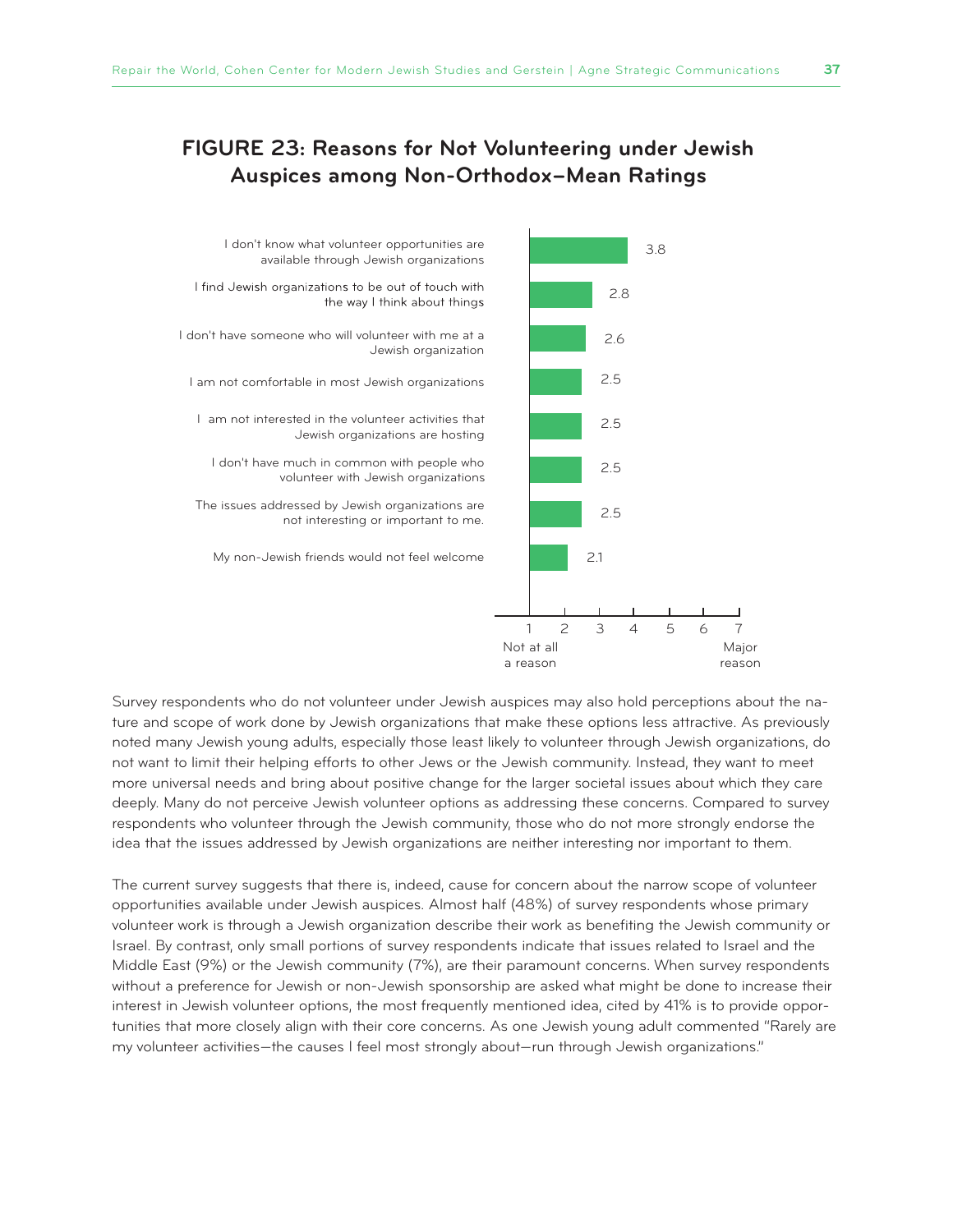# **FIGURE 24: Reasons for Not Volunteering under Jewish Auspices by Organization Sponsor of Volunteer Work – Mean Ratings**



#### p<.001

Jewish young adults appear to fall into two distinct "camps" when it comes to volunteering under Jewish auspices. The small portion that prefer to or actually do volunteer with Jewish organizations, cite their Jewish identity and their desire to support their own people and community as reasons for this type of volunteering. By contrast, among the vast majority of Jewish young adults who say it does not matter if they volunteer with a Jewish or non-Jewish organization, the reasons they give for choosing any volunteer option center on whether the activity involves a cause or issue that is personally meaningful to them.

Even when Jewish young adults are open to Jewish volunteering, they simply do not know what opportunities exist. Few recall recruitment efforts by Jewish organizations, and their diverse social networks are more likely to lead them to discover opportunities outside the Jewish community. The reality is that there are a tremendous number of non-Jewish alternatives competing for the volunteer time of Jewish young adults. Perhaps a more troubling barrier is the perception that Jewish organizations do not address the causes that most resonate with Jewish young adults and that the organizational foci are too parochial and narrow, serving only the needs of the Jewish community. Today's Jewish young adults have grown up amidst and are at home with ethnic and religious diversity (Eck, 2001). As a result, most are concerned for all victims of poverty or injustice, not just those who are Jewish. It appears that they do not believe that Jewish organizations share this concern for universal causes.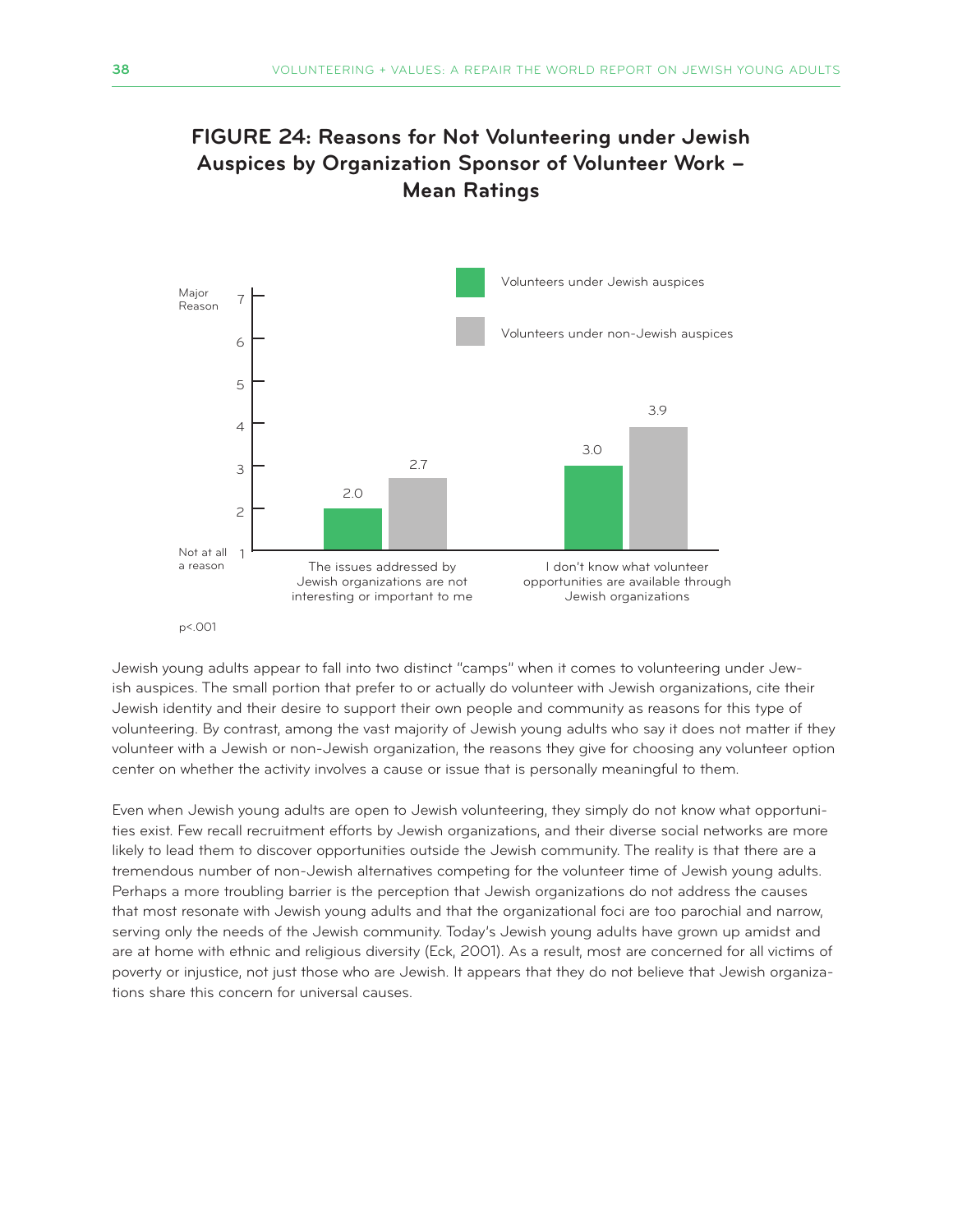# **Volunteering Through a Jewish Perspective**

Although Jewish young adults are motivated by values of justice and compassion, they may not recognize the long history or imperative for service in the Jewish tradition. A national study of the spiritual lives of teens found that most adolescents are at a loss to define the ethical implications of their religious identity, regardless of the tradition in which they were raised (Smith & Denton, 2005). This section of the report examines the extent to which Jewish young adults see their volunteer work, regardless of its sponsorship or focus, through a Jewish "lens."

Survey results indicate that Jewish values comprise part of Jewish young adults' motivation for volunteering, but play only a secondary role for most (Figure 25). The distinction made by survey respondents between similar Jewish and universal values is particularly striking. For example, Jewish young adults give the highest ratings to the value of making a difference in the lives of others but indicate much weaker endorsement of the potentially related motivation that helping those in need is a Jewish value.



#### **FIGURE 25: Jewish and Universal Reasons for Volunteering – Mean Ratings**

Universal Reasons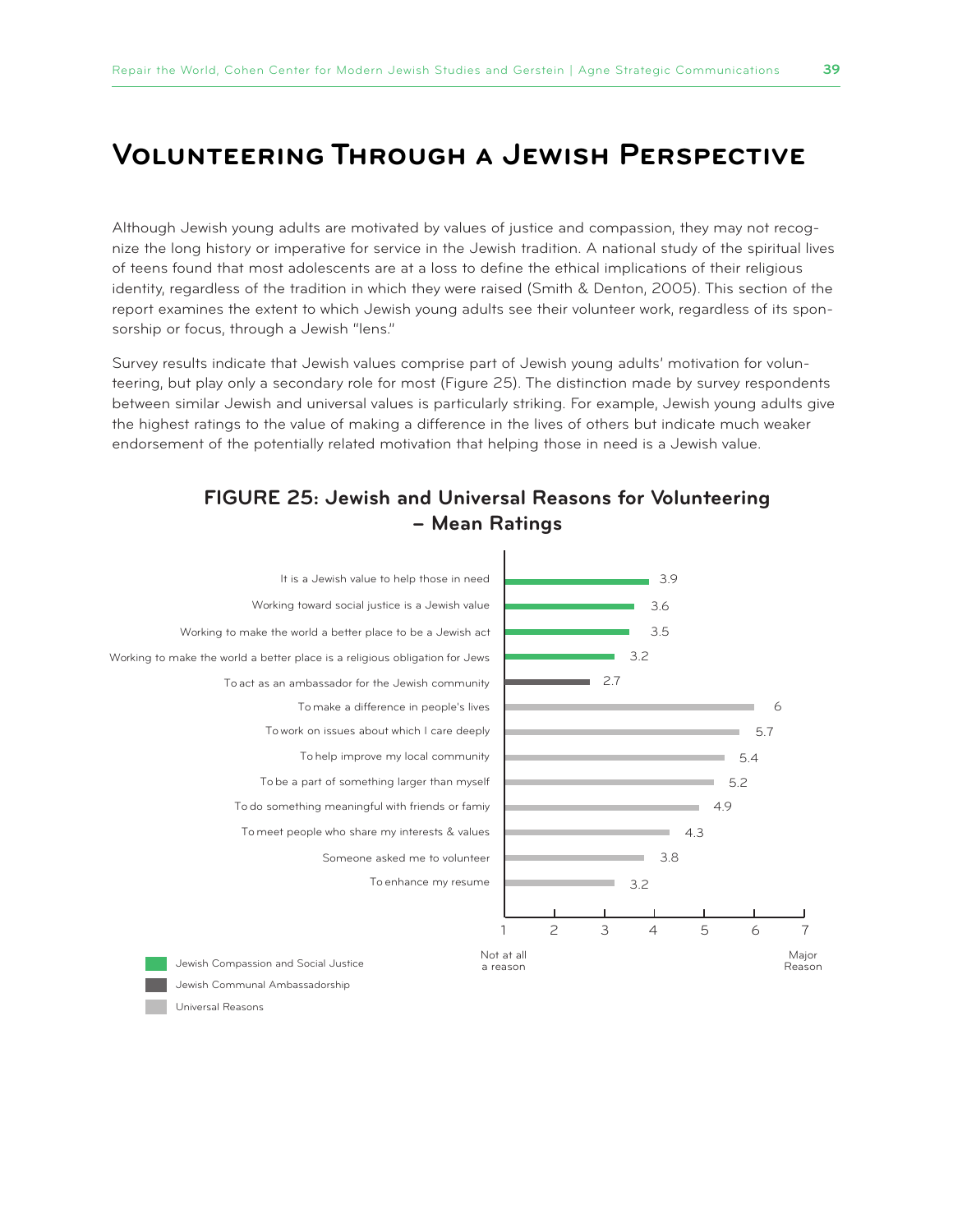The clearest evidence of the divide between Jewish identity and volunteering appears when survey respondents were asked to choose which of a paired set of statements came closer to their own point of view about the value proposition that underlies their volunteering (Table 6). Overall, only 27% agree that they consider their volunteer actions to be based on Jewish values and only 10% strongly endorse this statement. Again, very different reactions are observed based on denominational identity. Most Jewish young adults who identify as Conservative, Reform, or Just Jewish agree that they do not consider their volunteer work to be an action based on Jewish values. In other words, most Jewish young adults view service as independent of their Jewish identity. In sharp contrast, two-thirds (66%) of Jewish young adults who identify as Orthodox view volunteering as closely interlinked with their Jewish values.

| Which statement comes closer to your own point of view?                                               |                    |         |          |                     |        |             |  |
|-------------------------------------------------------------------------------------------------------|--------------------|---------|----------|---------------------|--------|-------------|--|
|                                                                                                       |                    | Overall | Orthodox | <b>Conservative</b> | Reform | Just Jewish |  |
| <b>STATEMENT #1</b><br>When I take action                                                             | Agree<br>Strongly  | 10%     | 45%      | 15%                 | 8%     | 7%          |  |
| to make the world<br>a better place, I<br>usually consider it<br>an action based on<br>Jewish values. | Agree<br>Somewhat  | 17%     | 21%      | 25%                 | 24%    | 11%         |  |
|                                                                                                       | <b>Total Agree</b> | 27%     | 66%      | 40%                 | 32%    | 18%         |  |
|                                                                                                       |                    |         |          |                     |        |             |  |
| <b>STATEMENT #2</b><br>When I take action<br>to make the world<br>a better place,<br>I do not usually | Agree<br>Strongly  | 44%     | 9%       | 32%                 | 35%    | 52%         |  |
|                                                                                                       | Agree<br>Somewhat  | 29%     | 25%      | 28%                 | 33%    | 30%         |  |
|                                                                                                       |                    |         |          |                     |        |             |  |

Total Agree | 73% | 34% | 60% | 68% | 82%

#### **TABLE 6: Volunteering as an Action Based on Jewish Values**

#### **Factors Associated with a Jewish Lens on Volunteering**

consider it an action based on Jewish values.

What leads some Jewish young adults to conceive of their volunteering and Jewish values as part of the same whole cloth while most fail to see the connection? To explore this question the current survey asked about a variety of Jewish motivations for volunteering, including compassionate help for the needy (*Chesed*), working toward social justice (*Tzedak*), fulfilling religious obligations (*Mitzvot*), repairing the world (*Tikkun Olam*), and representing Jewish tradition in a positive light to the larger society. Factor analysis of survey responses to these five motivations indicates that four of them are closely interrelated (alpha=.94) forming what we call the Jewish perspective of "Compassion and Social Justice" (Table 7). Scores on the Compassion and Social Justice perspective were calculated using the average of ratings of the four constituent items. A second perspective, that we call "Communal Ambassadorship" relates to the desire to represent the best aspects of the Jewish community to the larger society and contains one item.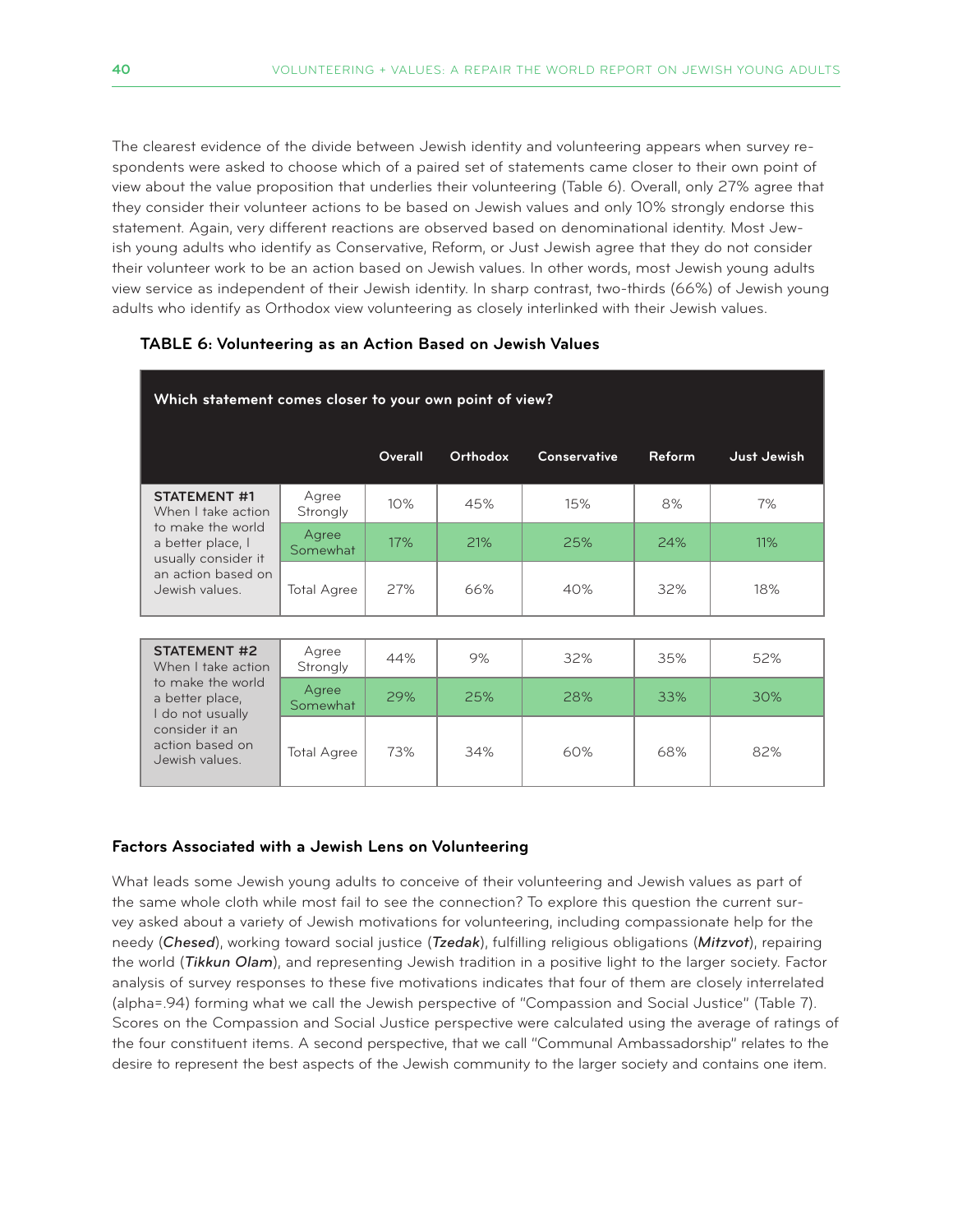| <b>JEWISH PERSPECTIVE</b>               | <b>SURVEY ITEM</b>                                                                      |
|-----------------------------------------|-----------------------------------------------------------------------------------------|
| <b>Compassion and Social</b><br>Justice | Because I consider working to make the world a better place to be a<br>Jewish act       |
|                                         | Because I believe that working toward social justice is a Jewish value                  |
|                                         | Because I believe it is a Jewish value to help those in need                            |
|                                         | Because working to make the world a better place is a religious obligation<br>for Jews. |
| Communal<br>Ambassadorship              | To act as an ambassador for the Jewish community                                        |

*Communal Ambassadorship Perspective* – Just a very small portion (10%) of Jewish young adults strongly endorse serving as an ambassador for the Jewish people as a reason for volunteering. Those who hold this Jewish perspective on volunteering are more likely to have high levels of current Jewish religious involvement (Figure 26). Requisite to seeing oneself as a representative of a community is feeling like a member of the communal enterprise. As previously noted, Jewish young adults with strong involvement are also more likely to have ongoing connections with religious and other communal institutions that predispose them to seeing their actions as representing the Jewish community.

The Communal Ambassadorship perspective also decreases as respondents get older, with the most dramatic decrease occurring immediately after the college years. Declining adherence to the Communal Ambassadorship perspective with age may reflect the finding reported elsewhere (Chertok, Sasson, & Saxe, 2009) that in the years between college and affiliation with a synagogue, Jewish young adults are often disengaged from communal life.

*Compassion and Social Justice Perspective* – One-third (35%) of Jewish young adults strongly endorse at least one of the four items that comprise the Compassion and Social Justice scale. However, the overall mean for this scale is 3.5 indicating that this perspective is not strongly held by most Jewish young adults. Analyses indicate that a perspective on service grounded in Jewish values of social justice and compassion is associated with four variables: current Jewish religious involvement, common good motivations, political ideology, and parental intermarriage (a negative predictor).

*Current Jewish Religious Involvement*—Not surprisingly, current Jewish religious involvement has the largest effect on a Jewish perspective of social justice and compassionate helping (Figure 27). Survey respondents with high levels of engagement in Jewish religious life may have cast many aspects of their lives, including their volunteer work, within a Jewish framework. In addition, the involvement of these Jewish young adults in both worship and text study suggests that they have repeated exposure to the religious underpinnings of this perspective. By contrast, those who do not regularly engage in Jewish religious life may be less familiar with the foundations for service in Jewish text and tradition and there-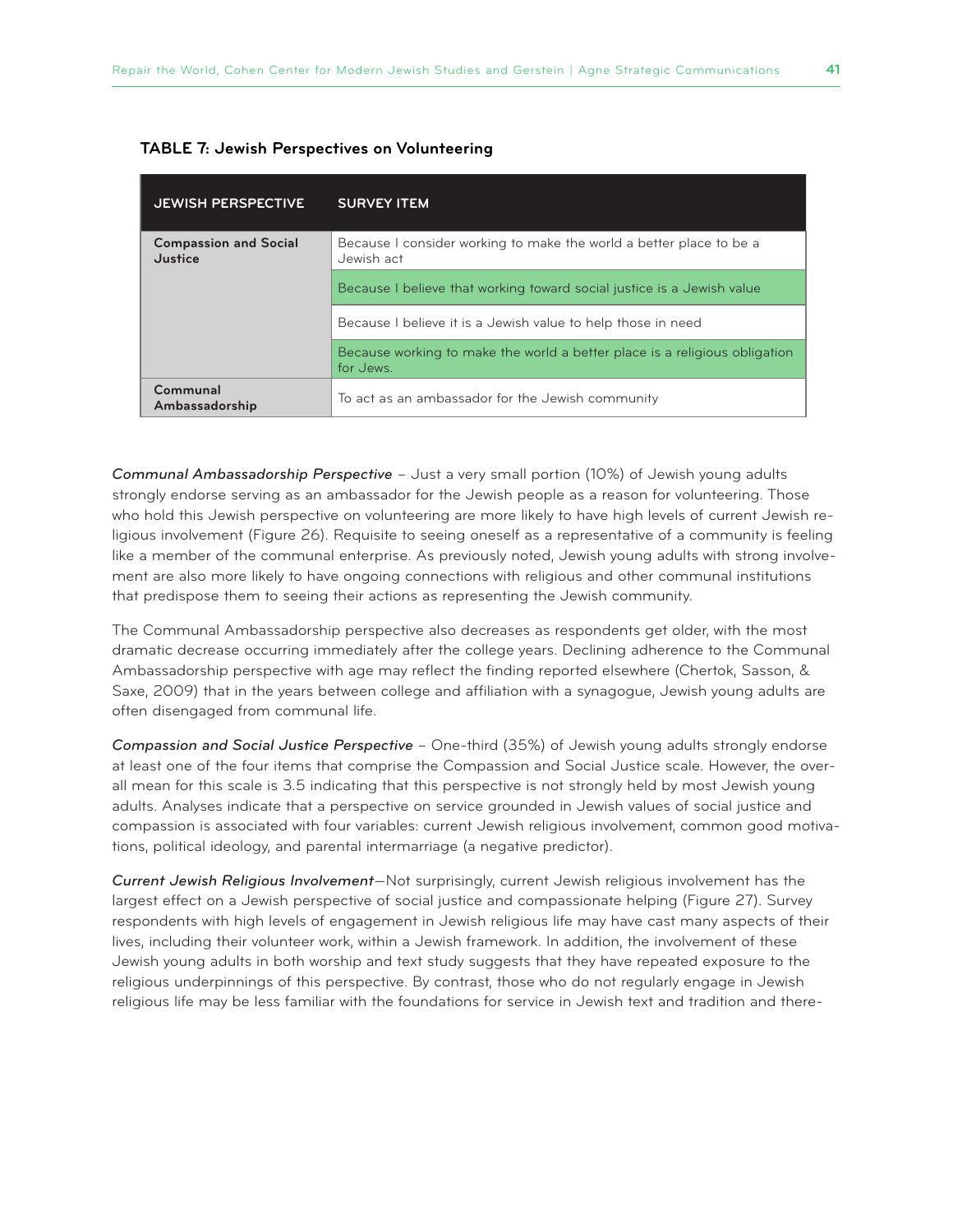

# **FIGURE 26: Communal Ambassadorship Perspective by Current Jewish Religious Involvement – Mean Ratings**

p<.001

fore less likely to claim these as motivations for their volunteer work. Research on Jewish service learning programs finds that participants with weaker Jewish backgrounds are often surprised to find that Jewish thought is directly relevant to their social justice concerns. For these non-observant young adults, one of the central consequences of their involvement in a Jewish service program is the realization that they can validly claim a Jewish basis for their commitment to helping those in need and addressing social inequalities (Chertok, Samuel, & Tobias, 2009).

*Common Good Motivations*—Jewish young adults who indicate greater importance of motivations for service related to serving the common good are also more likely to endorse the related Jewish values of compassion and social justice albeit less strongly.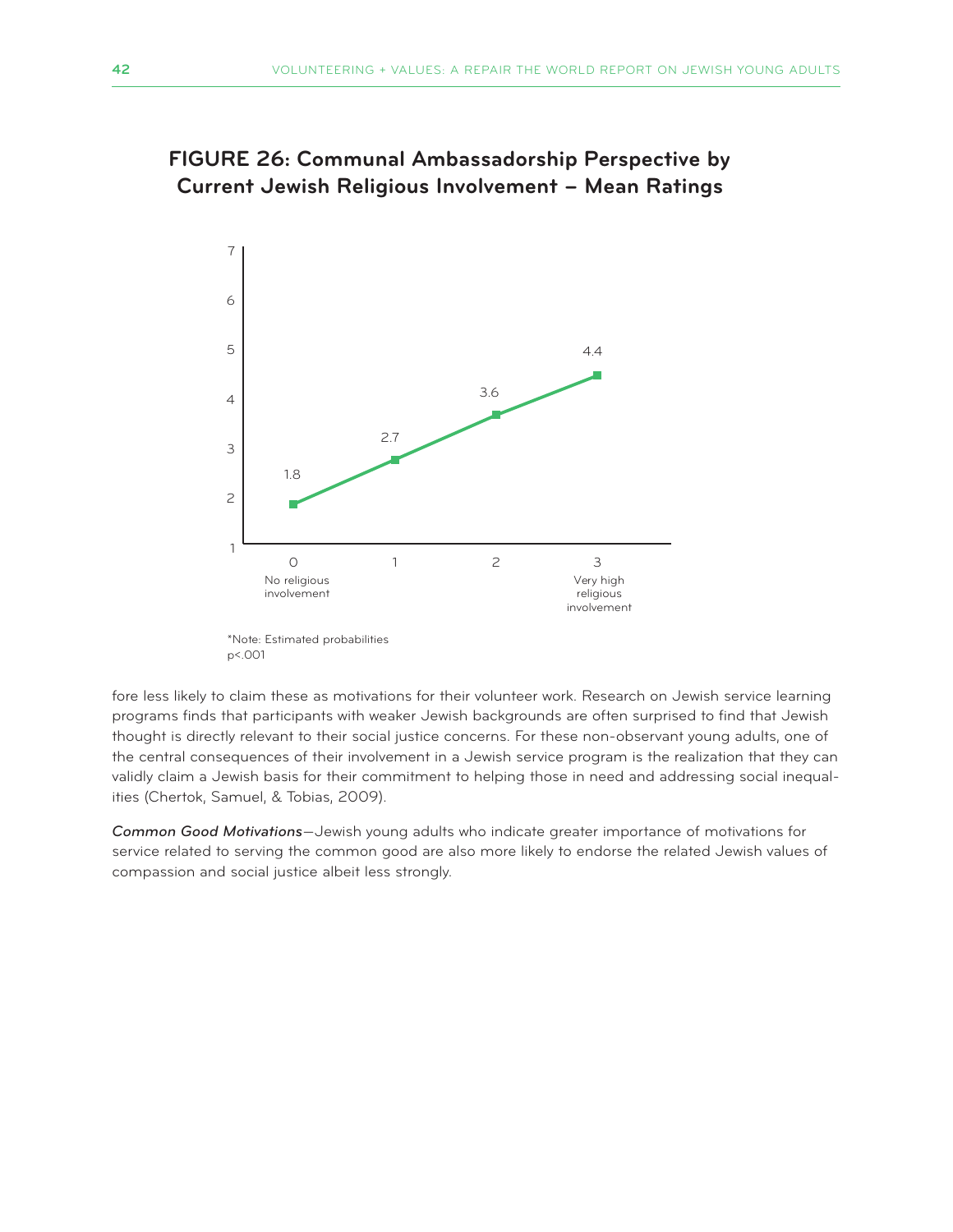

### **FIGURE 27: Compassion and Social Justice Perspective by Current Jewish Religious Involvement – Mean Ratings**

\*Note: Estimated probabilities p<.001

*Political Ideology*—In the current survey Jewish young adults who describe their political position as Conservative or Moderate, as opposed to those who subscribe to the labels of Progressive or Liberal, more strongly adhere to the Jewish perspective of Compassion and Social Justice. At first glance this finding may seem unlikely given the historical connection between progressive movements and social justice causes. However, it may be that young adults who identify themselves as Progressive or Liberal are rejecting the notion that there is anything distinctively Jewish about the desire to help others or work toward social change.

*Parental Intermarriage*—Children of intermarriage are significantly less likely than young adults with two Jewish parents to have a strong Jewish Compassion and Social Justice perspective on service, even when controlling for overall levels of Jewish involvement. It is possible that the same factors that make young adults raised in intermarried homes more likely to volunteer also limit the extent to which they ascribe their behavior to Jewish motivations. For example, familial connections to non-Jewish faith communities expand their sphere of obligation but also make them more aware of the promotion of values of compassion and social justice in other religious traditions and even less likely than peers raised in in-married homes to see these ideals as the exclusive province of Judaism.

Jewish young adults clearly subscribe to values of compassion and social justice that have a long history in Jewish tradition but most do not see a connection between these concerns and Judaism or their Jewish identity. Whether or not Jewish young adults see connections between Jewish identity and volunteer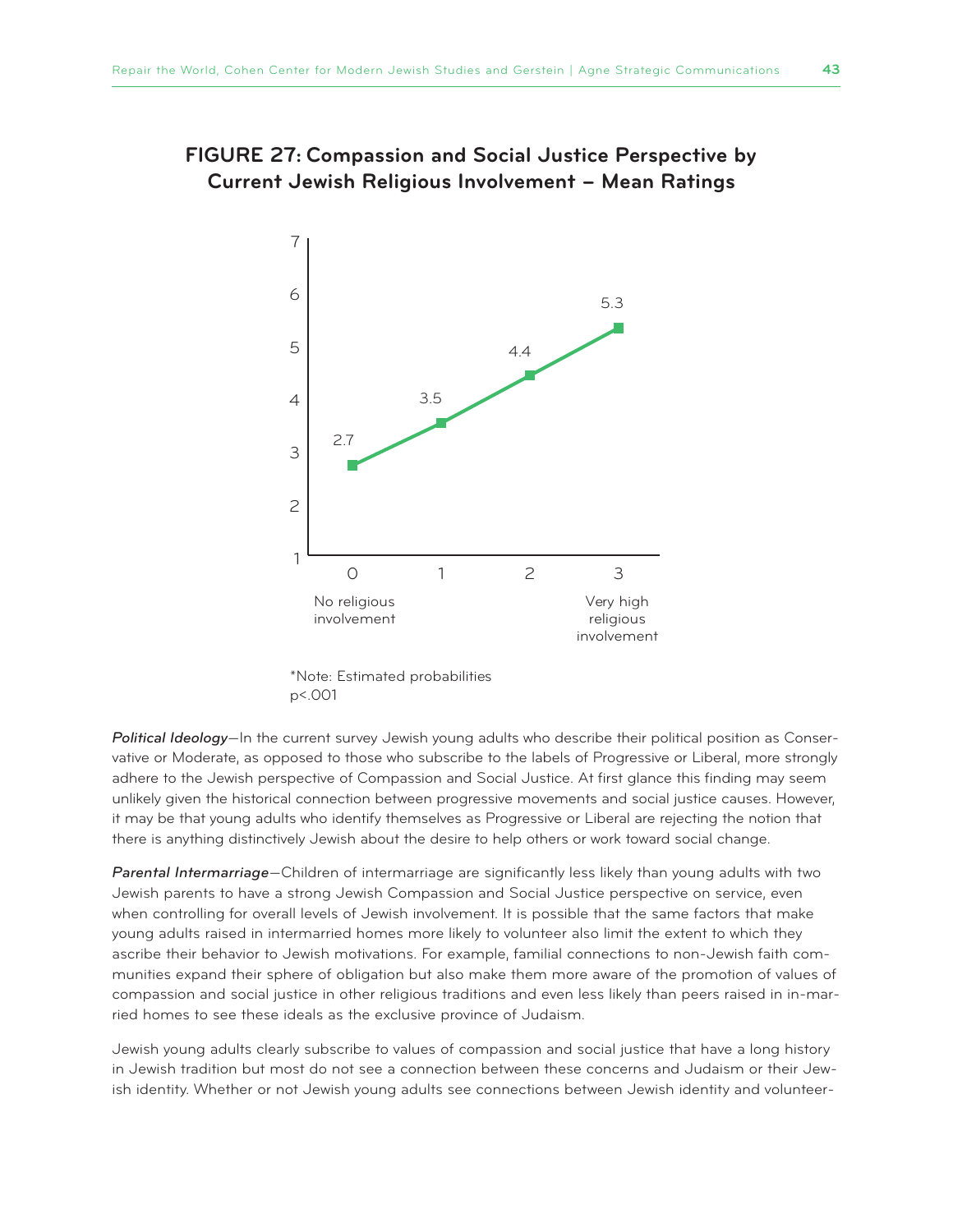ing seems closely related to the overall integration and prominence of their Jewish identity amidst other aspects of their conception of self. At one end of the spectrum are Jewish young adults for whom the Jewish component of their identity stands front and center in everything they do. Previous research on identity suggests that among this group their Jewish identification is prioritized in terms of the frequency with which it comes into play and the degree to which it is personally salient (Deaux, 1996). These Jewish young adults tend to see all of their activities, including volunteering, through a Jewish lens. For Jewish young adults at the other end of the spectrum, however, volunteering is an activity partitioned off from their Jewish identity in much the same way that their Jewish identity is separate from many other aspects of their lives. They do not completely disavow Jewish values of caring and social justice but do not see them as very relevant to their volunteer commitments.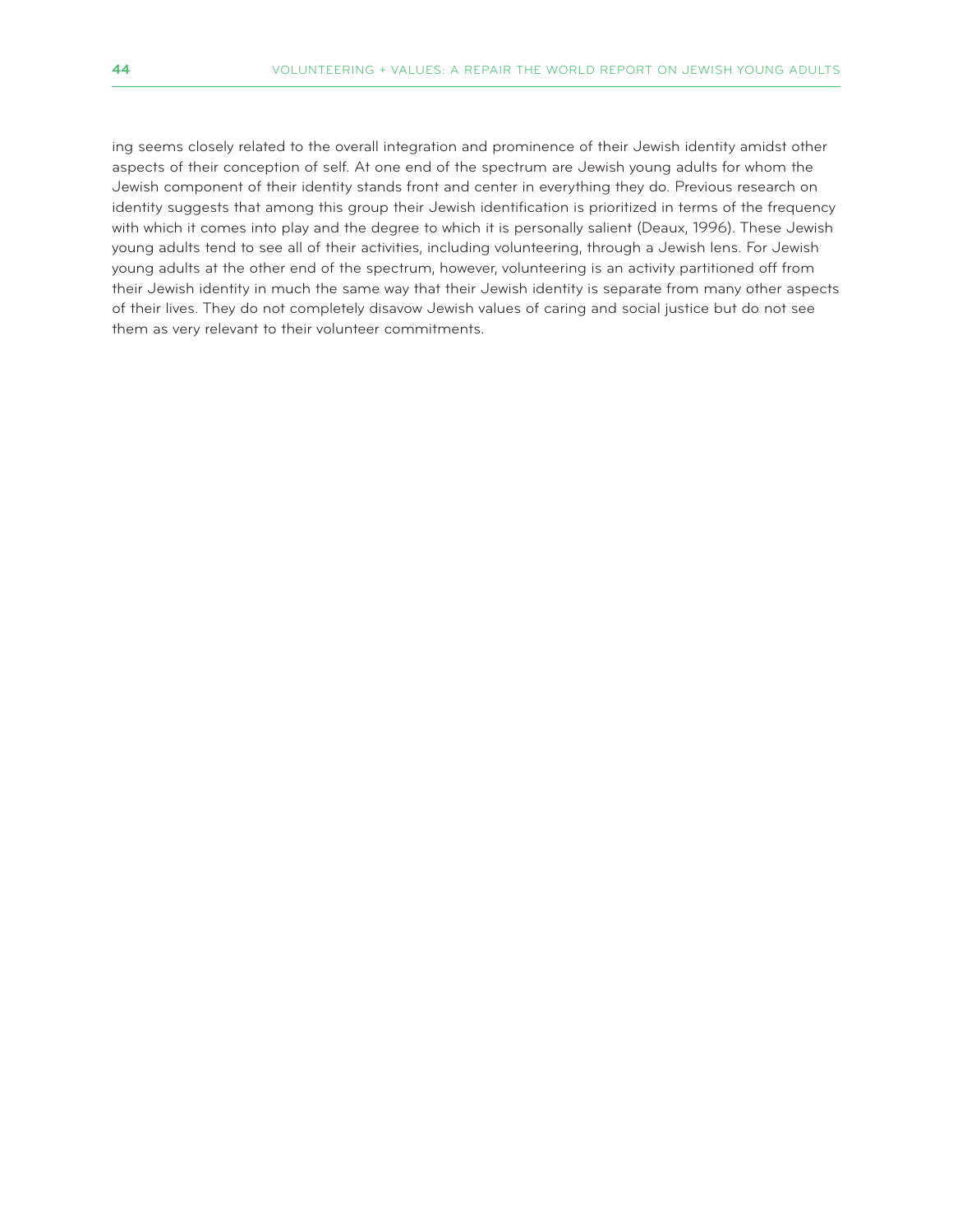# **Developing Framing Messages**

Efforts to mobilize social consciousness and encourage collective action can be bolstered by the use of messages that provide an appealing and motivating framework. In the service of promoting volunteering, messages can be useful in at least two ways. For those Jewish young adults who are already involved in regular volunteering and those who have a well-developed Jewish perspective on service, messages can affirm that these activities reflect Jewish values. This is an important function and not to be overlooked. For Jewish young adults who do not volunteer or do so only sporadically and for those with a very limited Jewish perspective on service, messaging has the potential to play a very different role. These groups, which comprise the majority of Jewish young adults, require messages that attract them into regular service and toward greater salience of Jewish values in their perspectives about their volunteering.

The current survey explored a variety of potential frameworks for thinking about service by asking Jewish young adults how convincing they found four different statements (Table 8). Three of the messages invoked Jewish values and language, alternately focusing on the responsibility of Jews to respond to universal needs, to engage in Tikkun Olam or repair of the world, and to strengthen the Jewish community. One message contained no Jewish reference and focused on the universal responsibility of people to take care of one other.

| <b>FRAMEWORK</b>                         | <b>MESSAGE</b>                                                                                                                                                                                                                                          |
|------------------------------------------|---------------------------------------------------------------------------------------------------------------------------------------------------------------------------------------------------------------------------------------------------------|
| Non-Jewish-Universal Responsibility      | We all have a responsibility to each other. Whether it is helping<br>the poor to make ends meet or ensuring the right of those facing<br>discrimination, we must all pitch in and volunteer to help those<br>who need it.                               |
| Jewish-Universal Responsibility          | Jews have a responsibility to look out for those in need. As a<br>minority that has faced discrimination and persecution throughout<br>history, we understand the importance of helping people during<br>difficult times.                               |
| Jewish-Repair the World                  | Repairing the world-also known as Tikkun Olam-is a guiding<br>Jewish principle. Our religion and heritage requires that we do<br>things that promote the welfare of society as a whole.                                                                 |
| Jewish-Strengthening Jewish<br>Community | A strong Jewish community is important for the prosperity of all<br>American Jews. It is very important to contribute time to volunteer<br>activities through or for Jewish organizations and synagogues, so<br>we can strengthen the Jewish community. |

#### **TABLE 8: Messaging Frameworks**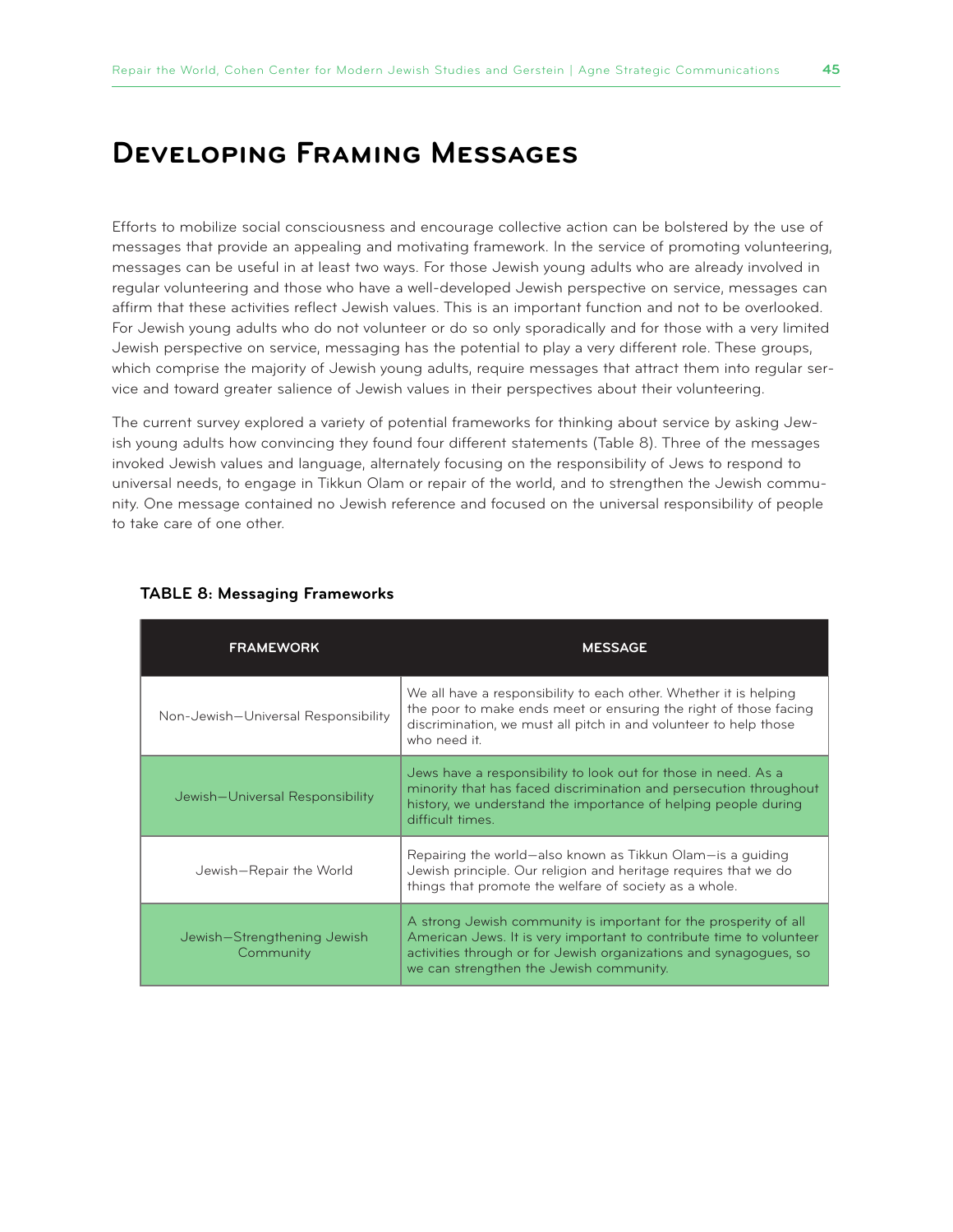A primary lesson from this exercise is that messages that emphasize a Jewish community-centered approach to service should be avoided. Less than one-quarter (24%) of survey respondents find the idea of strengthening the Jewish community to be a very convincing basis for volunteering (Table 9). With the exception of young adults who identify as Orthodox, this message is the least likely to be strongly endorsed among all sub-groups including those with higher than average levels of Jewish religious involvement (Table 10).

| % Very Convincing                        | Overall | Non-<br>Volunteer | Occassional<br>Volunteer | Regular<br>Volunteer |
|------------------------------------------|---------|-------------------|--------------------------|----------------------|
| Non-Jewish-Universal Responsibility      | 47%     | 40%               | 47%                      | 59%                  |
| Jewish-Universal Responsibility          | 41%     | 41%               | 36%                      | 47%                  |
| Jewish-Repair the World                  | 29%     | 24%               | 28%                      | 34%                  |
| Jewish-Strengthening Jewish<br>Community | 24%     | 27%               | 20%                      | 25%                  |

#### **TABLE 9: Response to Messaging by Frequency of Volunteer Work**

#### **TABLE 10: Responses to Messaging by Current Jewish Religious Involvement and Orthodox Identity**

| % Very Convincing                        | Low Jewish<br><b>Religious</b><br>Involvement | <b>High Jewish</b><br><b>Religious</b><br>Involvement | Non-<br>Orthodox | Orthodox |
|------------------------------------------|-----------------------------------------------|-------------------------------------------------------|------------------|----------|
| Non-Jewish-Universal Responsibility      | 47%                                           | 49%                                                   | 47%              | 64%      |
| Jewish-Universal Responsibility          | 34%                                           | 51%                                                   | 40%              | 53%      |
| Jewish-Repair the World                  | 20%                                           | 43%                                                   | 27%              | 59%      |
| Jewish-Strengthening Jewish<br>Community | 15%                                           | 38%                                                   | 22%              | 58%      |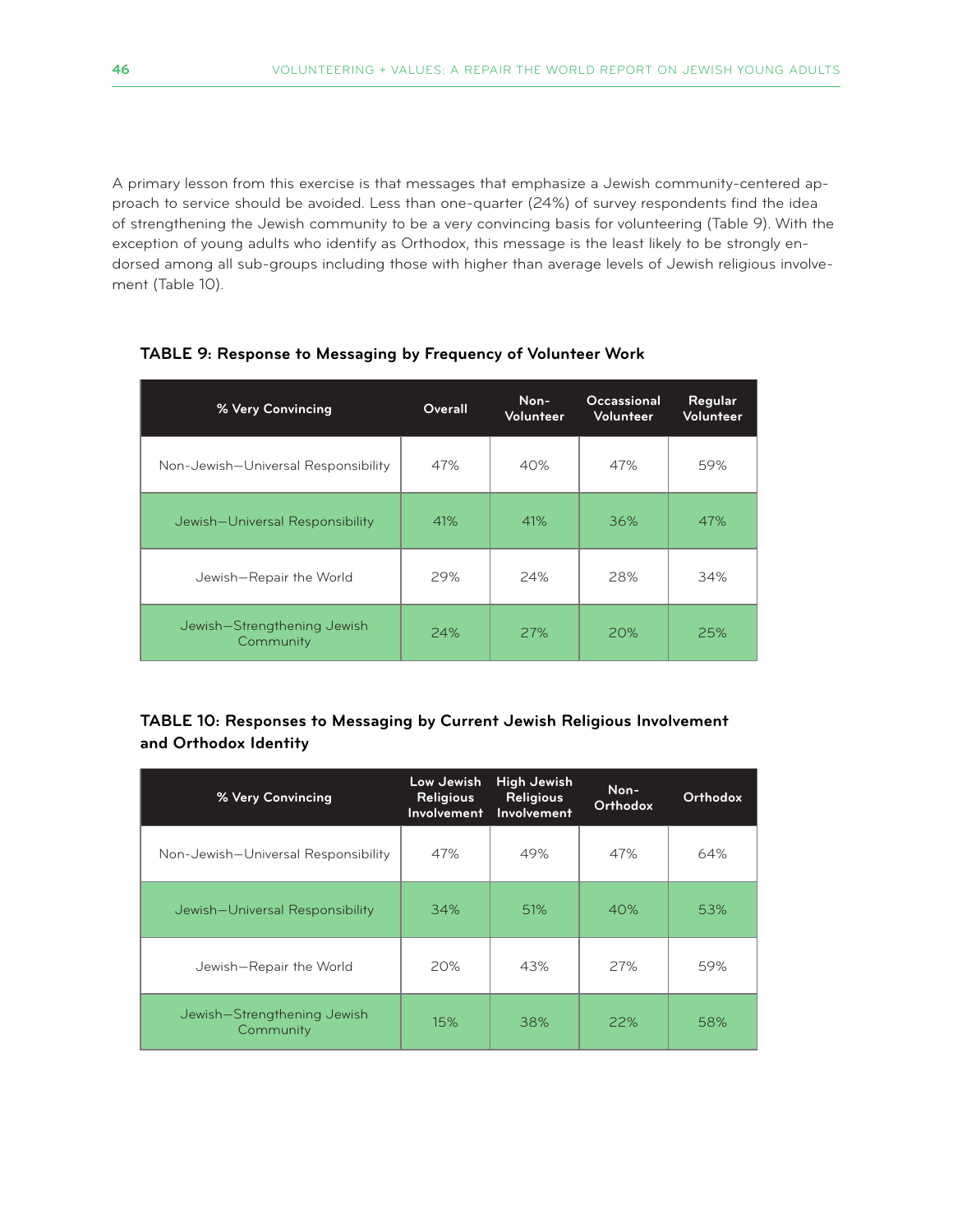Not surprisingly, the idea of wrapping service in a universal context, as a mission to help everyone, is very appealing to respondents across all levels of volunteer engagement and religious involvement and across the spectrum of Jewish identities. Overall, almost half (47%) of survey respondents find a not specifically Jewish message of the universal need to help others to be very convincing. However, it is critical to note that for all but two groups there are no significant differences between framing a universal obligation of helping within a non-Jewish or Jewish context. For example, those who do not volunteer as well as occasional volunteers find both the Jewish and non-Jewish messages of universal obligation to be appealing. These are two groups that are prime targets for efforts to increase commitment to regular volunteering. However, Jewish young adults with lower than average religious involvement as well as regular volunteers are significantly less likely to find the Jewish universal message to be very convincing, as compared with the similar non-Jewish universal message. Given the interest in getting these groups to think of their service as a Jewish act, it is important to note that framing even a universal obligation in a Jewish context may diminish the effectiveness of the message and even repel these groups.

The Jewish message of universal responsibility also scores significantly higher than either of the other Jewish messages in almost every sub-group with the exception of those who identify as Orthodox and occasional volunteers. Among the latter there is no difference between response to the Jewish universal message and the framework of repairing the world. In general, there are no major differences in the responses to Jewishly framed messages of repairing the world or serving the needs of the Jewish community.

The challenge facing the emerging field of Jewish service and the Repair the World organization is to integrate volunteering into the lives of Jewish young adults and to encourage them to see this service as a Jewish act. The current survey suggests opportunities to use framing messages toward these ends. The idea of a universal Jewish responsibility to help others is convincing to a broad cross section of Jewish young adults and for many is as effective as a similar message couched in non-Jewish terms. The utility of this framing of service comes from its appeal to Jewish young adults beyond those who are already likely to see their service through a Jewish lens. By contrast, tying service to the goal of helping the Jewish community specifically is not a strong entry point. The often used concept of "repair of the world" demonstrates some resonance, although it lacks the strength of the more universal message of helping individuals in need.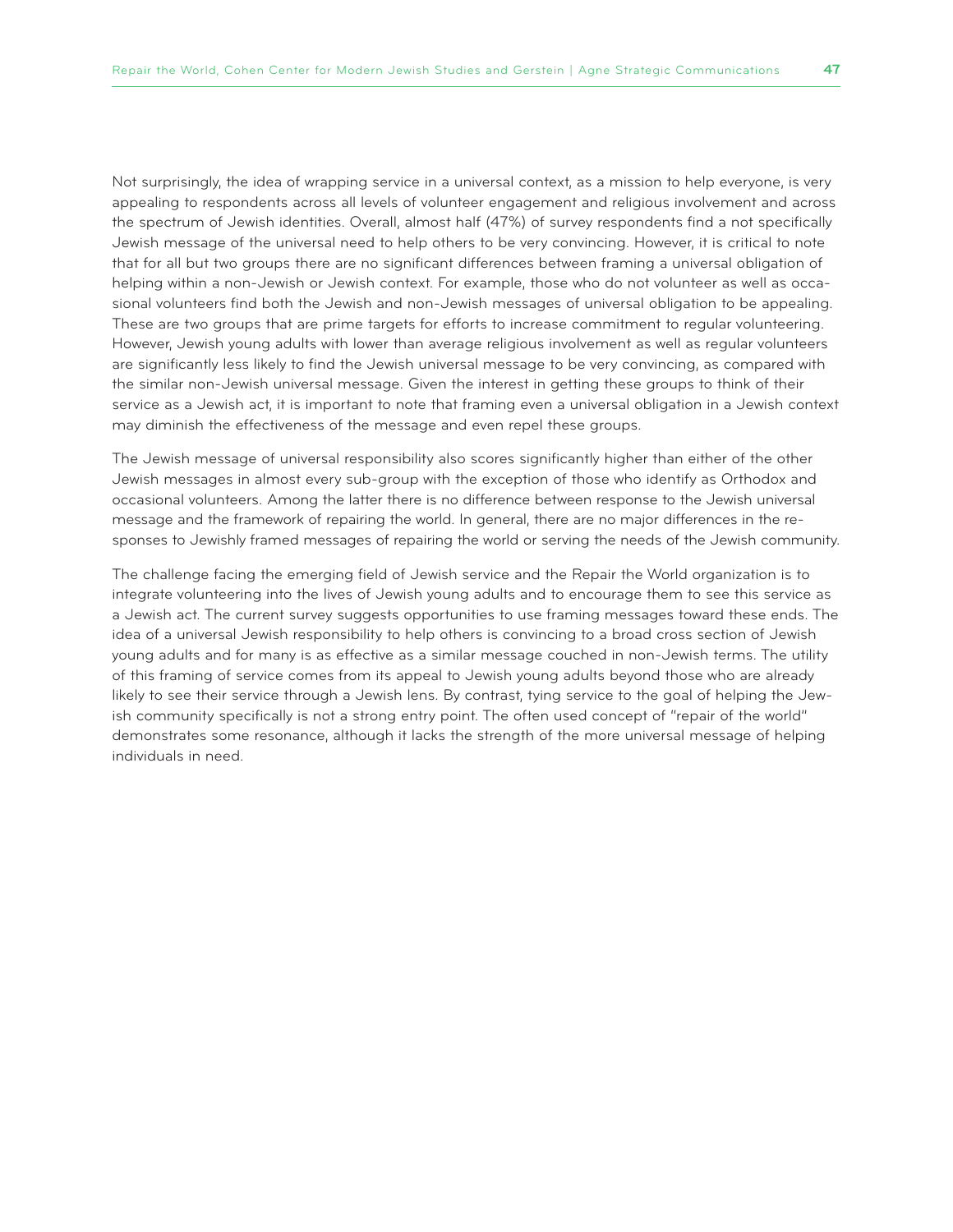# **Strategic Implications**

The Repair the World Survey makes clear that the majority of Jewish young adults participate in some form of volunteer work but many do so only sporadically and most do not consider their service a Jewish act. Throughout the data, Jewish young adults clearly demonstrate that they are drawn to service through universal values rather than Jewish-based values or Jewish identity. These Jewish young adults want to engage in service that is personally meaningful but do not see this goal as necessarily related to service under Jewish auspices.

Repair the World faces complex terrain as it seeks to make volunteering an integral part of the lives of Jewish young adults. The harder challenge may be how to bridge the gap between service and Jewish identity among this cohort. Although there is certainly an important role for Jewish organizations to play, and it is critical for them to do a better job of contacting Jewish young adults and connecting them to service, it is also imperative to understand that participation through Jewish organizations is unlikely to form the conduit toward volunteering for most. Repair the World needs to think beyond the universe of Jewish organizations and consider how to link Jewish young adults and volunteering through other vehicles. The current survey data provide some important clues as to how to more effectively engage Jewish young adults in service and help them see their service through the prism of Jewish tradition, values, and identity.

- Start early to build the habit of volunteering: Volunteering is clearly a socially learned behavior and once established as a habit it is likely to continue throughout the lifespan. Programming that encourages Jews in their formative teen years to engage in volunteering and that introduces them to a Jewish perspective on service needs to be developed and expanded. Jewish service learning that combines hands on work with reflection and study needs to be woven into both formal and informal Jewish educational programming including supplementary and day schools as well as camps and youth groups. Immersive Jewish service learning programs for teens will also need to be expanded.
- **Expand volunteer options that relate to core concerns:** Jewish young adults are most motivated to serve when they think they can make a difference in the lives of others and when they can work on issues about which they care deeply. Although Jewish young adults have a diverse set of interests, clearly some issues and causes have greater potential to attract participation than others. The top issue for which young Jewish adults want to volunteer is assisting the poor in America, with a striking 36% citing this as one of their top three concerns. The next most commonly cited issues are the environment and sustainability, education, healthcare and medical research, and the eradication of poverty. Portions of the Jewish young adult population are also interested in assisting youth, peace and conflict resolution, protecting human rights, and humane treatment of animals. For those issue areas where volunteer options are limited or non-existent, new opportunities, under both Jewish and non-Jewish auspices, will need to be developed. Where suitable volunteer opportunities already exist, they need to be better advertised to Jewish young adults. This is particularly true of existing Jewish service and social justice efforts of which young adults appear to be unaware. The bottom line is that Jewish young adults need to be able to easily find volunteer work that speaks to their most deeply held concerns.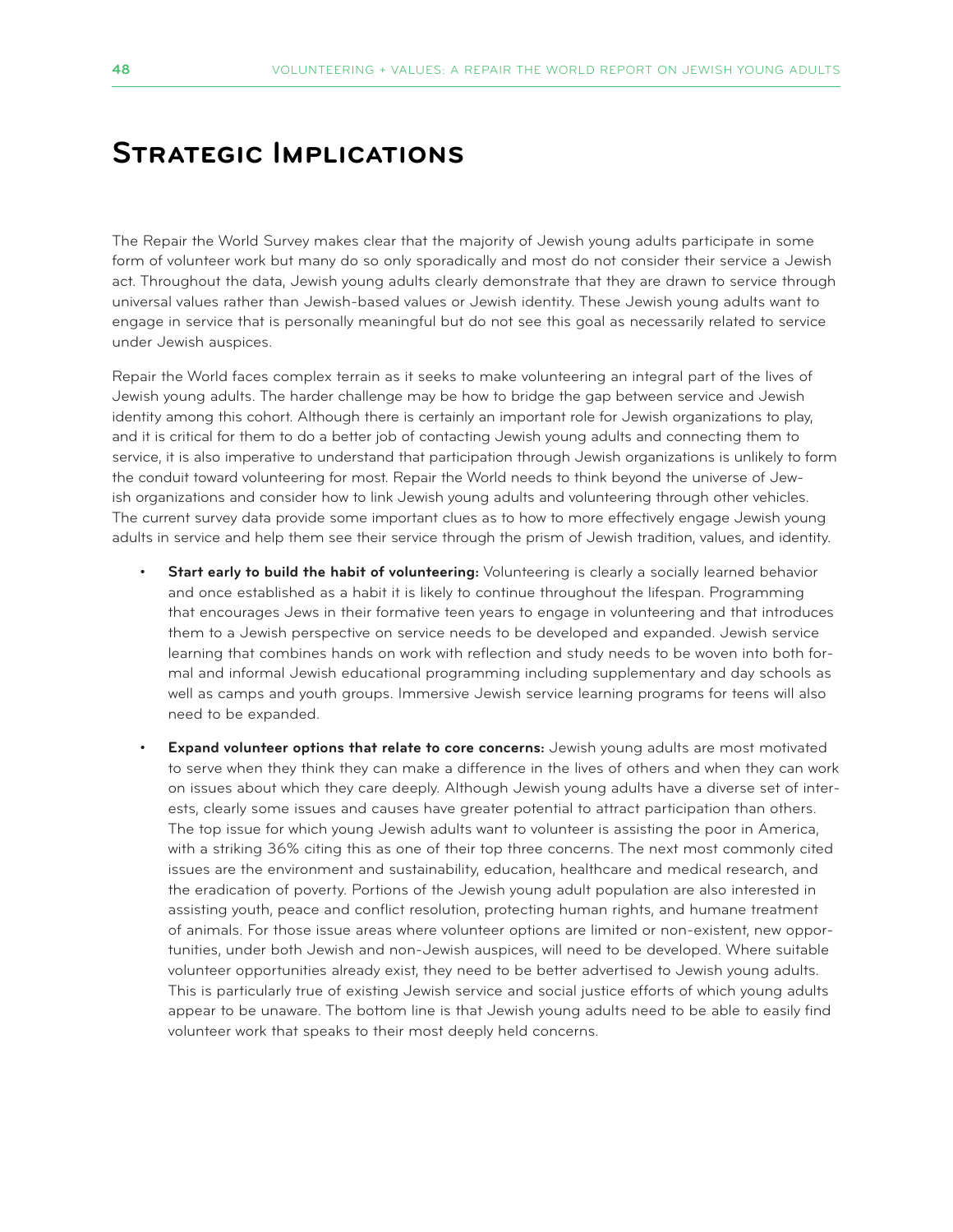- **Create flexible, local options for volunteering:** Time is a valued and scarce resource for Jewish young adults and all strategies must include tactical provisions that make volunteering timefriendly. Different types of service clearly call for different levels of commitment from participants. However, where feasible, emphasis should be placed on expanding volunteer opportunities that offer a flexible schedule, have options for short-term commitments and are located in the proximity of where Jewish young adults reside.
- • **Recruit through existing social networks and build new ones around volunteering:** Watters (2003) coined the phrase "urban tribes" to describe the family-like role played by small groups of peers during young adulthood and suggested that these friendship circles serve as a generationally relevant "forum for giving and community building." Recognizing the role that the peer group has in promoting volunteer activity is central for informing strategies to increase service among Jewish young adults. Special emphasis should be placed on tapping existing social circles as a method of recruitment as well as highlighting the social or team aspect of volunteer work in order to make service opportunities more attractive to potential participants. "Posse" models of volunteering that bring together groups of Jewish young adults and enable them to volunteer together over time present an exciting option for expanding the reach of volunteering. Moreover, the centrality of social media in young people's lives speaks to the opportunity and the necessity of recruiting Jewish young adults through social networking.
- Partner with non-Jewish organizations: Millennial American Jews are part of the largest and most diverse generation in United States history, and their lives are intertwined with people of different backgrounds. They are drawn to volunteer work that serves all people regardless of religion and addresses issues that extend beyond Jewish communal boundaries. Repair the World should invest in building partnerships with non-Jewish organizations that are leading volunteer efforts related to the universal concerns about which Jewish young adults care deeply. Partnering with non-Jewish volunteer organizations is a tangible way to demonstrate the paired commitment of the Jewish community to both universal causes and Jewish values. For this generation, it is critical to see the field of Jewish service represented in the larger arena of volunteering and social justice work. Equally important is that these collaborations allow young adults to address their issues of concern through a Jewish portal of service and can be used to increase their understanding of Jewish perspectives on service. Partnerships can also be a vehicle for encouraging Jewish young adults to claim all their volunteer work, regardless of who it serves, as a Jewish act.
- Leverage "low-threshold activism" and Jewish young adults' belief that they can make a dif**ference:** Jewish young adults are, for the most part, politically aware and most do believe their actions can make a difference. Although most are less inclined to take more active steps, such as participating in a demonstration or writing a letter-to-the-editor, their interest to do something, coupled with their belief that it has an impact, serves as an entry point to engagement. Pathways need to be developed that lead Jewish young adults from interest in an issue, toward easy actions and then on to more graduated levels of commitment. For example, initial and lowthreshold actions, such as donating money and goods, might be followed by invitations to attend meetings or engage in short-term volunteering. In much the same manner, entry level or brief volunteer experiences should be followed by opportunities to engage in more in-depth volunteer work and skill development.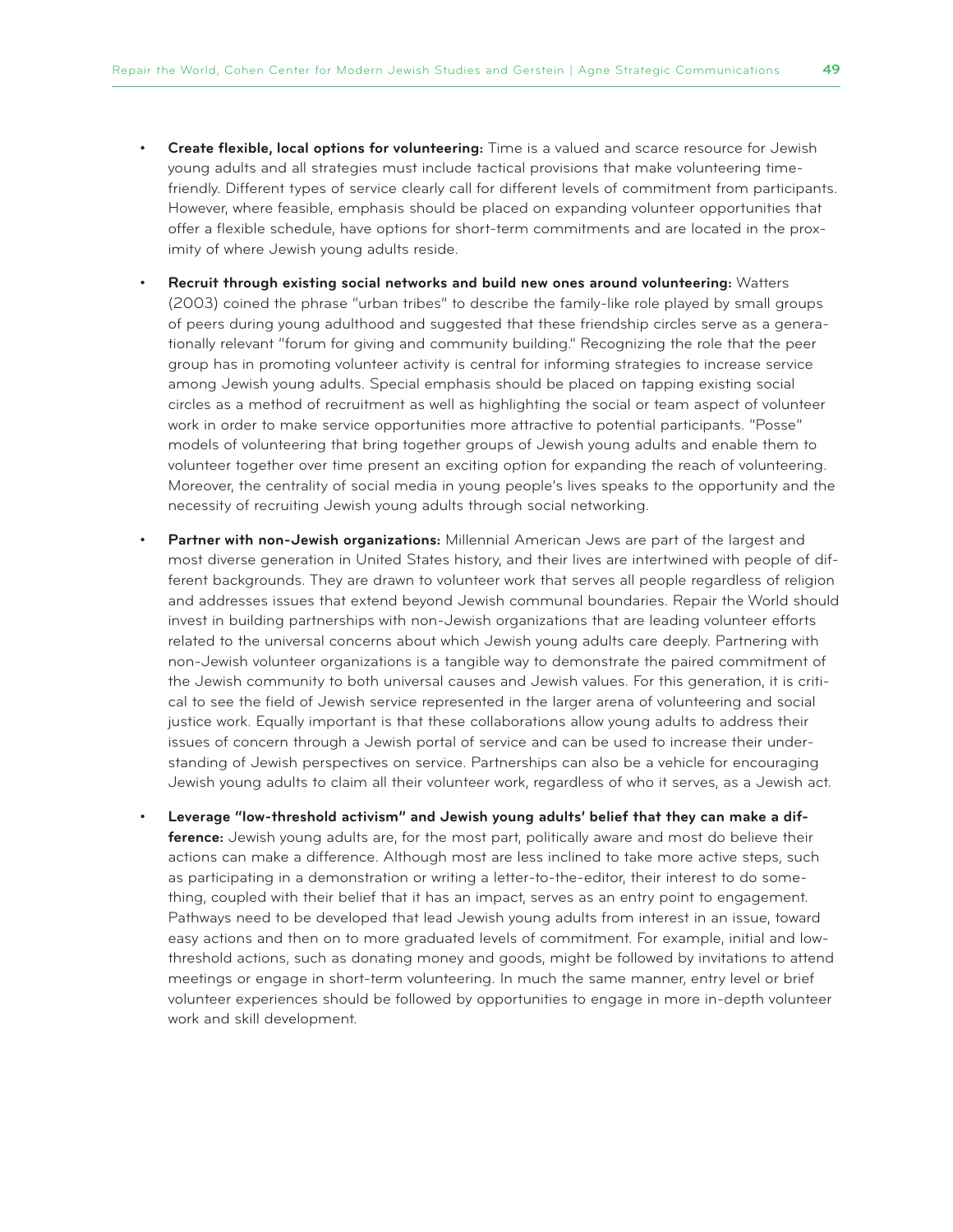- **Frame volunteering as a Jewish act:** With limited Jewish background and few current connections to religious life, most contemporary Jewish young adults are simply unaware of the deep roots of social justice and helping in Jewish tradition and text. Even when they know that these values exist, Jewish young adults who identify as non-Orthodox or are not religiously involved may be uncomfortable taking on the mantle of a Jewish perspective. Efforts are needed to educate Jewish young adults of the deep connection between Jewish thought and volunteering without implying that it is an exclusively Jewish perspective or only pertains to support of the Jewish community. Jewish young adults, regardless of denomination or level of religious involvement, should be encouraged to "own" a Jewish perspective on service. Widespread efforts are needed that draw attention to and link the universal and Jewish values that Jewish young adults already hold with the causes about which they care most deeply. Similar to the dissemination of any new trend or idea, spreading a Jewish perspective on volunteering may be facilitated by peer "connectors" (Gladwell, 2000). These are individuals with connections to a broad array of social networks, both through strong ties with friends and family as well as weak ties with more casual acquaintances (Granovetter, 1983). Connectors are critical to spreading new ideas beyond the few early adopters to the diverse members of their network.
- **Build the knowledge base regarding harder to reach groups:** The Repair the World Survey has provided detailed information about the volunteer commitments and motivations of Jewish young adults. However, important questions remain about how best to draw certain subgroups into volunteering and how to encourage them to see this activity through a Jewish lens. These groups include, but are not limited to men, those who grew up in intermarried homes, and Jewish young adults with the most limited Jewish involvement. Additional research to explore the unique concerns and needs of these groups is necessary if Repair is to spread a commitment to volunteering throughout this generation of Jewish young adults.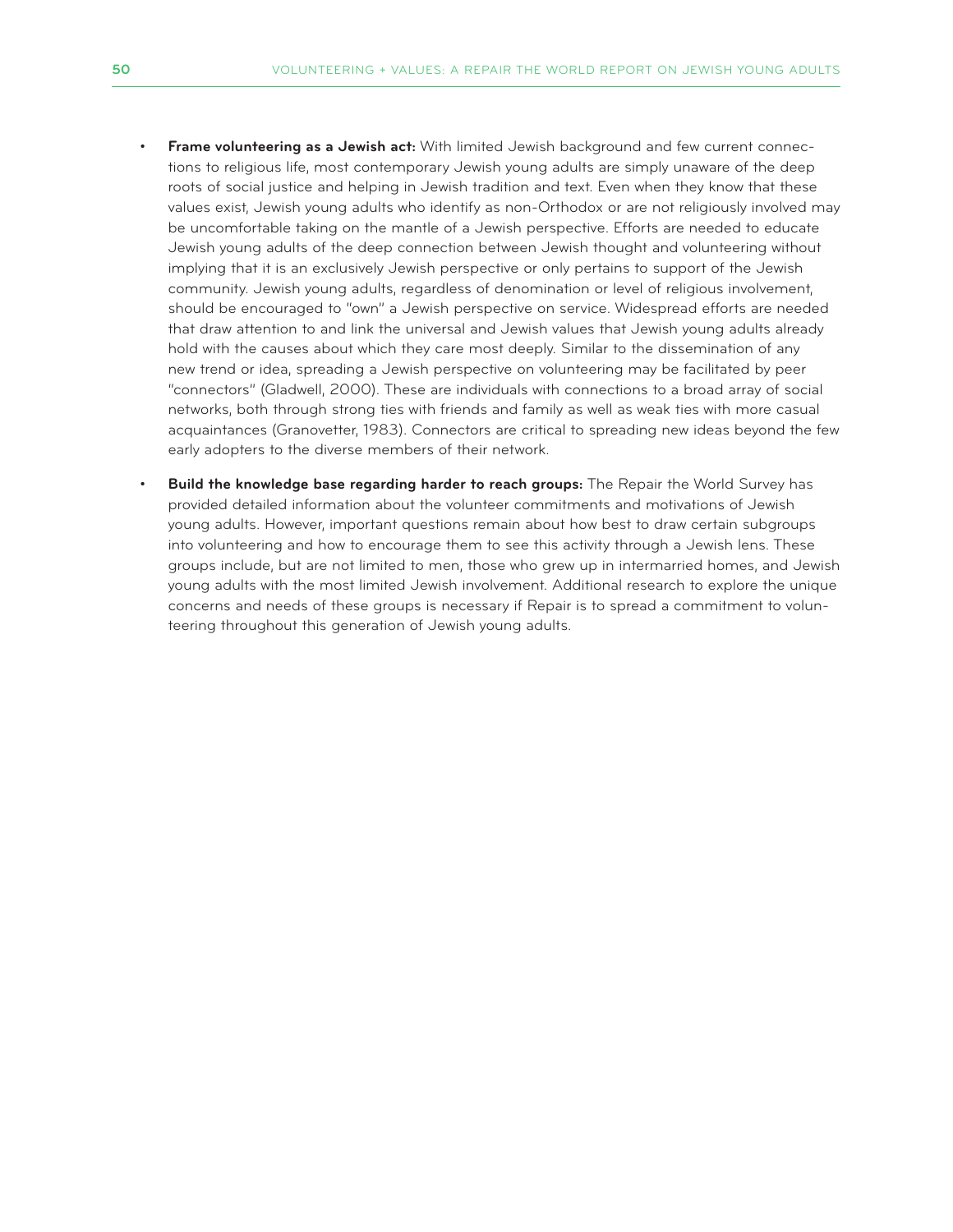# **Concluding Thoughts**

In a speech honoring the 20th anniversary of the Points of Light Institute, President Obama equated volunteer service with American identity telling his Texas A & M University audience the following:

*In the end, service binds us to each other—and to our communities and our country—in a way that nothing else can. …That's what it means to be American. (The White House, Office of the Press Secretary, 2009)*

In a similar vein, the mission of Repair the World is to make service a defining element of Jewish life, especially among young adults. Substituting the word "Jewish" for "American" in the preceding quote captures the potential of Jewish young adult volunteering to address pressing social issues domestically and abroad and bring Jewish identity and values into the forefront of efforts to serve the common good.

The Jewish imperative for caring for those in need and working toward social justice has been well articulated (Jacobs, 2009). Jewish young adults believe they can make the world a better place, and they want to. This is perhaps Repair the World's greatest asset. Yet many do not find their way into sustained volunteer commitments and for now, most do not view their volunteer work through a Jewish lens. They may recognize that Judaism sees volunteering as a social good, but they perceive service as a universal value rather than a particularistic value. They are virtually unaware that they are the inheritors of a centuries-old tradition of working to promote human dignity and the common good.

Young people are one of the most challenging demographics to reach, and Jewish young adults are hardly unique in this regard. Repair the World's mission, to increase young adult engagement in service and make volunteering a defining part of Jewish life, faces a unique set of challenges and will require navigating both generational as well as Jewish identity dynamics. The key is to link what Jewish young adults see as Jewish values and reasons to volunteer (such as helping those in need and promoting the welfare of all) with the causes and interests that motivate them. Volunteer service opportunities must also be convenient, rooted in social networks, and facilitate connections to Jewish identity without making young adults feel that they are being too narrow and particularistic. Repair the World's mission is bumping up against core beliefs and identity, especially when it comes to seeing service in Jewish terms. Reconciling the mission with this outlook will require a long-term effort and some new thinking about program development, education, and communication.

Some in the Jewish community have described this as a "strategic moment" for elevating Jewish social justice and service to the foreground of Jewish individual and communal life (Bronznick & Goldenhar, 2008). Toward that end, the Repair the World Survey provides a set of benchmarks for measuring the achievement of these goals.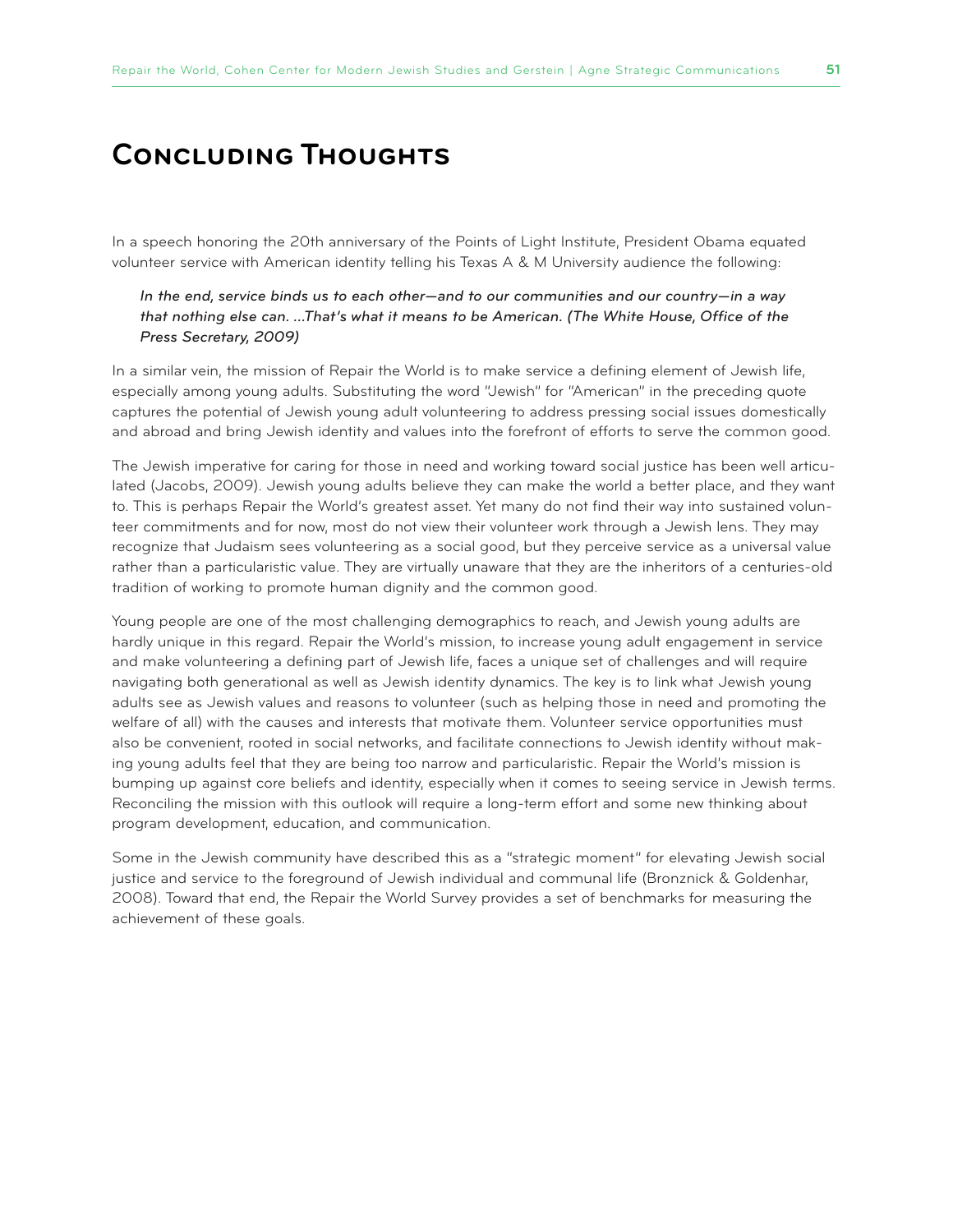# **References**

- AAPOR. (2000). *Standard definitions: Final dispositions of case codes and outcome rates for surveys.* Lenexam KS: American Association for Public Opinion Research.
- Antonucci, T.C. (1994). A life-span view of women's social relations. In B.F. Turner & L.E. Troll (Eds.), *Women growing older* (pp. 239-269). Thousand Oaks, CA: Sage.
- Arnett, J. J. (2002). The psychology of globalization. *American Psychologis*t*, 57*, 774-783.
- Astin A. (1993). *What matters in college?* San Francisco: Jossey-Bass.
- Astin, A., & Sax, L. (1998). How undergraduates are affected by service participation. *Journal of College Student Development, 39(3)*, 252-263.
- Bandura, A. (2000). Exercise of human agency through collective efficacy. *Psychological Science, 9*, 75- 78.
- Bronznick, S. & Goldenhar, D. (2008). *Visioning justice and the American Jewish community*. New York, NY: The Nathan Cummings Foundation.
- Chertok, F., Phillips, B., & Saxe, L. (2008). *It's not just who stands under the chuppah: Intermarriage and engagement*. Waltham, MA: Cohen Center for Modern Jewish Studies, Brandeis University.
- Chertok, F., & Samuel, N. (2008). *Learning to do good: Evaluation of UJA-Federation of New York's Break New Ground Jewish service learning initiative*. Waltham, MA: Cohen Center for Modern Jewish Studies, Brandeis University.
- Chertok, F., Samuel, N., & Tobias, J. (2009). *Breaking new ground and sowing prepared fields: One year follow-up of the UJA-Federation of New York service learning initiative*. Waltham, MA: Cohen Center for Modern Jewish Studies, Brandeis University.
- Chertok, F., Sasson T., Saxe, L. (2009). *Tourists, travelers and citizens: Jewish engagement of young adults in four centers of North American Jewish life*. Waltham, MA: Cohen Center for Modern Jewish Studies, Brandeis University.
- Chertok, F., Saxe, L., Kadushin, C., Wright, G., Klein, A., & Koren, A. (2007). *The impact of day school: A comparative analysis of Jewish college students*. Waltham, MA: Cohen Center for Modern Jewish Studies, Brandeis University.
- Chertok, F., Tobias, J., & Boxer, M. (2011). *Opening the black box: Assessing the contribution of program elements to impact of Jewish service learning programs* (Internal Working Paper-Unpublished).
- City Year. (2010, May 6). *City Year celebrates milestone: 20 years, 20 locations, and 20 million hours of service* [Press Release]. Retrieved from http://www.cityyear.org/dynamic\_ektid14091.aspx.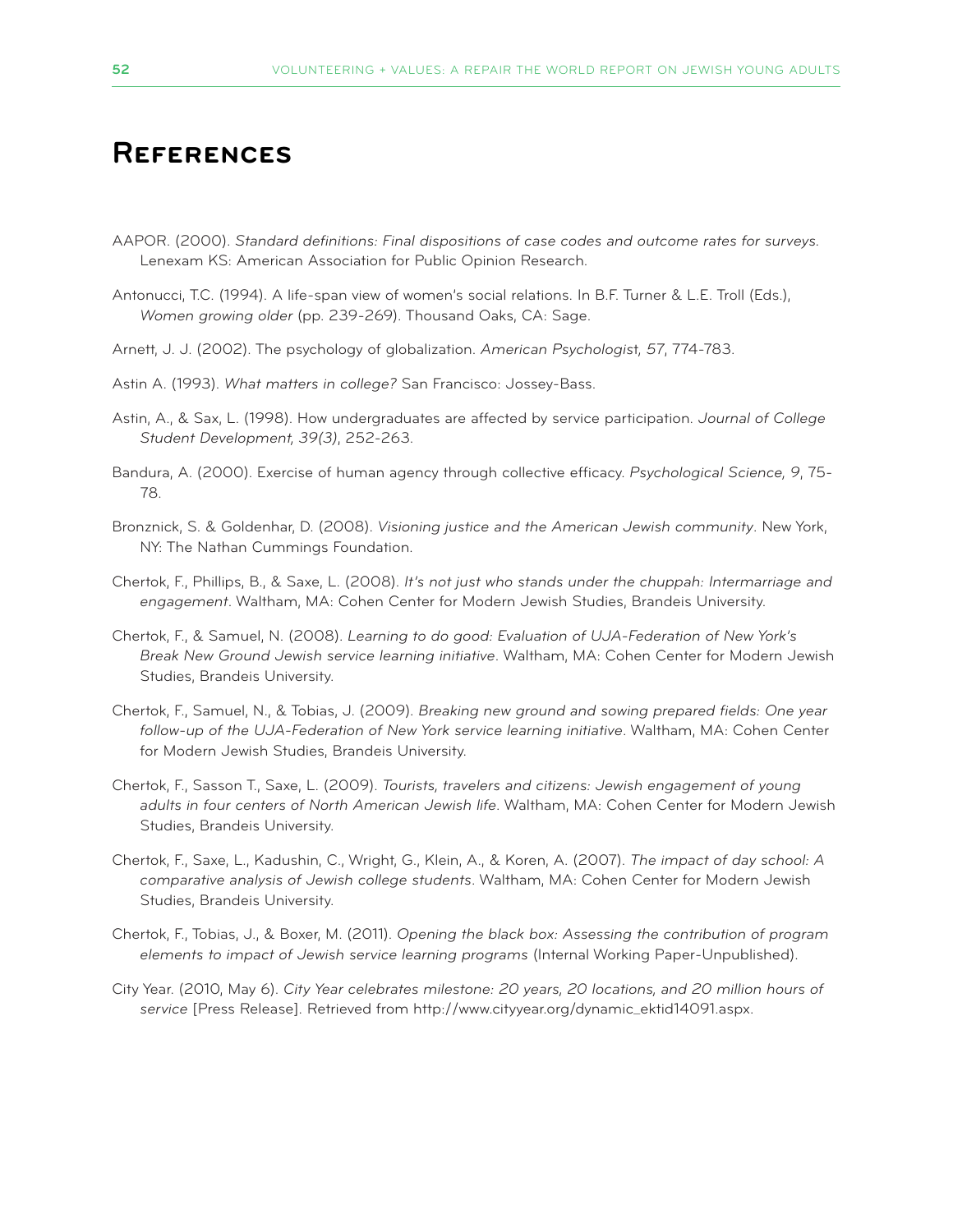- Cohen, S., & Fein, L. (2001). *American Jews and their social justice involvement: Evidence from a national survey*. New York, NY: Amos-The National Jewish Partnership for Service.
- Corporation for National and Community Service. (2010, April 21). *Volunteering up, momentum strong one year after Kennedy Serve America Act signed* [Press Release]. Retrieved from http://www. nationalservice.gov/about/newsroom/releases\_detail.asp?tbl\_pr\_id=1704.
- Cruce, T.M., & Moore, J.V. (2007). First year students' plans to volunteer: An examination of the predictors of community service participation. *Journal of College Student Development, 48(6)*, 655-672.
- Daloz, L.A., Keen, C.H., Keen, J.P., & Parks, S.D. (1996). *Common fire: Lives of commitment in a complex world*. Boston, MA: Beacon Press.
- Damico A., Damico S., & Conway M. (1998). The democratic education of women: High school and beyond. *Women in Politics, 19*, 1-31.
- Deaux, K. (1996). Social identification. In E.T. Higgins & A. W. Kruglanski (Eds.), *Social psychology: Handbook of basic principles*, pp. 777-798. New York: The Guilford Press.
- Eck, D. (2001). *A new religious America: How a "Christian country" has now become the world's most religiously diverse nation*. San Francisco: Harper.
- Flanagan, C., Jonsson, B., Botcheva B., Csapo, B., Sheblanova, E. (1999). Adolescents and the social contract: Developmental roots of citizenship in seven countries. In *Roots of civic identity: International perspectives on community service and activism in youth*, eds. M. Yates, J. Youniss, pp. 135-55. Cambridge: Cambridge University Press.
- Friedman, T.L. (2007, October 10). Generation Q. *New York Times*.
- Gladwell, M. (2000). *The tipping point: How little things can make a big difference*. New York: Hachette Book Group.
- Granovetter, M. (1983). The strength of weak ties: A network theory revisited. *Sociological Theory, 1*, 201- 233.
- Greeley, A.M. (1999). Who are the traditional Catholics? *National Catholic Reporter 35*, 20-21.
- Greenberg, Y. (2001). Personal service: A central Jewish norm for our time. *Contact, 4*, 3-4.
- Hartley, H. O. (1962). Multiple Frame Surveys. *ASA Proceedings of the Social Statistics Section*, 203- 206.
- Hillel: The Foundation for Jewish Campus Life. (2009). *Facts on alternative breaks*. Retrieved on September 5, 2009 from http://www.hillel.org/tzedek/altbreaks/ab\_fact\_sheet.htm
- Himmelfarb, H.S. (1984). The impact of religious schooling: A synopsis. *Studies in Jewish Education, 2*, 255-288.
- Independent Sector. (2001). *Giving and volunteering in the United States* 2001[MRDF]. Washington, DC: Independent Sector.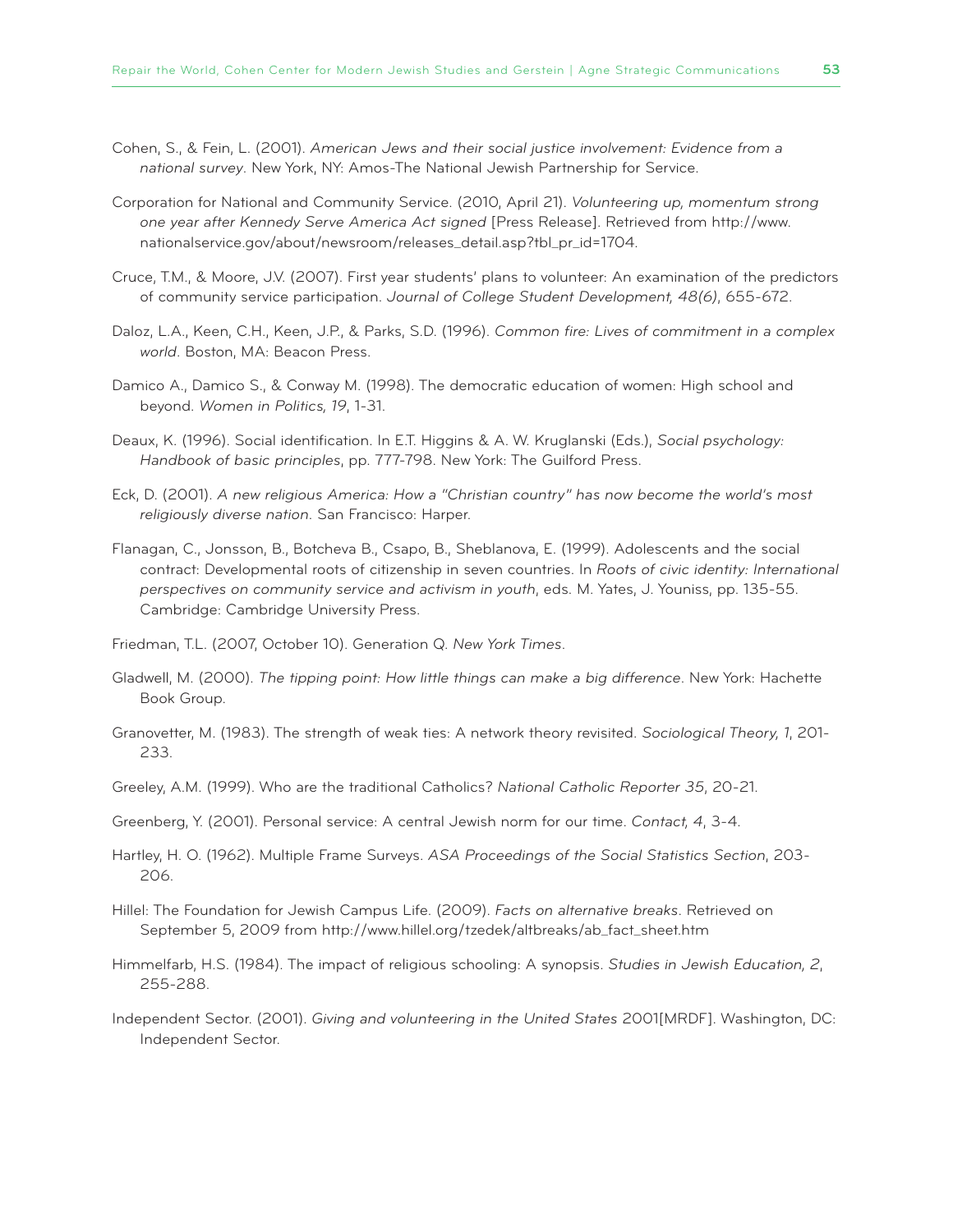- Institute of Politics at Harvard University. (2010). *Survey of young Americans attitudes toward politics and public service*. Cambridge, MA: Harvard University.
- Irie, E. & Blair, J. (2008). *Jewish service learning: What is and what could be*. Berkeley: BTW Consultants, Inc.
- Jacobs, J. (2009). *There shall be no needy: Pursuing social justice through Jewish law & tradition.* Woodstock, VT: Jewish Lights Publishing.
- Janoski, T., Musick, M.A., & Wilson, J. (1998). Being volunteered: The impact of social participation and pro-social attitudes on volunteering. *Sociological Forum, 13(3)*: 495-519.
- Little, J. (1997). Constructions of rural women's voluntary work. *Gender, Place & Culture, 4*, 197-209.
- Marks, H.M., & Jones, S.R. (2004). Community service in the transition: Shifts and continuities in participation from high school to college. *The Journal of Higher Education, 75(3)*, 307-339.
- Messinger, R. W. (2003). *Jewish service: A vision for 21st century American Judaism*. New York: American Jewish World Service.
- Oesterle, S., Johnson, M.K., & Mortimer, J.T. (2004). Volunteerism during the transitions to adulthood: A life course perspective. *Social Forces, 82*, 1123-1149.
- Pancer S., & Pratt M. (1999). Social and family determinants of community service involvement in Canadian youth. In *Roots of civic identity: International perspectives on community service and activism in youth*, ed. M. Yates, J. Youniss, pp. 32-55. Cambridge: Cambridge University Press.
- Peace Corps. (2010, September 30). *Peace Corps announces eighteen percent increase in applications* [Press Release]. Retrieved from http://www.peacecorps.gov/index.cfm?shell=resources.media.press. view&news\_id=1496.
- Putnum, R.C., & Campbell, D.E. (2010). *American grace: How religion divides and unites us*. New York, NY: Simon and Schuster.
- Rosenthal. S., Feiring C., & Lewis M. (1998). Political volunteering from late adolescence to young adulthood: Pattern and predictions. *Journal of Social Issues, 54*, 471-493.
- Sales, A.L., Samuel, N., & Boxer, M. (2011). *Limud by the Lake revisited: Growth and change at Jewish summer camp*. New York: The AVI CHAI Foundation.
- Sales, A.L., & Saxe, L. (2006). *Particularism in the university: Realities and opportunities for Jewish life on campus*. Waltham, MA: Cohen Center for Modern Jewish Studies, Brandeis University.
- Saxe, L. (2010, December). *U.S. Jewry 2010: Estimates of the size and characteristics of the population*. Presented at the annual meeting of the Association for Jewish Studies, Boston MA.
- Saxe, L., Phillips, B., Wright, G., Boxer, M., Hecht, S., & Sasson, T. (2008). *Taglit-Birthright Israel evaluation 2007-2008 cohort*. Waltham, MA: Cohen Center for Modern Jewish Studies, Brandeis University.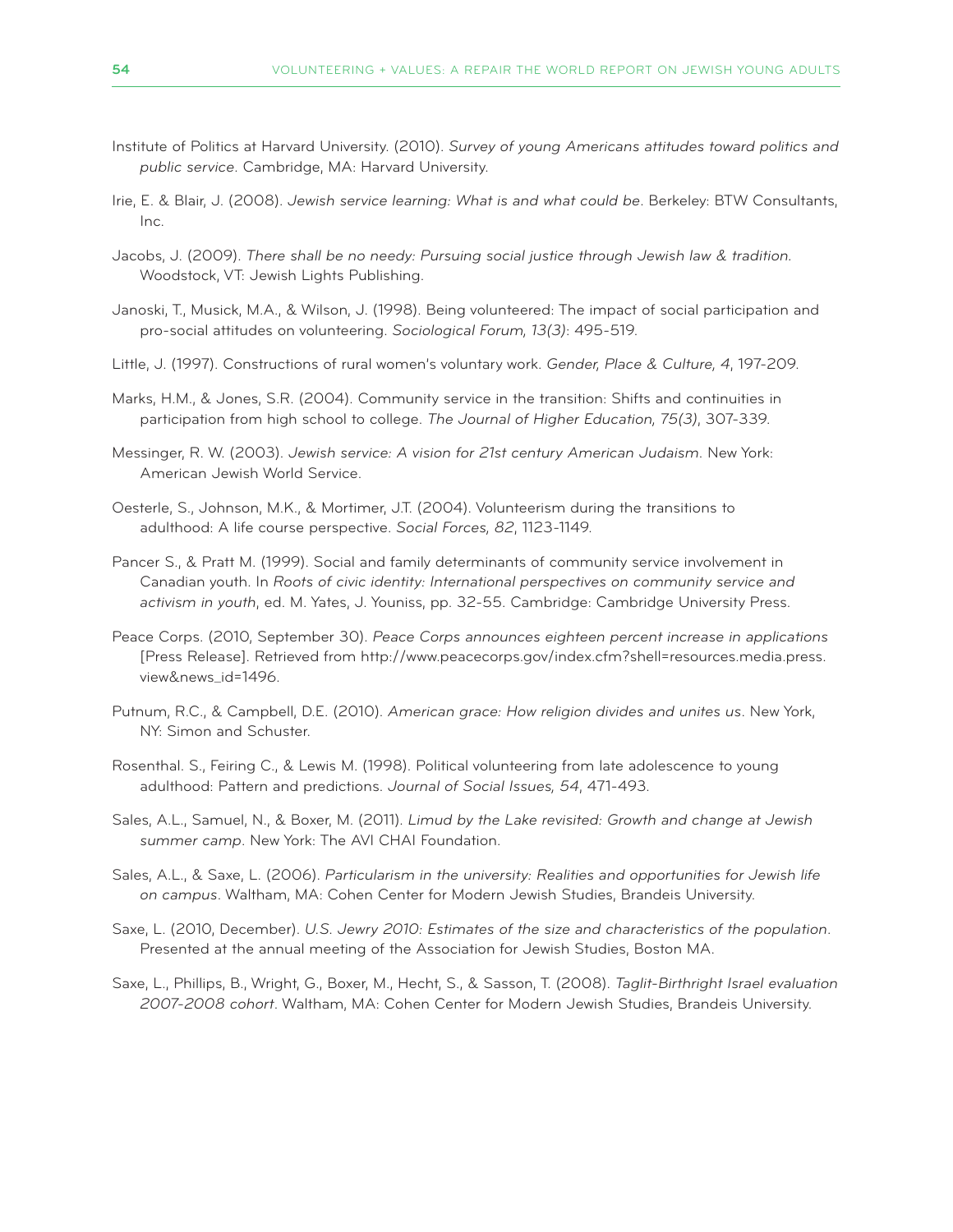- Saxe, L., Sasson, T., Hecht, S., Phillips, B., Shain, M. & Kadushin, C. (2011). *Jewish Futures Project: The impact of Taglit-Birthright Israel, 2010 update*. Waltham, MA: Cohen Center for Modern Jewish Studies, Brandeis University.
- Schwartz, S. (2000). Renewing Jewish life through Jewish civics. *Journal of Jewish Communal Service, 76(3)*, 187-192.
- Smith, C. & Denton, M.L. (2005). *Soul searching: The religious and spiritual lives of American teenagers*. New York, NY: Oxford University Press, Inc.
- Sundeen, R. (1992). Differences in personal goals and attitudes among teenagers in the United States. *Non-profit and Voluntary Sector Quarterly, 21*, 271-91.
- The White House, Office of the Press Secretary. (2009, October 16). *Remarks by the President at Points of Light 20th anniversary*. Retrieved from http://www.whitehouse.gov/the-press-office/remarkspresident-points-light-20th-anniversary.
- U.S. Census Bureau. (2009). *Current population survey; Volunteer supplement*. Retrieved February 25, 2011 from http://dataferrett.census.gov/
- Watters, E. (2003). *Urban tribes: A generation redefines friendship, family, and commitment*. London: Bloomsbury.
- Wilhelm, M. O., Brown, E., Rooney, P.M., & Steinberg, R. (2005). The Center on Philanthropy panel study. In F.P. Stafford, R.F. Schoemi, J.S. Eccles, K. McGonagle, W.J. Yeung, & R.B. Wallace, Panel study of income dynamics wave XXXIV [machine-readable data file]. Ann Arbor: Institute for Social Research, University of Michigan.
- Wilson, J. (1997). Who cares? Toward an integrated theory of volunteer work. *American Sociological Review, 62(5)*, 694-713.
- Wilson, J., & Janoski, T. (1995). The contribution of religion to volunteer work. *Sociology of Religion, 56(2)*, 136-152.
- Wuthnow, R. (1995). *Learning to care: Elementary kindness in an age of indifference*. New York: Oxford University Press.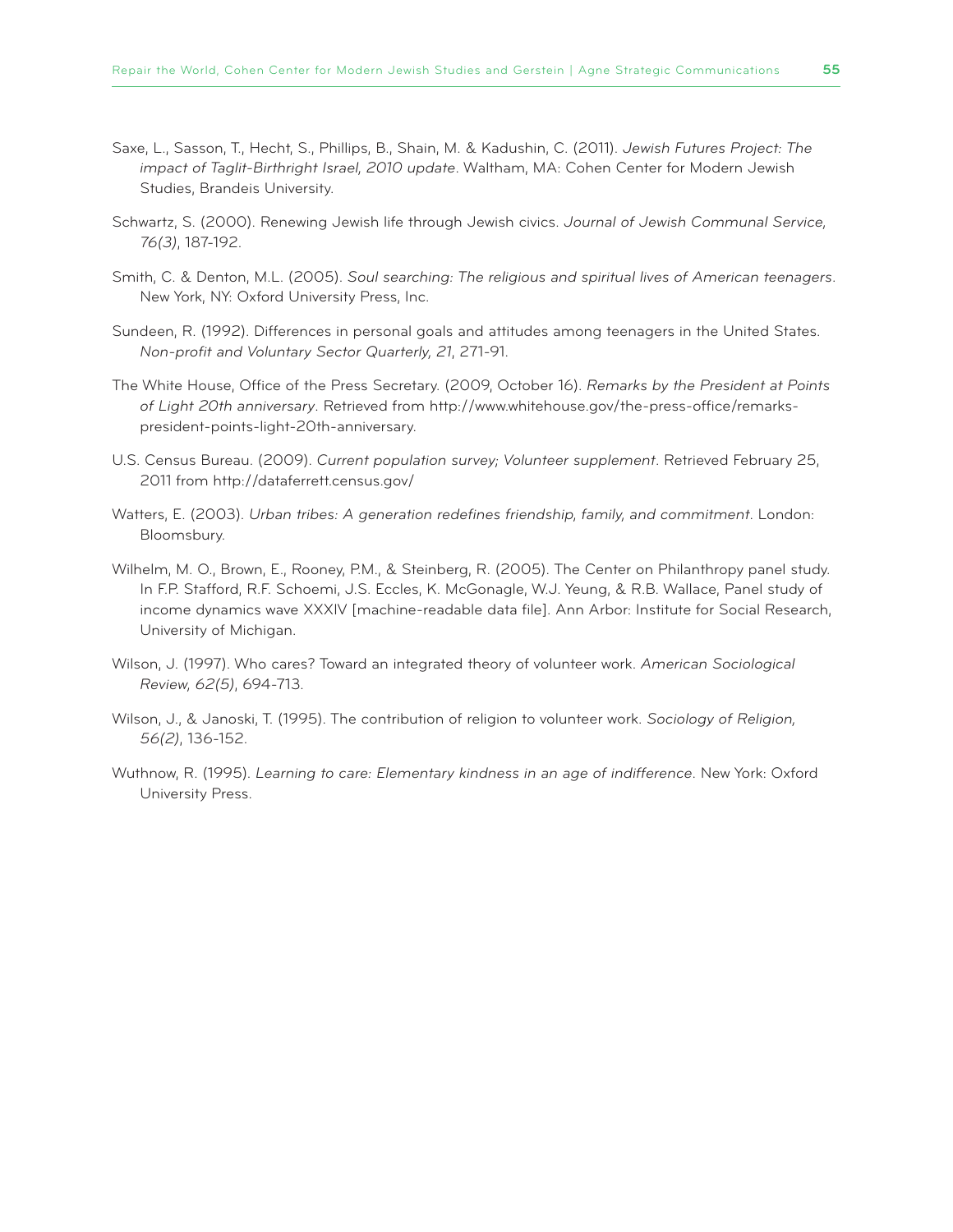# **Appendix A: The Research Team**

#### **Cohen Center for Modern Jewish Studies at Brandeis University**

The Maurice and Marilyn Cohen Center for Modern Jewish Studies (CMJS), is a multi-disciplinary research center dedicated to bringing the concepts, theories, and techniques of social science to bear on the study of contemporary Jewish life. CMJS research strives to be rigorous and transparent with the goal of contributing to scholarly understanding of American Jewry and Jewish institutions and providing policy-relevant analysis.

**Fern Chertok** is an Associate Research Scientist at CMJS. She received an M.A. in Clinical/Community Psychology from University of Illinois at Urbana-Champaign. Fern has lead numerous research projects on Jewish service learning including studies of the impact of a volunteer visitor program that matches college students with Holocaust survivors, and of young adult interest in long-term Jewish service options as well as a two year evaluation of the Break New Ground Jewish Community Service Initiative of UJA-Federation of New York. Fern has also conducted extensive research exploring the individual identity and Jewish engagement of young adults.

**Josh Tobias** is a Research Specialist at CMJS. He received a BA in History from Brown University in 2008. He has worked on projects concerning school twinning, emerging adulthood, Jewish overnight camps, and Jewish service-learning.

**Shirah Rosin** is a Research associate at CMJS. She holds a MA in Jewish Professional Leadership and a MA in Public Policy from Brandeis University. Shirah's Master's thesis work focused on the importance of developing frameworks for Jewish alternative break follow-up programs. Currently, she is working on a variety of projects related to the field of Jewish service and Jewish young adults.

**Matthew Boxer** is a research associate at CMJS. He received an M.S. in Sociology from the University of Wisconsin-Madison, where he is a PhD candidate in Sociology. His dissertation will examine the effects of Jewish community size on Jewish identity. At CMJS Matt has worked on studies of Jewish summer camps, Synagogue 2000, and is a member of the research team analyzing Birthright Israel.

#### **Gerstein | Agne Strategic Communications**

Gerstein | Agne Strategic Communications provides strategic planning, communications, project management, and research services to a wide range of non-profit organizations, Fortune 500 companies, and candidates for elected office.

**Jim Gerstein** is a founding partner of Gerstein | Agne Strategic Communications. His work includes indepth research on national political trends, energy, health care, national security, and economic issues. Gerstein has also served as the Executive Director of three prominent non-profit organizations – Democracy Corps, Center for Middle East Peace and Economic Cooperation, and Institute for Peace and Security. During the 1999 Israeli Prime Ministerial campaign, Gerstein took a leave of absence from the Center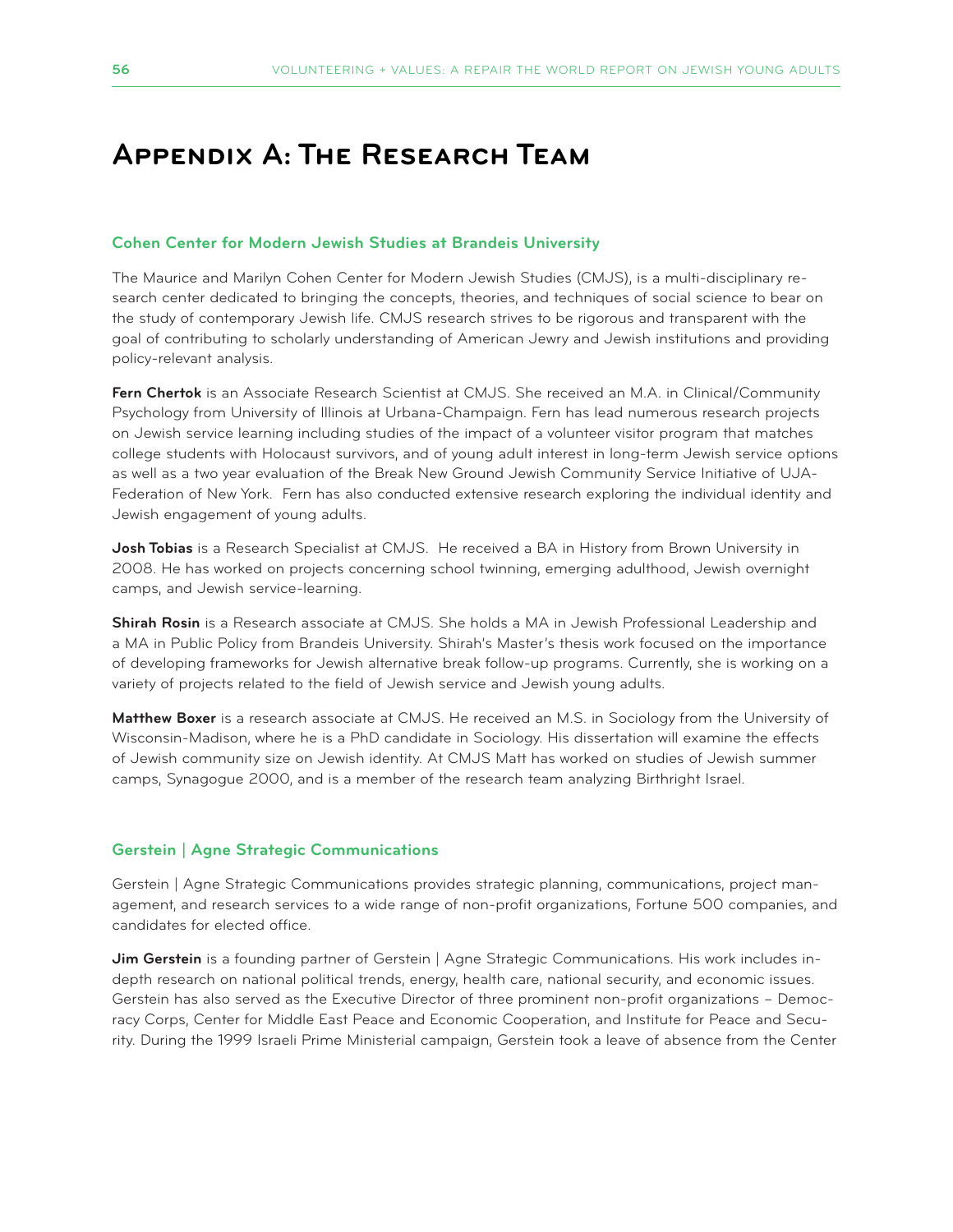to join Ehud Barak's American consulting team. He served as the U.S. team's person on the ground and oversaw the polling, paid media, and message development for the Barak campaign. He has also worked on several American political campaigns, including his role as director of the 1996 Clinton-Gore field campaign on Chicago's north side and northern Illinois. Gerstein received an M.A. in Middle East History at Tel Aviv University and a B.A. in philosophy at Colgate University.

**Alex Remington** is an associate at Gerstein | Agne, where he performs data analysis and provides support for web surveys. Previously, he worked as an editorial assistant on the op-ed desk at the Washington Post, working as a writer, moderator, and aggregator for the newspaper and website. He earned a B.A. in Political Science and Russian at Yale University.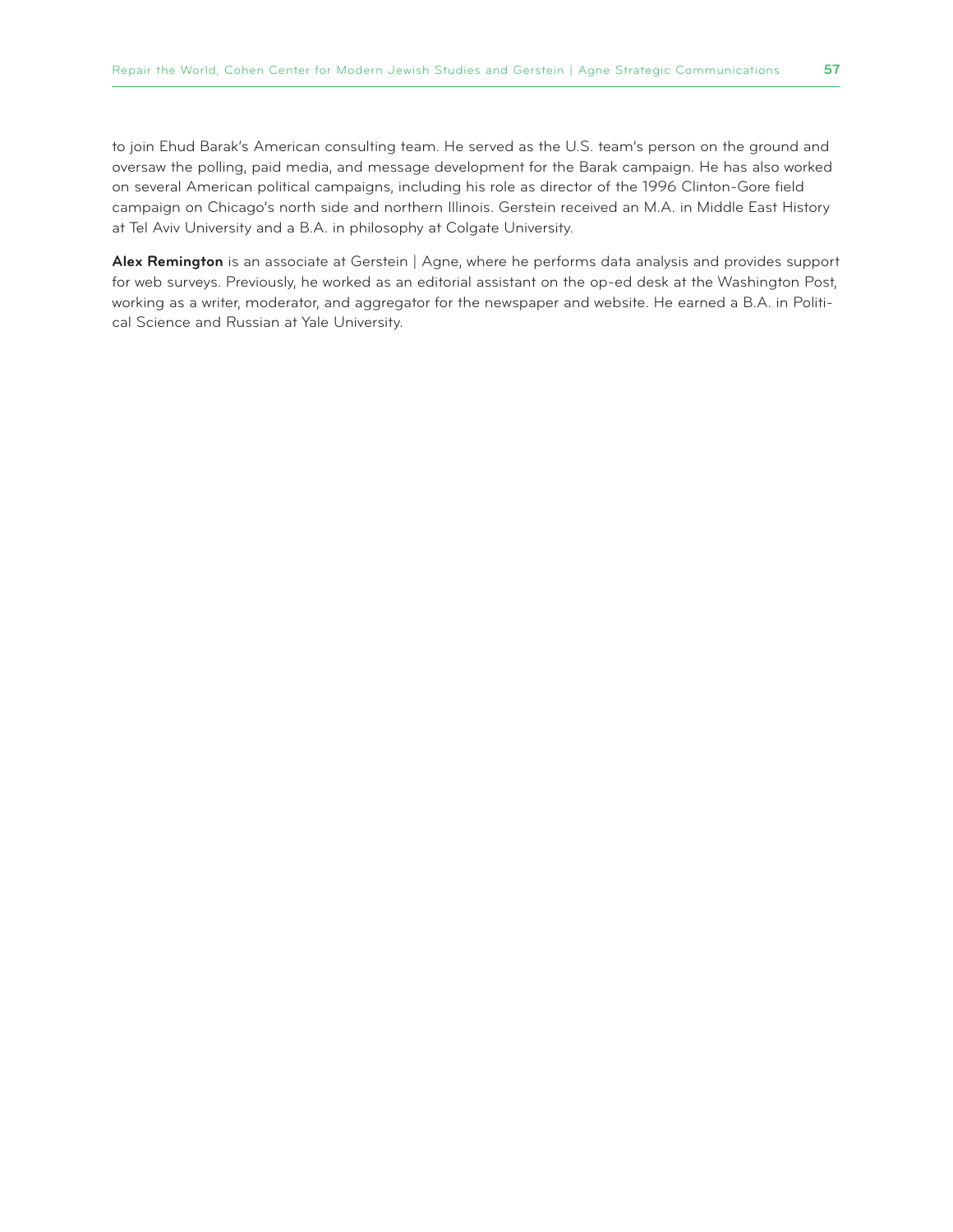# **Appendix B: About Repair the World**

#### **Repair the World**

Repair the World seeks to make service a defining element of American Jewish life, learning and leadership. We create effective opportunities to serve, bring more young people into service and connect service to Jewish learning and values. We envision an inspired Jewish community fully engaged in and committed to repairing the world.

Repair the World began operation in 2009 through the partnership of the Charles and Lynn Schusterman Family Foundation, Einhorn Family Charitable Trust, Jim Joseph Foundation and Nathan Cummings Foundation.

Repair the World's work is made possible by the generous continued investment of the founding partners as well as the leadership support of the Jacob and Hilda Blaustein Foundation, Joyce and Irving Goldman Family Foundation, Laura and Gary Lauder Philanthropic Fund, Joseph and Harvey Meyerhoff Family Charitable Funds, Righteous Persons Foundation, UJA-Federation of New York, and by the members of the Repair the World Board of Directors and Leadership Council.